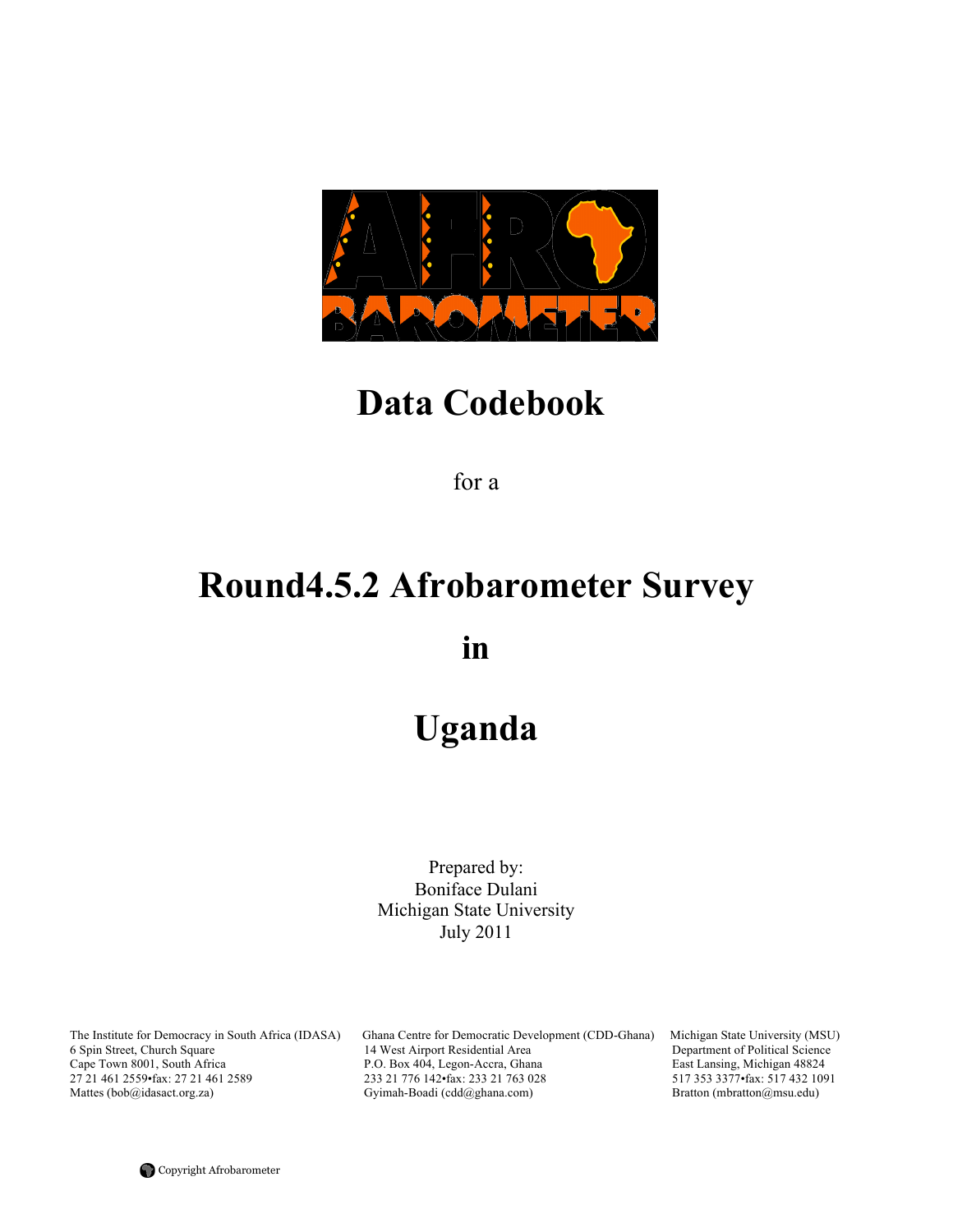*Question Number:* RESPNO *Question:* Respondent number *Variable Label:* Respondent number *Values:* UGA 0001-UGA 2000 *Value Labels:* String variable *Note:* Assigned by data managers

*Question Number:* DECNO *Question:* Data Entry Clerk Number *Variable Label:* Data Entry Clerk number *Values:* UGA 01-UGA20 *Value Labels:* String variable *Note:* Assigned by data managers

*Question Number:* INTVNO *Question:* Interviewer number *Variable Label:* Interviewer number *Values:* String Variable *Note:* Assigned by data managers

*Question Number:* BACKCHK *Question:* Household back-checked? *Variable Label:* Household back-checked? *Values:* 1-2 *Value Labels:* 1=Yes, 2=No *Note:* Answered by interviewer

*Question Number:* URBRUR *Question:* PSU/EA *Variable Label:* Urban or Rural Primary Sampling Unit *Values:* 1-2 *Value Labels:* 1=urban, 2=rural *Note:* Answered by interviewer

*Question Number:* REGION *Question:* Region/Province *Variable Label:* Province or region *Values:* 780-784 *Value Labels:* 780= Central, 781= West, 782= North, 783= East, 784=Kampala *Note:* Answered by interviewer

*Question Number:* DISTRICT *Question:* District *Variable Label:* District *Values:* String variable *Note:* Answered by interviewer

*Question Number:* COUNTY *Question:* County *Variable Label:* County *Values:* String variable *Note:* Answered by interviewer

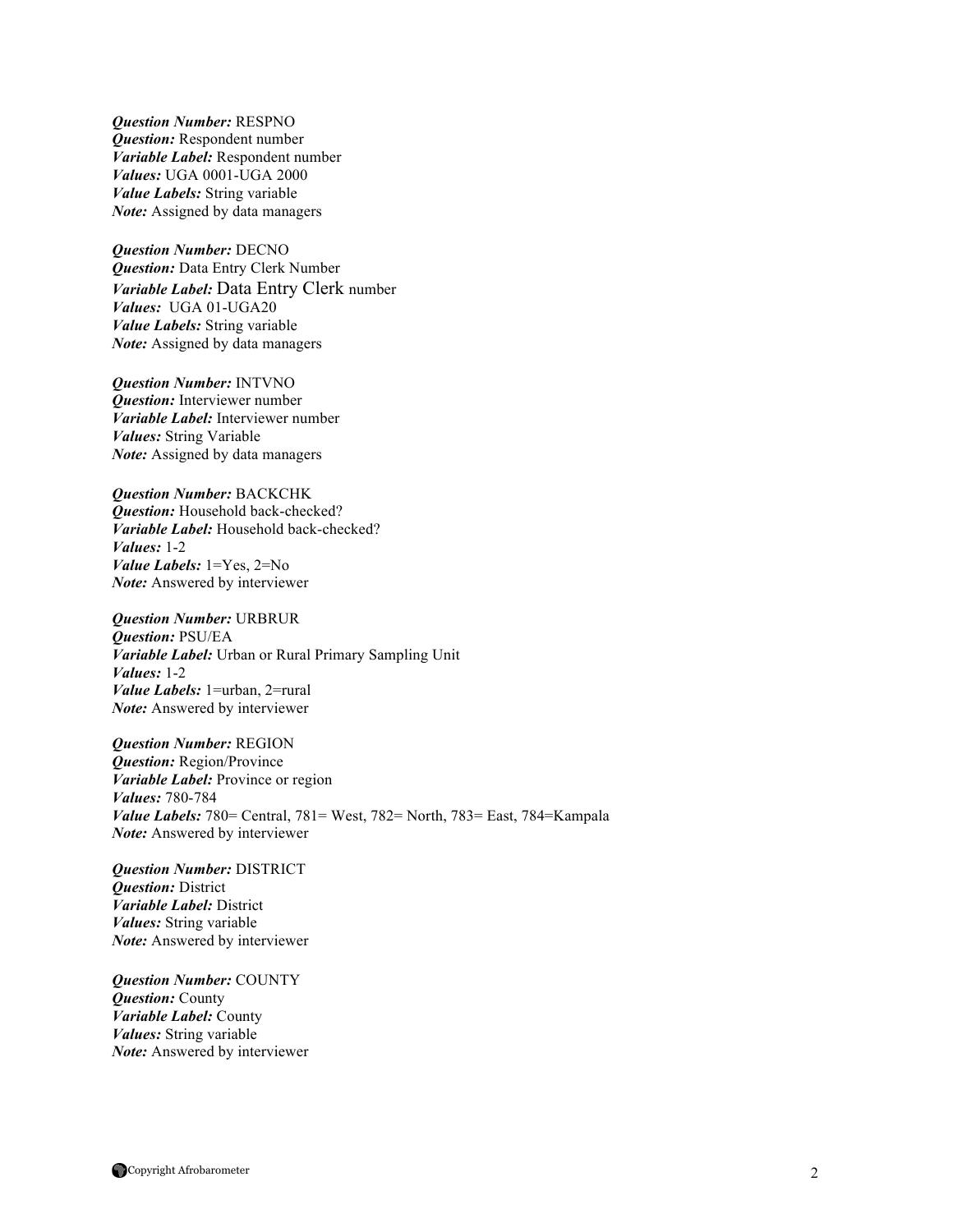*Question Number:* SUBCOUNTY *Question:* Sub*-*County *Variable Label:* Sub*-*County *Values:* String variable *Note:* Answered by interviewer

*Question Number:* PARISH *Question:* Parish/ward *Variable Label:* Parish or PSU *Values:* String variable *Note:* Answered by interviewer

*Question Number:* TOWNVILL *Question:* Town / Village *Variable Label:* Town/Village *Values:* String variable *Note:* Answered by interviewer

*Question Number:* EANUMB\_AB *Question:* AB Assigned EA Number *Variable Label:* AB Assigned EA Number *Values:* 1-251 *Note:* Answered by interviewer

*Question Number:* EA\_SVC\_A *Question:* Are the following services present in the primary sampling unit/enumeration area: Electricity grid that most houses could access? *Variable Label:* Electricity grid in the PSU/EA *Values:* 0, 1, 9, -1 *Value Labels:* 0=No, 1=Yes, 9=Can't determine, -1=Missing *Source:* SAB *Note:* Question was filled in conjunction with field supervisor

*Question Number:* EA\_SVC\_B *Question:* Are the following services present in the primary sampling unit/enumeration area: Piped water system that most houses could access? *Variable Label:* Piped water system in the PSU/EA *Values:* 0, 1, 9, -1 *Value Labels:* 0=No, 1=Yes, 9=Can't determine, -1=Missing *Source:* SAB *Note:* Question was filled in conjunction with field supervisor

*Question Number:* EA\_SVC\_C *Question:* Are the following services present in the primary sampling unit/enumeration area: Sewage system that most houses could access? *Variable Label:* Sewage system in the PSU/EA *Values:* 0, 1, 9, -1 *Value Labels:* 0=No, 1=Yes, 9=Can't determine, -1=Missing *Source:* SAB *Note:* Question was filled in conjunction with field supervisor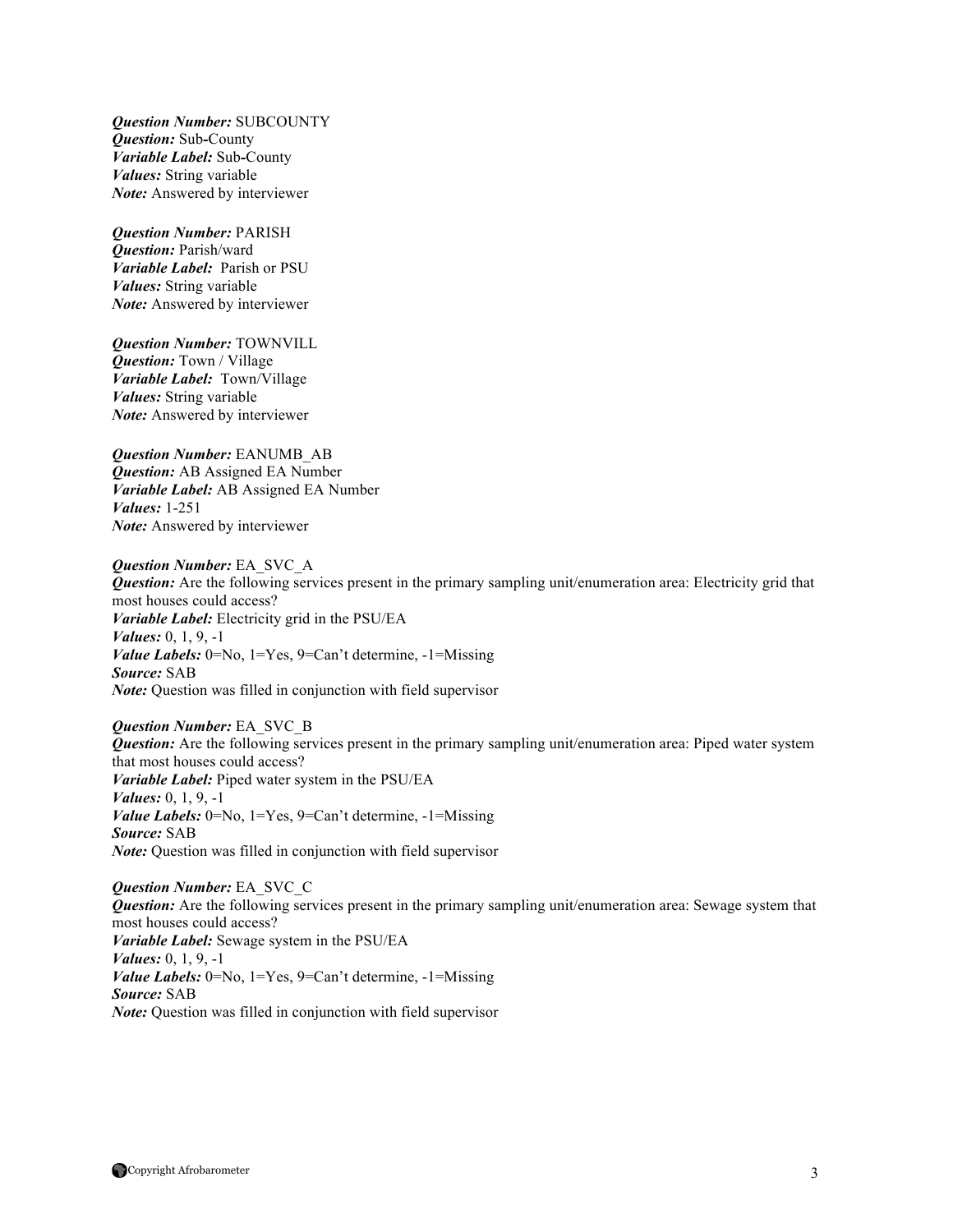*Question Number:* EA\_SVC\_D *Question:* Are the following services present in the primary sampling unit/enumeration area: Cell phone service? *Variable Label:* Cell phone service in the PSU/EA *Values:* 0, 1, 9, -1 *Value Labels:* 0=No, 1=Yes, 9=Can't determine, -1=Missing *Note:* Ouestion was filled in conjunction with field supervisor

*Question Number:* EA\_FAC\_A *Question:* Are the following facilities present in the primary sampling unit/enumeration area, or within easy walking distance: Post-office? *Variable Label:* Post-office in the PSU/EA *Values:* 0, 1, 9, -1 *Value Labels:* 0=No, 1=Yes, 9=Can't determine, -1=Missing *Source:* SAB *Note:* Question was filled in conjunction with field supervisor

*Question Number:* EA\_FAC\_B *Question:* Are the following facilities present in the primary sampling unit/enumeration area, or within easy walking distance: School? *Variable Label:* School in the PSU/EA *Values:* 0, 1, 9, -1 *Value Labels:* 0=No, 1=Yes, 9=Can't determine, -1=Missing *Source:* SAB *Note:* Question was filled in conjunction with field supervisor

*Question Number:* EA\_FAC\_C *Question:* Are the following facilities present in the primary sampling unit/enumeration area, or within easy walking distance: Police station? *Variable Label:* Police station in the PSU/EA *Values:* 0, 1, 9, -1 *Value Labels:* 0=No, 1=Yes, 9=Can't determine, -1=Missing *Source:* SAB *Note:* Question was filled in conjunction with field supervisor

*Question Number:* EA\_FAC\_D *Question:* Are the following facilities present in the primary sampling unit/enumeration area, or within easy walking distance: Health clinic? *Variable Label:* Health clinic in the PSU/EA *Values:* 0, 1, 9, -1 *Value Labels:* 0=No, 1=Yes, 9=Can't determine, -1 Missing *Source:* SAB *Note:* Question was filled in conjunction with field supervisor

*Question Number:* EA\_FAC\_E *Question:* Are the following facilities present in the primary sampling unit/enumeration area, or within easy walking distance: Market stalls (selling groceries and/or clothing)? *Variable Label:* Market stalls in the PSU/EA *Values:* 0, 1, 9, -1 *Value Labels:* 0=No, 1=Yes, 9=Can't determine, -1 Missing *Source:* SAB *Note:* Question was filled in conjunction with field supervisor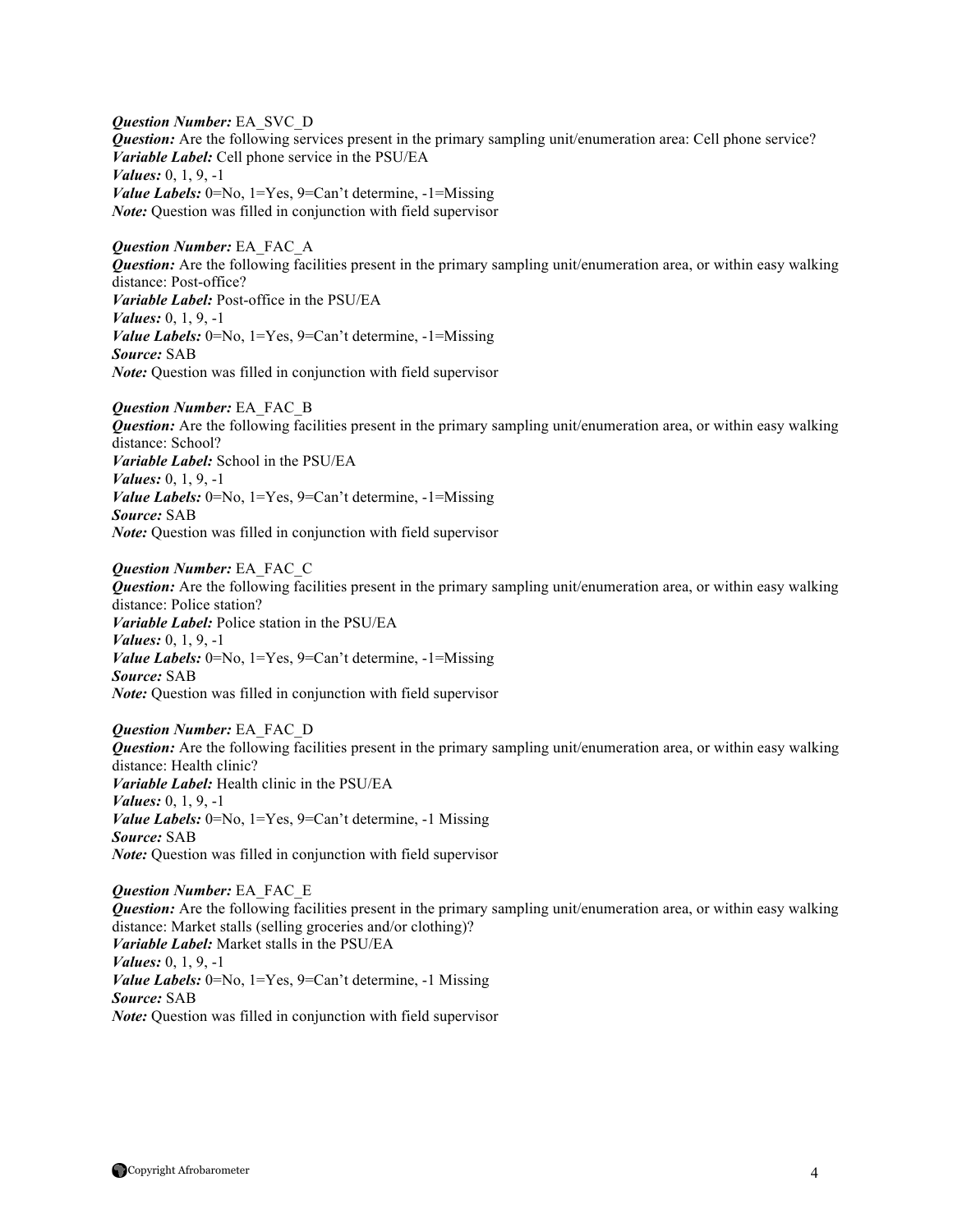*Question Number:* EA\_SEC\_A *Question:* In the PSU/EA, did you (or any of your colleagues) see: Any policemen or police vehicles? *Variable Label:* Police in the PSU/EA *Values:* 0, 1, 9, -1 *Value Labels:* 0=No, 1=Yes, 9=Don't know, -1 Missing *Source:* SAB *Note:* Question was filled in conjunction with field supervisor

*Question Number:* EA\_SEC\_B *Question:* In the PSU/EA, did you (or any of your colleagues) see: Any soldiers or army vehicles? *Variable Label:* Soldiers/army in the PSU/EA *Values:* 0, 1, 9, -1 *Value Labels:* 0=No, 1=Yes, 9=Don't know, -1 Missing *Source:* SAB *Note:* Question was filled in conjunction with field supervisor

*Question Number:* EA\_Road *Question:* Thinking of your journey here: Was the road at the start point in the PSU/EA paved/ tarred/ concrete? *Variable Label:* Tarred/paved road *Values:* 0, 1, *Value Labels:* 0=No, 1=Yes, -1=Missing *Source:* SAB *Note:* Question was filled in conjunction with field supervisor

*Question Number:* NOCALL\_1

*Question:* Reasons for unsuccessful calls: Household 1 *Variable Label:* Reason for Unsuccessful Call Household 1 *Values:* **1-8, 997**

*Value Labels*: 1=Refused to be interviewed, 2=Person selected was never at home after at least two visits, 3=Household/Premises empty for the survey period after at least two visits, 4=Not a citizen/Spoke only a foreign language, 5=Deaf/Did not speak a survey language, 6=Did not fit gender quota, 7=No adults in household, 8=Other (specify), 997=Not applicable

*Source:* Southern Africa Barometer (SAB)

**Note:** Answered by interviewer, after instructions, "It is your job is to select a random (this means any) household. A household is a group of people who presently eat together from the same spot. Start your walk pattern from the start point that has been randomly chosen by your Field Supervisor. Team members must walk in opposite directions to each other. If A walks towards the sun, B must walk away from the sun; C and D must walk at right angles to A and B. Use a  $5/10$  interval pattern to select a household. That is, walking in your designated direction away from the start point, select the  $5<sup>th</sup>$  household for the first interview, counting houses on both the right and the left (and starting with those on the right if they are opposite each other). Once you leave your first interview, continue on in the same direction, this time selecting the 10<sup>th</sup> household, again counting houses on both the right and the left. If the settlement comes to an end and there are no more houses, turn at right angles to the right and keep walking, continuing to count until finding the tenth dwelling."

### *Question Number:* NOCALL\_2

*Question:* Reasons for unsuccessful calls: Household 2 *Variable Label:* Reason for Unsuccessful Call Household 2

*Values:* 1-8, 997

*Value Labels*: 1=Refused to be interviewed, 2=Person selected was never at home after at least two visits, 3=Household/Premises empty for the survey period after at least two visits, 4=Not a citizen/Spoke only a foreign language, 5=Deaf/Did not speak a survey language, 6=Did not fit gender quota, 7=No adults in household, 8=Other (specify), 997=Not applicable

## *Source:* SAB

*Note:* Answered by interviewer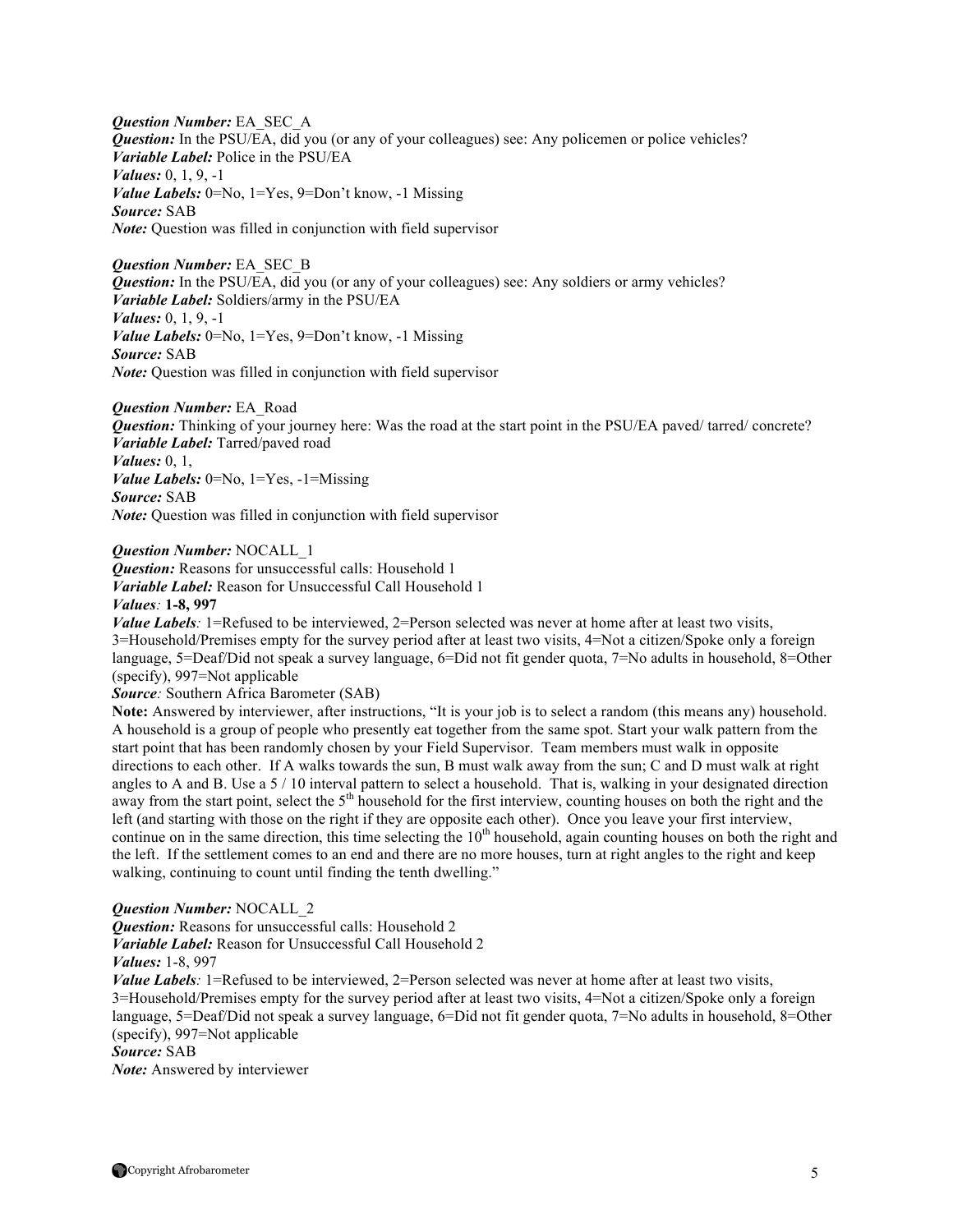*Question Number:* NOCALL\_3 *Question:* Reasons for unsuccessful calls: Household 3 *Variable Label:* Reason for Unsuccessful Call Household 3 *Values:* 1-8, 997 *Value Labels*: 1=Refused to be interviewed, 2=Person selected was never at home after at least two visits, 3=Household/Premises empty for the survey period after at least two visits, 4=Not a citizen/Spoke only a foreign language, 5=Deaf/Did not speak a survey language, 6=Did not fit gender quota, 7=No adults in household, 8=Other (specify), 997=Not applicable *Source:* SAB *Note:* Answered by interviewer

*Question Number:* NOCALL\_4

*Question:* Reasons for unsuccessful calls: Household 4 *Variable Label:* Reason for Unsuccessful Call Household 4 *Values:* 1-8, 997

*Value Labels*: 1=Refused to be interviewed, 2=Person selected was never at home after at least two visits, 3=Household/Premises empty for the survey period after at least two visits, 4=Not a citizen/Spoke only a foreign language, 5=Deaf/Did not speak a survey language, 6=Did not fit gender quota, 7=No adults in household, 8=Other (specify), 997=Not applicable

*Source:* SAB

*Note:* Answered by interviewer

*Question Number:* NOCALL\_5

*Question:* Reasons for unsuccessful calls: Household 5 *Variable Label:* Reason for Unsuccessful Call Household 5

*Values:* 1-8, 997

*Value Labels:* 1=Refused to be interviewed, 2=Person selected was never at home after at least two visits, 3=Household/Premises empty for the survey period after at least two visits, 4=Not a citizen/Spoke only a foreign language, 5=Deaf/Did not speak a survey language, 6=Did not fit gender quota, 7=No adults in household, 8=Other(specify), 997=Not applicable *Source:* SAB

*Note:* Answered by interviewer

*Question Number:* NOCALL\_6

**Question:** Reasons for unsuccessful calls: Household 6 *Variable Label:* Reason for Unsuccessful Call Household 6 *Values:* 1-8, 997

*Value Labels*: 1=Refused to be interviewed, 2=Person selected was never at home after at least two visits, 3=Household/Premises empty for the survey period after at least two visits, 4=Not a citizen/Spoke only a foreign language, 5=Deaf/Did not speak a survey language, 6=Did not fit gender quota, 7=No adults in household, 8=Other (specify), 997=Not applicable *Source:* SAB

*Note:* Answered by interviewer

*Question Number:* NOCALL\_7 *Question:* Reasons for unsuccessful calls: Household 7 *Variable Label:* Reason for Unsuccessful Call Household 7 *Values:* 1-8, 997 *Value Labels*: 1=Refused to be interviewed, 2=Person selected was never at home after at least two visits, 3=Household/Premises empty for the survey period after at least two visits, 4=Not a citizen/Spoke only a foreign language, 5=Deaf/Did not speak a survey language, 6=Did not fit gender quota, 7=No adults in household, 8=Other (specify), 997=Not applicable *Source:* SAB

*Note:* Answered by interviewer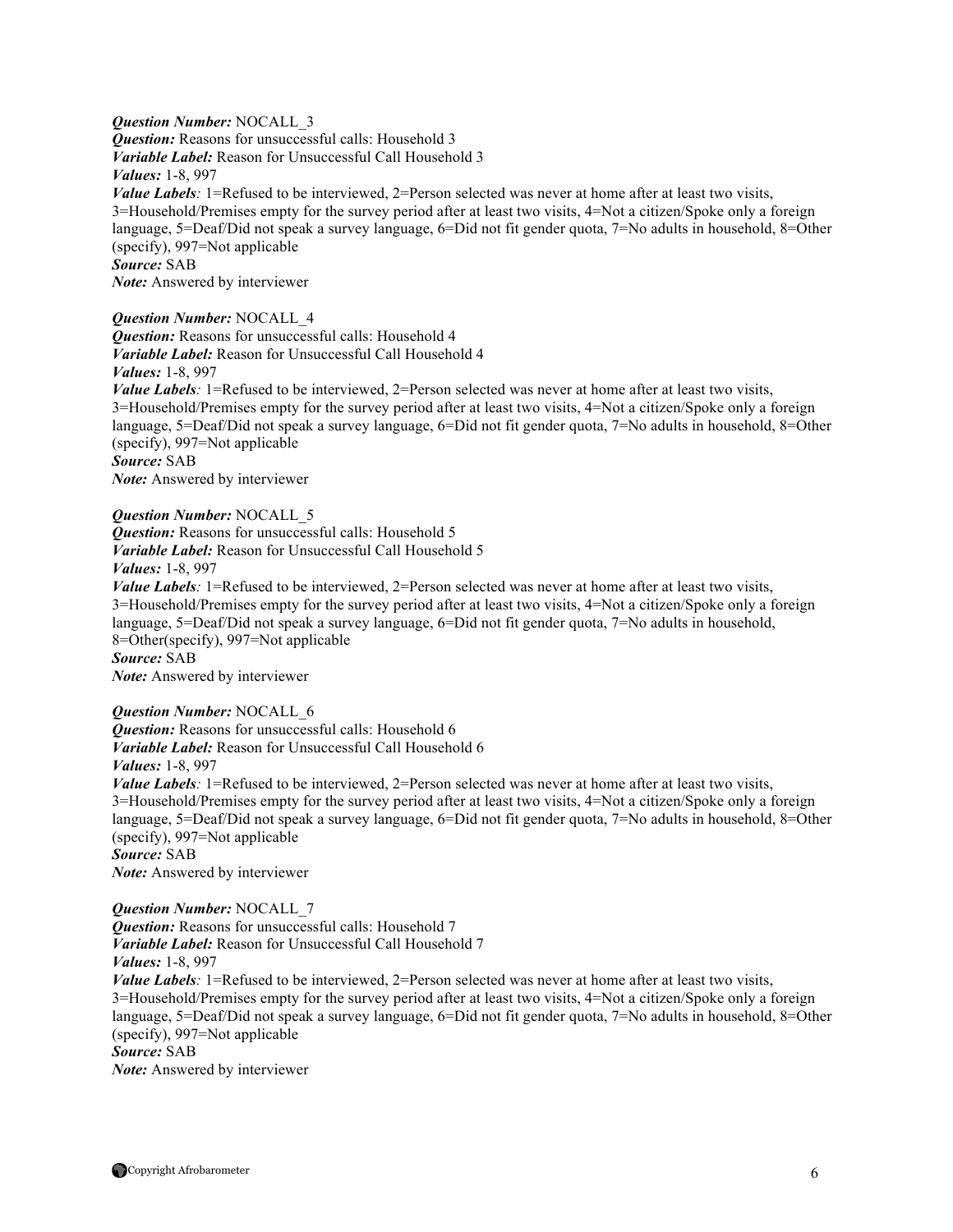*Question Number:* PREVINT *Question:* Previous interview was with a: *Variable Label:* Previous interview, gender *Values:* 0, 1, 2, *Value Labels:* 0=First interview, 1=Male, 2=Female, *Note:* Answered by interviewer

*Question Number:* THISINT *Question:* This interview must be with a: *Variable Label:* This interview, gender *Values:* 1, 2 *Value Labels:* 1=Male, 2=Female *Note:* Answered by interviewer

*Question Number:* ADULT\_CT *Question:* Number of women/men in the household (adult citizens) *Variable Label:* Number of adult women/men in household *Values:* 1-99, 998, 999, -1 *Value Labels:* 998=Refused to answer, 999=Don't know, -1=Missing data *Source:* Afrobarometer Round 4 *Note:* Interviewer was given the following instructions: "Please record the total number of adult women/men (select correct gender, from above table) who are citizens of Senegal in the household, i.e., how many names did you write in either the left or the right column above. Enter a two-digit number."

*Question Number:* CALLS *Question:* How many calls were made to the household where the interview actually took place? *Variable Label:* Number of calls *Values:* 1, 2 *Value Labels:* 1=One call, 2=Two calls *Source:* SAB *Note:* Answered by interviewer

*Question Number:* DATEINTR *Question:* Date of interview *Variable Label:* Date of interview *Values:* 20.02.11 – 28.01.11 *Note:* Answered by interviewer. Entered in day, month and year format.

*Question Number:* STRTIME *Question:* Time interview started *Variable Label:* Time interview started *Note:* Answered by interviewer. Entered hour and minute, 24 hour clock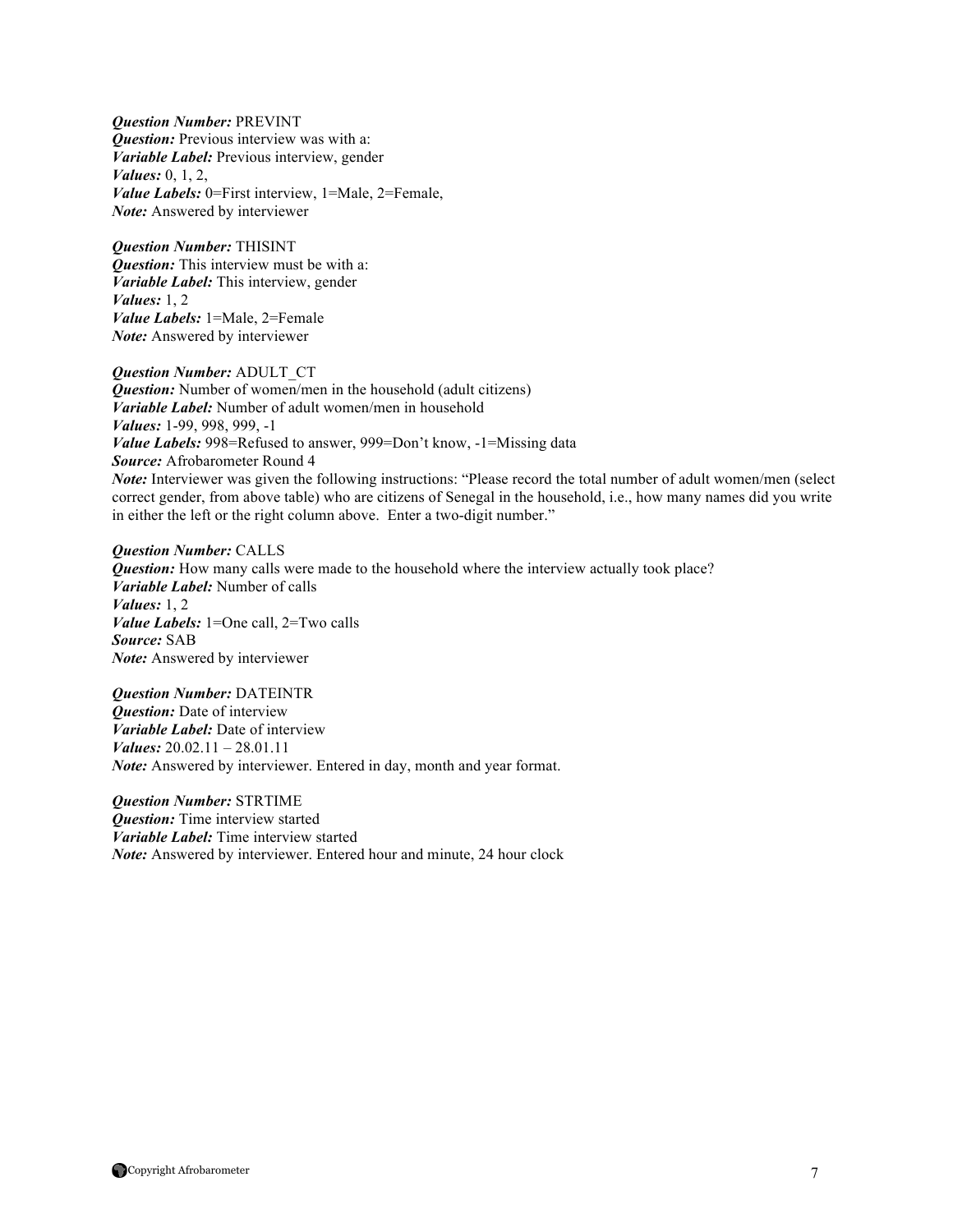*Question Number:* Q1 *Question:* How old are you? *Variable Label:* Age *Values:* 18-110, 998-999, -1 *Value Labels:* 998=Refused to answer, 999= Don't know, -1=Missing data

*Question Number:* Q2 *Question:* Which Ugandan language is your home language? *Variable Label:* Language of respondent *Values:* 1-4, 780-813, 995, 998-999, -1 *Value Labels:* 1=English, 2= French, 3= Portuguese, 4=Kiswahili, 780= Luganda, 781= Runyankole, 782=

Runyoro 783=Lusoga, 784= Lumasaaba, 785= Lukhonjo, 786= Lunyole, 787= Ateso, 788= Acholi, 789= Alur, 790= Lugbara, 791= Madi, 792= Japhadhola, 793= Lusamia , 794= Lugwere, 795= Rukiga, 796= Rutooro, 797= Langi, 798= Kakwa, 799=Kumam, 800= Lululi, 801= Lwamba, 802= Nubian, 803=Rufumbira, 804= Runyarwanda, 805= Sabiny, 806= Ngarimojong, 807= Lulamogi, 808= Lusiki, 809=Rutagwenda, 810= Ethur, 811= Ngaupe, 812= Pokot, 813=Congolese, 995=Other, 998=Refused to answer, 999=Don't know*,* -1=Missing data *Source:* SAB

*Note:* Interviewer was instructed to prompt if necessary with "That is, the language of your group of origin."

*Question Number:* Q3A *Question:* In general, how would you describe: The present economic condition of this country? *Variable Label:* Country's present economic condition *Values:* 1-5, 9, 998, -1 *Value Labels:* 1=Very bad, 2=Fairly bad, 3=Neither good nor bad, 4=Fairly good, 5=Very good, 9=Don't know, 998=Refused to answer, -1=Missing data *Source:* NDB, Zambia96

*Question Number:* Q3B

*Question:* In general, how would you describe: Your own present living conditions? *Variable Label:* Your present living conditions *Values:* 1-5, 9, 998, -1 *Value Labels:* 1=Very bad, 2=Fairly bad, 3=Neither good nor bad, 4=Fairly good, 5=Very good, 9=Don't know, 998=Refused to answer, -1=Missing data *Source:* NDB, Zambia96

*Question Number:* Q4 *Question:* What about the overall direction of the country? Would you say that the country is: *Variable Label:* overall direction country is going *Values:* 1-2, 9, 998, -1 *Value Labels:* 1=Going in the right direction, 2=Going in the wrong direction, 9=Don't know, 998=Refused to answer, -1=Missing data *Source:* NDB, Zambia96

*Question Number:* Q5A *Question:* Over the past year, how often, if ever, have you or anyone in your family gone without: Enough food to eat? *Variable Label:* How often gone without food *Values:* 0-4, 9, 998, -1 *Value Labels:* 0=Never, 1=Just once or twice, 2=Several times, 3=Many times, 4=Always, 9=Don't know, 998=Refused to answer, -1=Missing data *Source:* NDB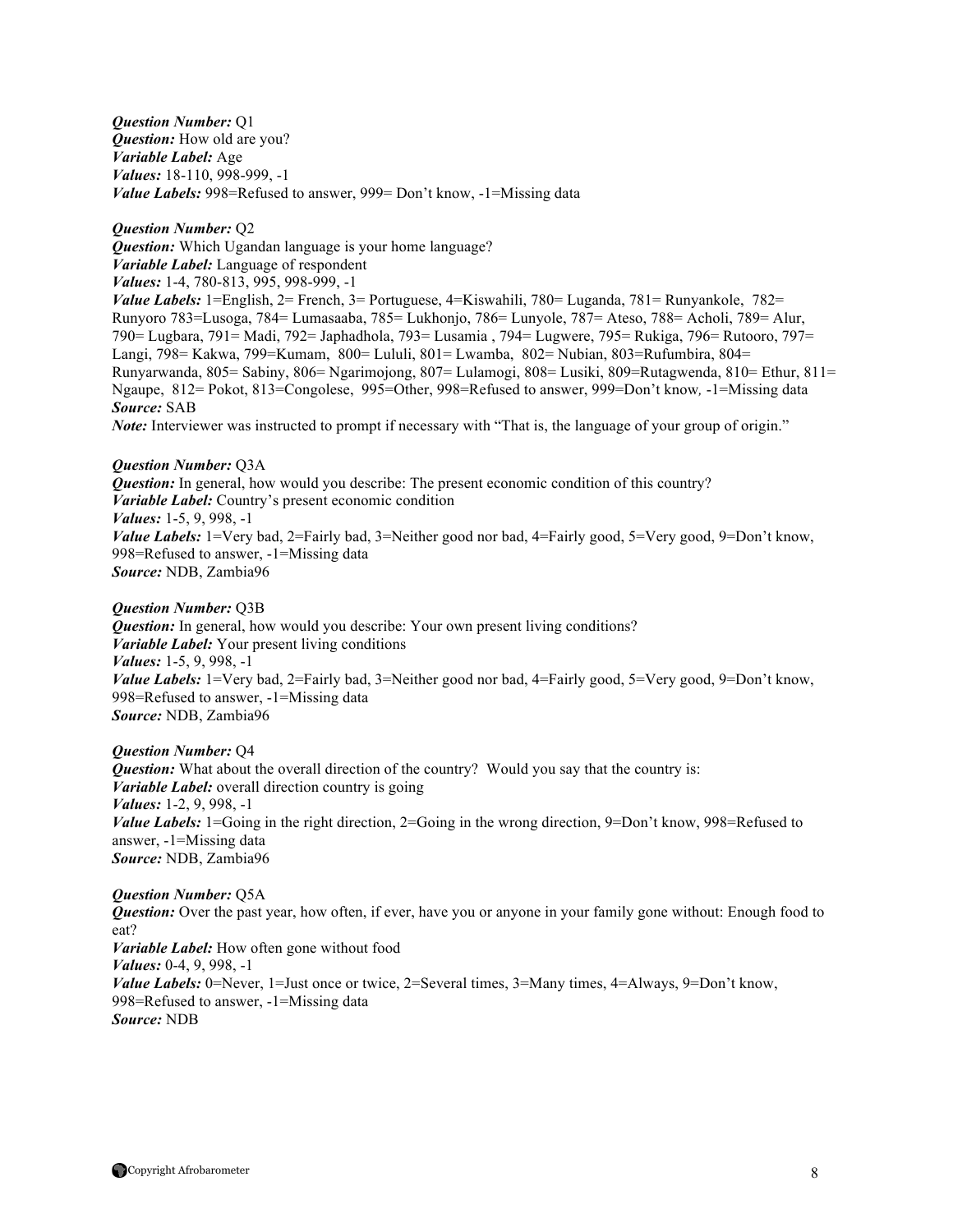*Question Number:* Q5B

*Question:* Over the past year, how often, if ever, have you or anyone in your family gone without: Enough clean water for home use? *Variable Label:* How often gone without water *Values:* 0-4, 9, 998, -1 *Value Labels:* 0=Never, 1=Just once or twice, 2=Several times, 3=Many times, 4=Always, 9=Don't know, 998=Refused to answer, -1=Missing data *Source:* NDB

## *Question Number:* Q5C

*Question:* Over the past year, how often, if ever, have you or anyone in your family gone without: Medicines or medical treatment? *Variable Label:* How often gone without medical care *Values:* 0-4, 9, 998, -1 *Value Labels:* 0=Never, 1=Just once or twice, 2=Several times, 3=Many times, 4=Always, 9=Don't know, 998=Refused to answer, -1=Missing data *Source:* NDB

## *Question Number:* Q5D

*Question:* Over the past year, how often, if ever, have you or anyone in your family gone without: Enough fuel to cook your food? *Variable Label:* How often gone without cooking fuel *Values:* 0-4, 9, 998, -1 *Value Labels:* 0=Never, 1=Just once or twice, 2=Several times, 3=Many times, 4=Always, 9=Don't know, 998=Refused to answer, -1=Missing data *Source:* SAB

### *Question Number:* Q5E

*Question:* Over the past year, how often, if ever, have you or anyone in your family gone without: A cash income? *Variable Label:* How often gone without a cash income *Values:* 0-4, 9, 998, -1 *Value Labels:* 0=Never, 1=Just once or twice, 2=Several times, 3=Many times, 4=Always, 9=Don't know, 998=Refused to answer, -1=Missing data *Source:* SAB

*Question Number:* Q6 *Question:* How interested would you say you are in public affairs? *Variable Label:* Interest in public affairs *Values:* 0-3, 9, 998, -1 *Value Labels:* 0=Not at all interested, 1=Not very interested, 2=Somewhat interested, 3=Very interested, 9=Don't know, 998=Refused to answer, -1=Missing data *Source:* SAB *Note:* Interviewer was instructed to prompt if necessary with "You know, in politics and government."

*Question Number:* Q7 *Question:* When you get together with your friends or family, would you say you discuss political matters: *Variable Label:* Discuss politics *Values:* 0-2, 9, 998, -1 *Value Labels:* 0=Never, 1= Occasionally, 2=Frequently, 9=Don't know, 998=Refused to answer, -1=Missing data *Source:* Adapted from Zambia96.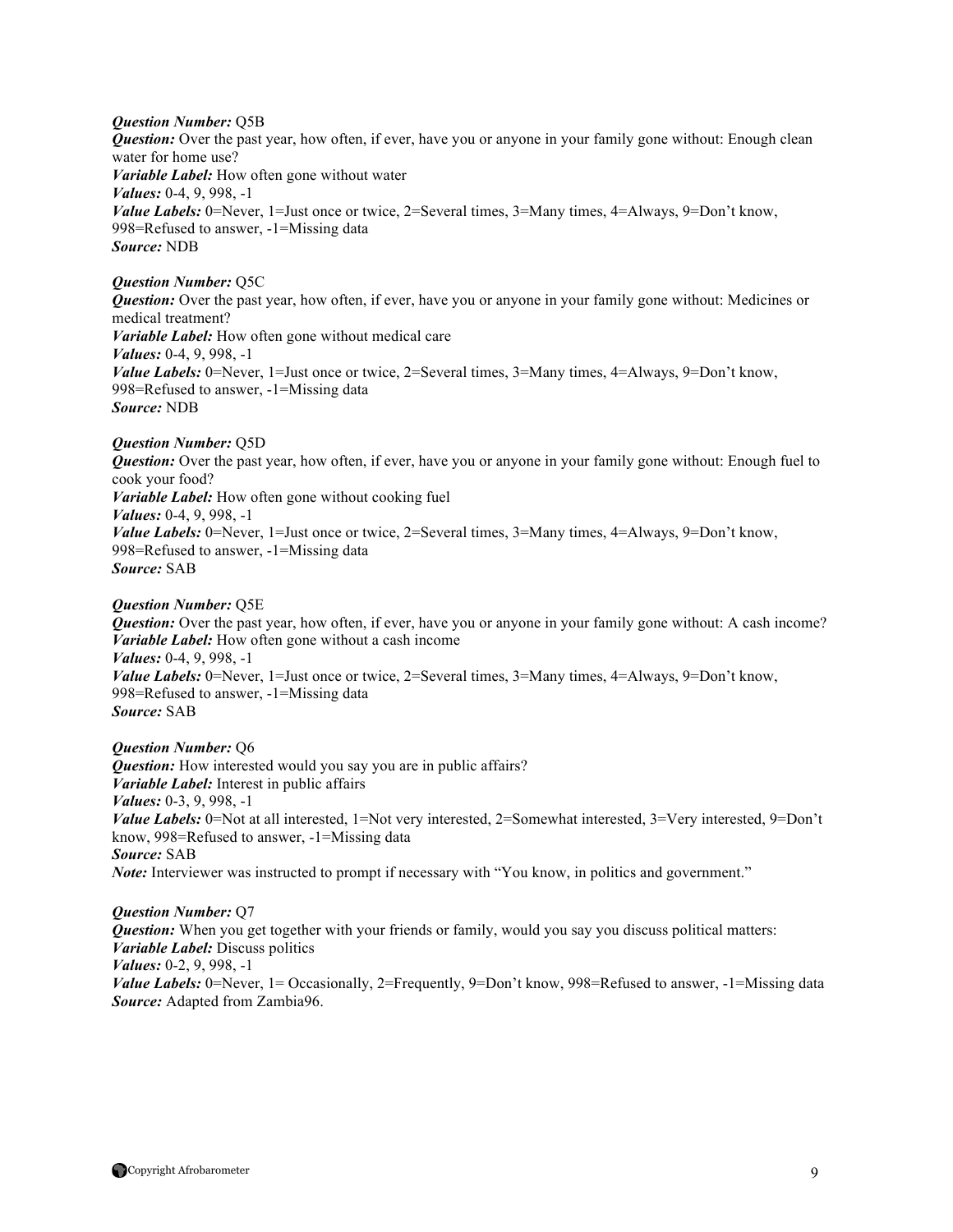## *Question Number:* Q8A

*Question:* How often do you get news from the following sources: Radio? *Variable Label:* Radio news *Values:* 0-4, 9, 998, -1 *Value Labels:* 0=Never, 1=Less than once a month,  $2=$ A few times a month,  $3=$ A few times a week,  $4=$ Every day, 9=Don't know, 998=Refused to answer, -1=Missing data *Source:* Zambia96

## *Question Number:* Q8B

*Question:* How often do you get news from the following sources: Television? *Variable Label:* Television news *Values:* 0-4, 9, 998, -1 *Value Labels:* 0=Never, 1=Less than once a month, 2=A few times a month, 3=A few times a week, 4=Every day, 9=Don't know, 998=Refused to answer, -1=Missing data *Source:* SAB

### *Question Number:* Q8C

*Question:* How often do you get news from the following sources: Newspapers? *Variable Label:* Newspaper news *Values:* 0-4, 9, 998, -1 *Value Labels:* 0=Never, 1=Less than once a month, 2=A few times a month, 3=A few times a week, 4=Every day, 9=Don't know, 998=Refused to answer, -1=Missing data *Source:* Zambia96

## *Question Number:* Q9A

**Question:** In this country, how free are you: To say what you think? *Variable Label:* Freedom to say what you think *Values:* 1-4, 9, 998, -1 *Value Labels:* 1=Not at all free, 2=Not very free, 3= Somewhat free, 4=Completely free, 9=Don't know, 998=Refused to answer, -1=Missing data *Source:* NDB

## *Question Number:* Q9B

*Question:* In this country, how free are you: To join any political organization you want? *Variable Label:* Freedom to join any political organization *Values:* 1-4, 9, 998, -1 *Value Labels:* 1=Not at all free, 2=Not very free, 3=Somewhat free, 4=Completely free, 9=Don't know, 998=Refused to answer, -1=Missing data *Source:* NDB

## *Question Number:* Q9C

*Question:* In this country, how free are you: To choose who to vote for without feeling pressured? *Variable Label:* Freedom to choose who to vote for *Values:* 1-4, 9, 998, -1 *Value Labels:* 1=Not at all free, 2=Not very free, 3=Somewhat free, 4=Completely free, 9=Don't know, 998=Refused to answer, -1=Missing data *Source:* NDB

*Question Number:* Q9D **Question:** In this country, how free are you: to hold a political rally? *Variable Label:* Freedom to hold a political rally *Values:* 1-4, 9, 998, -1 *Value Labels:* 1=Not at all free, 2=Not very free, 3=Somewhat free, 4=Completely free, 9=Don't know, 998=Refused to answer, -1=Missing data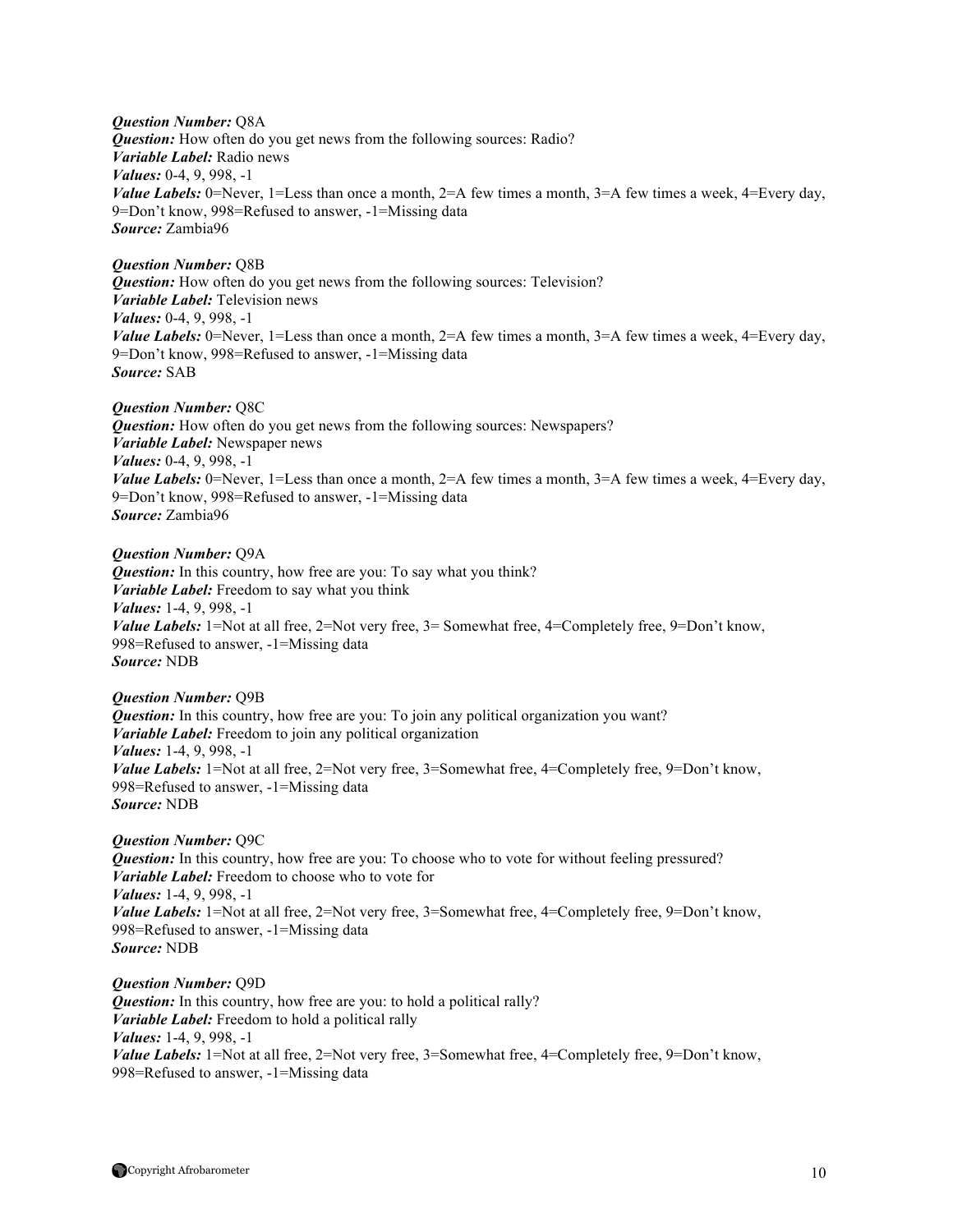## *Question Number:* Q10A

*Question:* Let's turn to your role in the community. Now I am going to read out a list of groups that people join or attend. For each one, could you tell me whether you are an official leader, an active member, an inactive member, or not a member: A religious group (e.g., church, mosque)? *Variable Label:* Member of religious group *Values:* 0-3, 9, 998, -1 *Value Labels:* 0=Not a Member, 1=Inactive member, 2=Active member, 3=Official leader, 9=Don't know, 998=Refused to answer, -1=Missing data *Source:* SAB

## *Question Number:* Q10B

*Question:* Let's turn to your role in the community. Now I am going to read out a list of groups that people join or attend. For each one, could you tell me whether you are an official leader, an active member, an inactive member, or not a member: A Political party? *Variable Label:* Member of political party *Values:* 0-3, 9, 998, -1

*Value Labels:* 0=Not a member, 1=Inactive member, 2=Active member, 3=Official leader, 9=Don't know, 998=Refused to answer, -1=Missing data

### *Question Number:* Q10C

*Question:* Let's turn to your role in the community. Now I am going to read out a list of groups that people join or attend. For each one, could you tell me whether you are an official leader, an active member, an inactive member, or not a member: a Farmers' association?

*Variable Label:* Member of Farmers' association

*Values:* 0-3, 9, 998, -1

*Value Labels:* 0=Not a member, 1=Inactive member, 2=Active member, 3=Official leader, 9=Don't know, 998=Refused to answer, -1=Missing data

### *Question Number:* Q10D

*Question:* Let's turn to your role in the community. Now I am going to read out a list of groups that people join or attend. For each one, could you tell me whether you are an official leader, an active member, an inactive member, or not a member: A professional or business association?

*Variable Label:* Member of professional or business association

*Values:* 0-3, 9, 998, -1

*Value Labels:* 0=Not a member, 1=Inactive member, 2=Active member, 3=Official leader, 9=Don't know, 998=Refused to answer, -1=Missing data

### *Question Number:* Q10E

*Question:* Let's turn to your role in the community. Now I am going to read out a list of groups that people join or attend. For each one, could you tell me whether you are an official leader, an active member, an inactive member, or not a member: Some a local development group?

*Variable Label:* Member of local development group *Values:* 0-3, 9, 998, -1 *Value Labels:* 0=Not a member, 1=Inactive member, 2=Active member, 3=Official leader, 9=Don't know, 998=Refused to answer, -1=Missing data

## *Question Number:* Q10F

*Question:* Let's turn to your role in the community. Now I am going to read out a list of groups that people join or attend. For each one, could you tell me whether you are an official leader, an active member, an inactive member, or not a member: a cultural group?

*Variable Label:* Member of cultural group

*Values:* 0-3, 9, 998, -1

*Value Labels:* 0=Not a member, 1=Inactive member, 2=Active member, 3=Official leader, 9=Don't know, 998=Refused to answer, -1=Missing data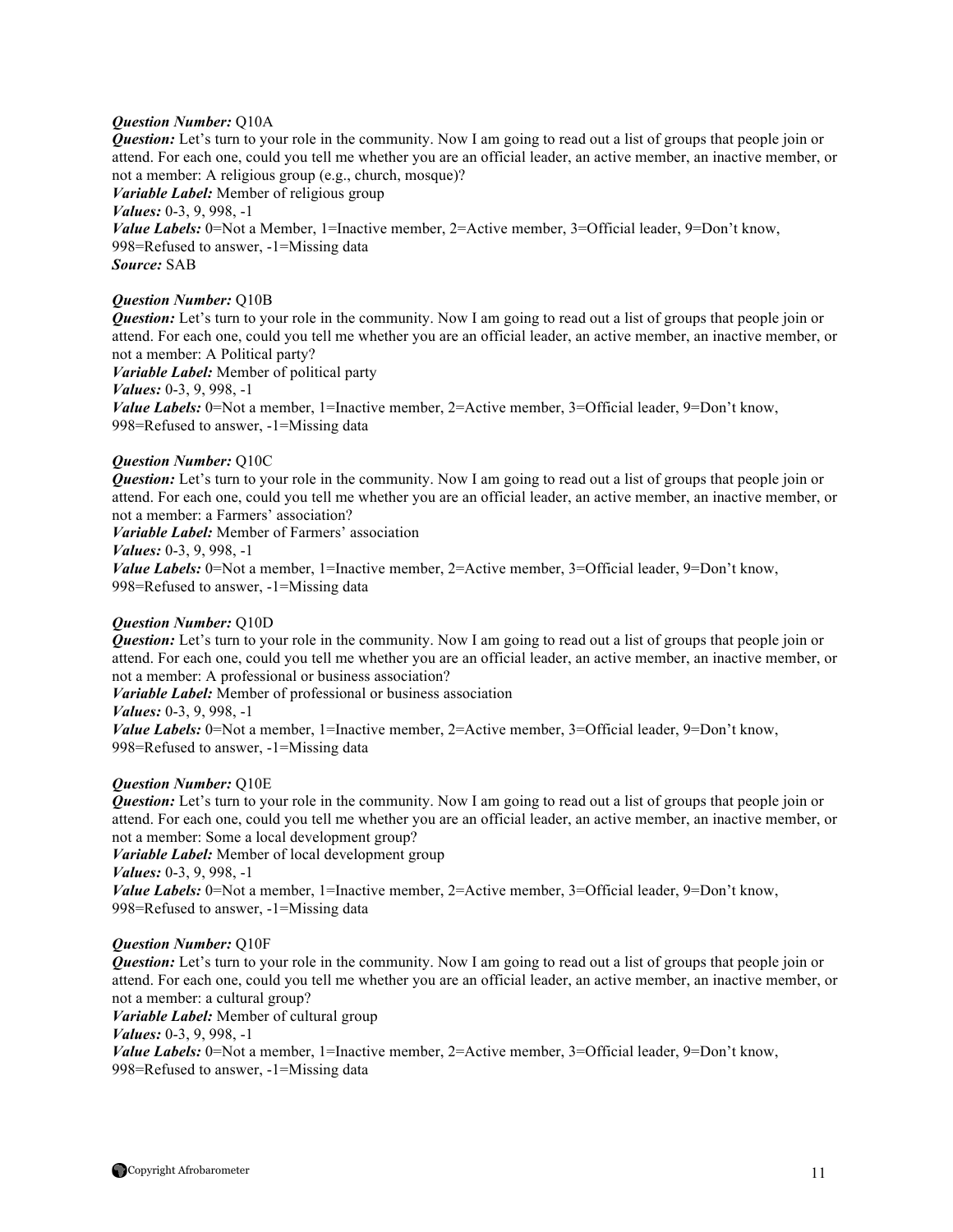### *Question Number:* Q10G

*Question:* Let's turn to your role in the community. Now I am going to read out a list of groups that people join or attend. For each one, could you tell me whether you are an official leader, an active member, an inactive member, or not a member: Some other voluntary association or community group? *Variable Label:* Member of other voluntary association or community group *Values:* 0-3, 9, 998, -1 *Value Labels:* 0=Not a member, 1=Inactive member, 2=Active member, 3=Official leader, 9=Don't know, 998=Refused to answer, -1=Missing data *Source:* Afrobarometer Round 4

## *Question Number:* Q11A

*Question:* Thinking about the group or groups in which you are member, have you and other members of the group discussed how and who to vote for: A religious group (e.g., church, mosque)? *Variable Label:* Discussed how to vote: religious group *Values:* 0-1, 7, 9, 998, -1 *Value Labels:* 0=No, have not discussed, 1=Yes, have discussed, 7=Not applicable/Not a member, 9=Don't know, 998=Refused to answer, -1=Missing data

#### *Question Number:* Q11B

*Question:* Thinking about the group or groups in which you are member, have you and other members of the group discussed how and who to vote for: A Political party?

*Variable Label:* Discussed how to vote: political party

*Values:* 0-1, 7, 9, 998, -1

*Value Labels:* 0=No, have not discussed, 1=Yes, have discussed, 7=Not applicable/ Not a member, 9=Don't know, 998=Refused to answer, -1=Missing data

## *Question Number:* Q11C

*Question:* Thinking about the group or groups in which you are member, have you and other members of the group discussed how and who to vote for: a Farmers' association?

*Variable Label:* Discussed how to vote: Farmers' association

*Values:* 0-1, 7, 9, 998, -1

*Value Labels:* 0=No, have not discussed, 1=Yes, have discussed, 7=Not applicable/ Not a member, 9=Don't know, 998=Refused to answer, -1=Missing data

#### *Question Number:* Q11D

*Question:* Thinking about the group or groups in which you are member, have you and other members of the group discussed how and who to vote for: A professional or business association? *Variable Label:* Discussed how to vote: professional or business association

*Values:* 0-1, 7, 9, 998, -1

*Value Labels:* 0=No, have not discussed, 1=Yes, have discussed, 7=Not applicable/ Not a member, 9=Don't know, 998=Refused to answer, -1=Missing data

#### *Question Number:* Q11E

*Question:* Thinking about the group or groups in which you are member, have you and other members of the group discussed how and who to vote for: Some a local development group?

*Variable Label:* Discussed how to vote: local development group

*Values:* 0-1, 7, 9, 998, -1

*Value Labels:* 0=No, have not discussed, 1=Yes, have discussed, 7=Not applicable/ Not a member, 9=Don't know, 998=Refused to answer, -1=Missing data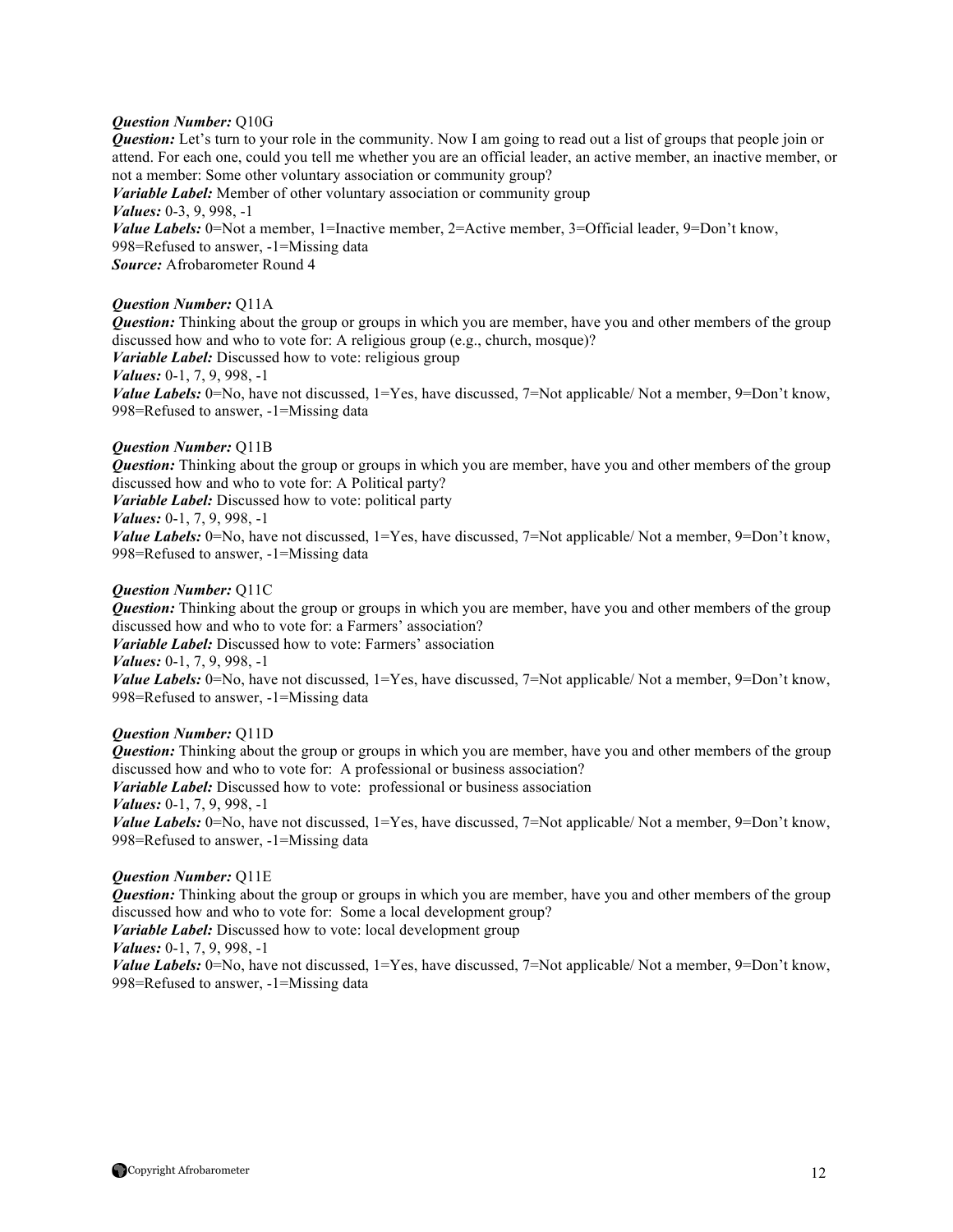## *Question Number:* Q11F

*Question:* Thinking about the group or groups in which you are member, have you and other members of the group discussed how and who to vote for: a cultural group?

*Variable Label:* Discussed how to vote: cultural group *Values:* 0-1, 7, 9, 998, -1

*Value Labels:* 0=No, have not discussed, 1=Yes, have discussed, 7=Not applicable/ Not a member, 9=Don't know, 998=Refused to answer, -1=Missing data

## *Question Number:* Q11G

*Question:* Let's turn to your role in the community. Now I am going to read out a list of groups that people join or attend. For each one, could you tell me whether you are an official leader, an active member, an inactive member, or not a member: Some other voluntary association or community group?

*Variable Label:* Discussed how to vote: other voluntary association or community group

## *Values:* 0-1, 7, 9, 998, -1

*Value Labels:* 0=No, have not discussed, 1=Yes, have discussed, 7=Not applicable/ Not a member, 9=Don't know, 998=Refused to answer, -1=Missing data

## *Question Number:* Q12A

*Question:* Here is a list of actions that people sometimes take as citizens. For each of these, please tell me whether you, personally, have done any of these things during the past year. If not, would you do this if you had the chance: Attended a community meeting?

*Variable Label:* Attend a community meeting

## *Values:* 0-4, 9, 998, -1

*Value Labels:* 0=No, would never do this,  $1=N_0$ , but would do if had the chance,  $2=Y$ es, once or twice,  $3=Y$ es, several times, 4=Yes, often, 9=Don't know, 998=Refused to answer, -1=Missing data *Source:* SAB

## *Question Number:* Q12B

*Question:* Here is a list of actions that people sometimes take as citizens. For each of these, please tell me whether you, personally, have done any of these things during the past year. If not, would you do this if you had the chance: Got together with others to raise an issue?

*Variable Label:* Join others to raise an issue

## *Values:* 0-4, 9, 998, -1

*Value Labels:*  $0 = No$ , would never do this,  $1 = No$ , but would do if had the chance,  $2 = Yes$ , once or twice,  $3 = Yes$ , several times, 4=Yes, often, 9=Don't know, 998=Refused to answer, -1=Missing data *Source:* SAB

### *Question Number:* Q12C

*Question:* Here is a list of actions that people sometimes take as citizens. For each of these, please tell me whether you, personally, have done any of these things during the past year. If not, would you do this if you had the chance: Attended a demonstration or protest march?

*Variable Label:* Attend a demonstration or protest march

*Values:* 0-4, 9, 998, -1

*Value Labels:* 0=No, would never do this,  $1=N_0$ , but would do if had the chance,  $2=Y$ es, once or twice,  $3=Yes$ , several times, 4=Yes, often, 9=Don't know, 998=Refused to answer, -1=Missing data *Source:* Zambia96

## *Question Number:* Q12D

*Question:* Here is a list of actions that people sometimes take as citizens. For each of these, please tell me whether you, personally, have done any of these things during the past year. If not, would you do this if you had the chance: Attended a voter education meeting?

*Variable Label:* Attend a voter education meeting

*Values:* 0-4, 9, 998, -1

*Value Labels:*  $0 = No$ , would never do this,  $1 = No$ , but would do if had the chance,  $2 = Yes$ , once or twice,  $3 = Yes$ , several times, 4=Yes, often, 9=Don't know, 998=Refused to answer, -1=Missing data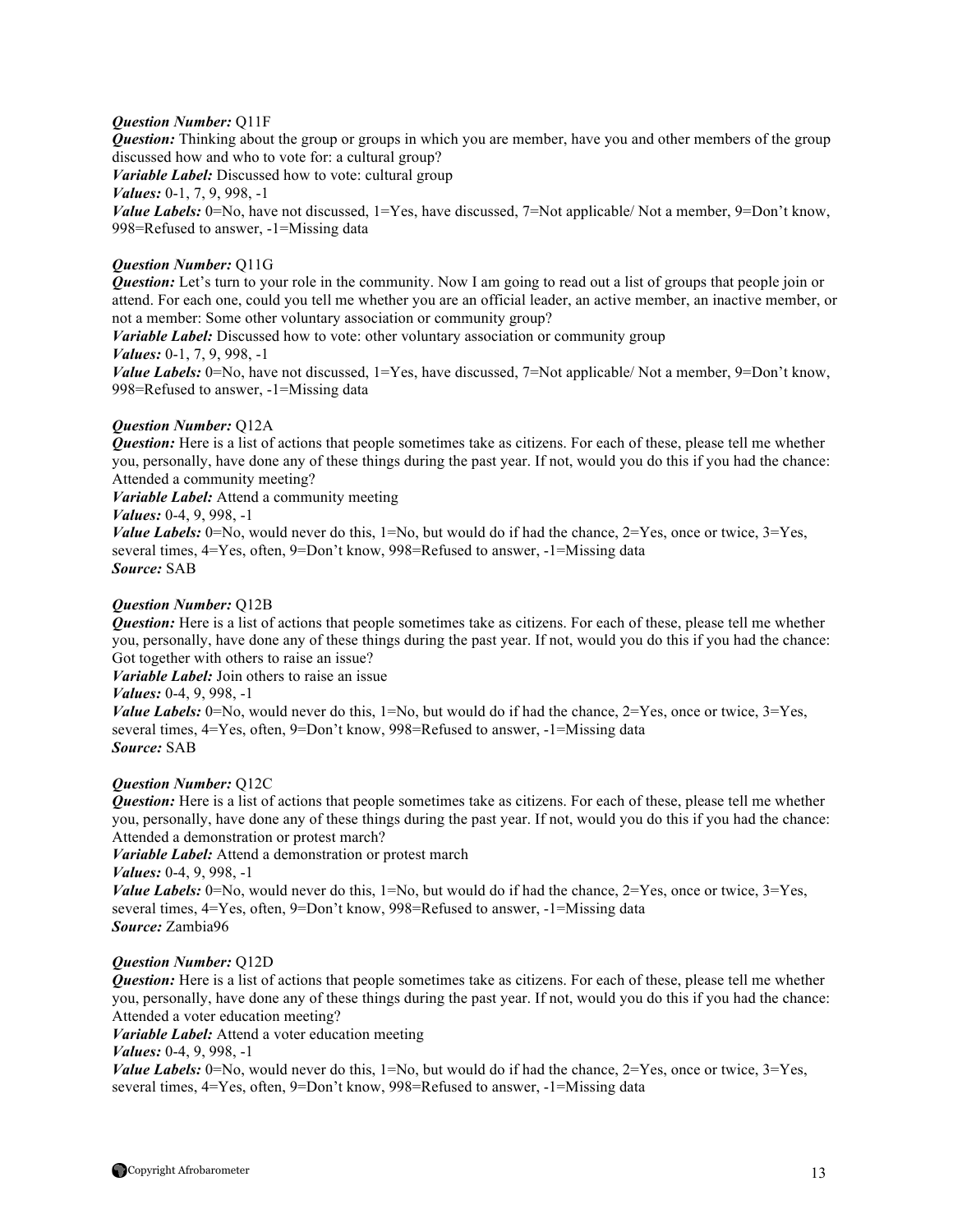## *Question Number:* Q12E

*Question:* Here is a list of actions that people sometimes take as citizens. For each of these, please tell me whether you, personally, have done any of these things during the past year. If not, would you do this if you had the chance: Got together with others to discuss who to vote for?

*Variable Label:* Get together with others to discuss who to vote for

*Values:* 0-4, 9, 998, -1

*Value Labels:*  $0 = No$ , would never do this,  $1 = No$ , but would do if had the chance,  $2 = Yes$ , once or twice,  $3 = Yes$ , several times, 4=Yes, often, 9=Don't know, 998=Refused to answer, -1=Missing data

### *Question Number:* Q12F

*Question:* Here is a list of actions that people sometimes take as citizens. For each of these, please tell me whether you, personally, have done any of these things during the past year. If not, would you do this if you had the chance: Attended an election rally?

*Variable Label:* Attend an election rally

*Values:* 0-4, 9, 998, -1

*Value Labels:* 0=No, would never do this,  $1=N_0$ , but would do if had the chance,  $2=Y$ es, once or twice,  $3=Yes$ , several times, 4=Yes, often, 9=Don't know, 998=Refused to answer, -1=Missing data

## *Question Number:* Q12G

*Question:* Here is a list of actions that people sometimes take as citizens. For each of these, please tell me whether you, personally, have done any of these things during the past year. If not, would you do this if you had the chance: worked to get a candidate or party elected?

*Variable Label:* Work to get a candidate or party elected

### *Values:* 0-4, 9, 998, -1

*Value Labels:*  $0 = No$ , would never do this,  $1 = No$ , but would do if had the chance,  $2 = Yes$ , once or twice,  $3 = Yes$ , several times, 4=Yes, often, 9=Don't know, 998=Refused to answer, -1=Missing data

## *Question Number:* Q12H

*Question:* Here is a list of actions that people sometimes take as citizens. For each of these, please tell me whether you, personally, have done any of these things during the past year. If not, would you do this if you had the chance: participated in a political party primary?

*Variable Label:* Participate in a political party primary

*Values:* 0-4, 9, 998, -1

*Value Labels:*  $0 = No$ , would never do this,  $1 = No$ , but would do if had the chance,  $2 = Yes$ , once or twice,  $3 = Yes$ , several times, 4=Yes, often, 9=Don't know, 998=Refused to answer, -1=Missing data

### *Question Number:* Q12I

*Question:* Here is a list of actions that people sometimes take as citizens. For each of these, please tell me whether you, personally, have done any of these things during the past year. If not, would you do this if you had the chance: Reported campaign malpractice or incident?

*Variable Label:* Report campaign malpractice or incident

*Values:* 0-4, 9, 998, -1

*Value Labels:*  $0 = No$ , would never do this,  $1 = No$ , but would do if had the chance,  $2 = Yes$ , once or twice,  $3 = Yes$ , several times, 4=Yes, often, 9=Don't know, 998=Refused to answer, -1=Missing data

### *Question Number:* Q12J

*Question:* Here is a list of actions that people sometimes take as citizens. For each of these, please tell me whether you, personally, have done any of these things during the past year. If not, would you do this if you had the chance: called into a radio or TV talk show to discuss an election related issue?

*Variable Label:* Call talk show to discuss an election related issue

*Values:* 0-4, 9, 998, -1

*Value Labels:*  $0 = No$ , would never do this,  $1 = No$ , but would do if had the chance,  $2 = Yes$ , once or twice,  $3 = Yes$ , several times, 4=Yes, often, 9=Don't know, 998=Refused to answer, -1=Missing data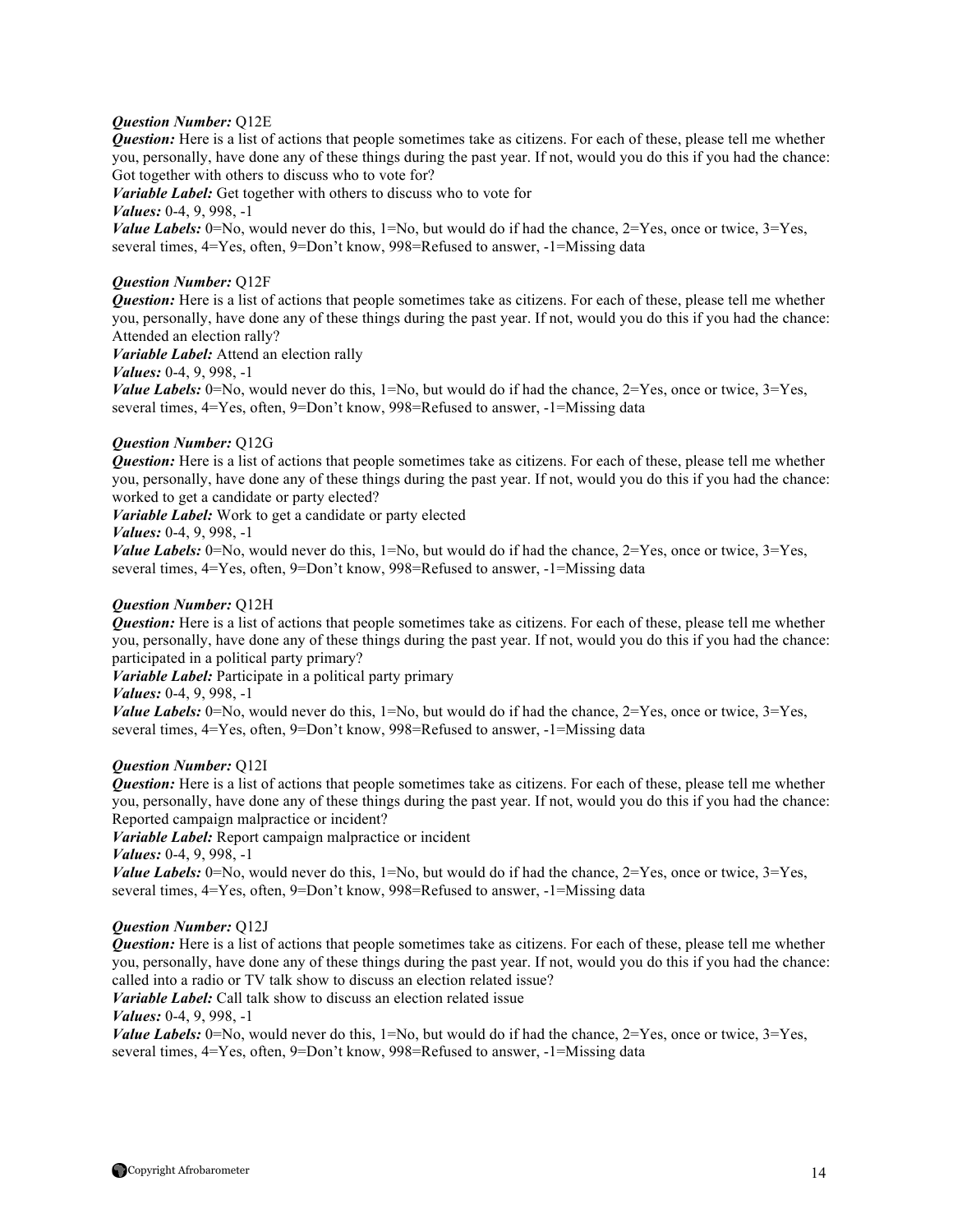## *Question Number:* Q13A

*Question:* There are many ways to govern a country. Would you disapprove or approve of the following alternatives: Only one political party is allowed to stand for election and hold office? *Variable Label:* Reject one-party rule *Values:* 1-5, 9, 998, -1 *Value Labels:* 1=Strongly disapprove, 2=Disapprove, 3=Neither approve nor disapprove, 4=Approve, 5=Strongly approve, 9=Don't know, 998=Refused to answer, -1=Missing data *Source:* NDB *Note:* Interviewer probed for strength of opinion.

## *Question Number:* Q13B

*Question:* There are many ways to govern a country. Would you disapprove or approve of the following alternatives: The army comes in to govern the country?

*Variable Label:* Reject military rule

*Values:* 1-5, 9, 998, -1

*Value Labels:* 1=Strongly disapprove, 2=Disapprove, 3=Neither approve nor disapprove, 4=Approve, 5=Strongly approve, 9=Don't know, 998=Refused to answer, -1=Missing data *Source:* Adapted from NDB *Note:* Interviewer probed for strength of opinion.

## *Question Number:* Q13C

*Question:* There are many ways to govern a country. Would you disapprove or approve of the following alternatives: Elections and the Parliament are abolished so that the president can decide everything? *Variable Label:* Reject one-man rule

*Values:* 1-5, 9, 998, -1

*Value Labels:* 1=Strongly disapprove, 2=Disapprove, 3=Neither approve nor disapprove, 4=Approve, 5=Strongly approve, 9=Don't know, 998=Refused to answer, -1=Missing data.

*Source:* SAB

*Note:* Interviewer probed for strength of opinion.

### *Question Number:* Q14

**Question:** Which of these three statements is closest to your own opinion?

Statement 1: Democracy is preferable to any other kind of government.

Statement 2: In some circumstances, a non-democratic government can be preferable.

Statement 3: For someone like me, it doesn't matter what kind of government we have.

*Variable Label:* Support for democracy

*Values:* 1-3, 9, 998, -1

*Value Labels:* 1=Statement 3: Doesn't matter, 2=Statement 2: Sometimes non-democratic preferable, 3=Statement 1: Democracy preferable, 9=Don't know, 998=Refused to answer, -1=Missing data

*Source:* Latinobarometer (LB)

*Note:* Interviewer was instructed to "read the question in the language of the interview, but always read 'democracy' in English. Translate 'democracy' into local language only if respondent does not understand English term."

### *Question Number:* Q15

*Question:* Which of the following statements is closest to your view? Choose Statement 1 or Statement 2. Statement 1: We should choose our leaders in this country through regular, open and honest elections.

Statement 2: Since elections sometimes produce bad results, we should adopt other methods for choosing this country's leaders.

*Variable Label:* Choose leaders through elections vs. other methods

*Values:* 1-5, 9, 998, -1

*Value Labels:* 1=Agree very strongly with Statement 1, 2=Agree with Statement 1, 3=Agree with Statement 2, 4=Agree very strongly with Statement 2, 5=Agree with neither, 9=Don't know, 998=Refused to answer, -1=Missing data

*Source:* Afrobarometer Round 2

*Note:* Interviewer probed for strength of opinion asking "Do you agree or agree very strongly?"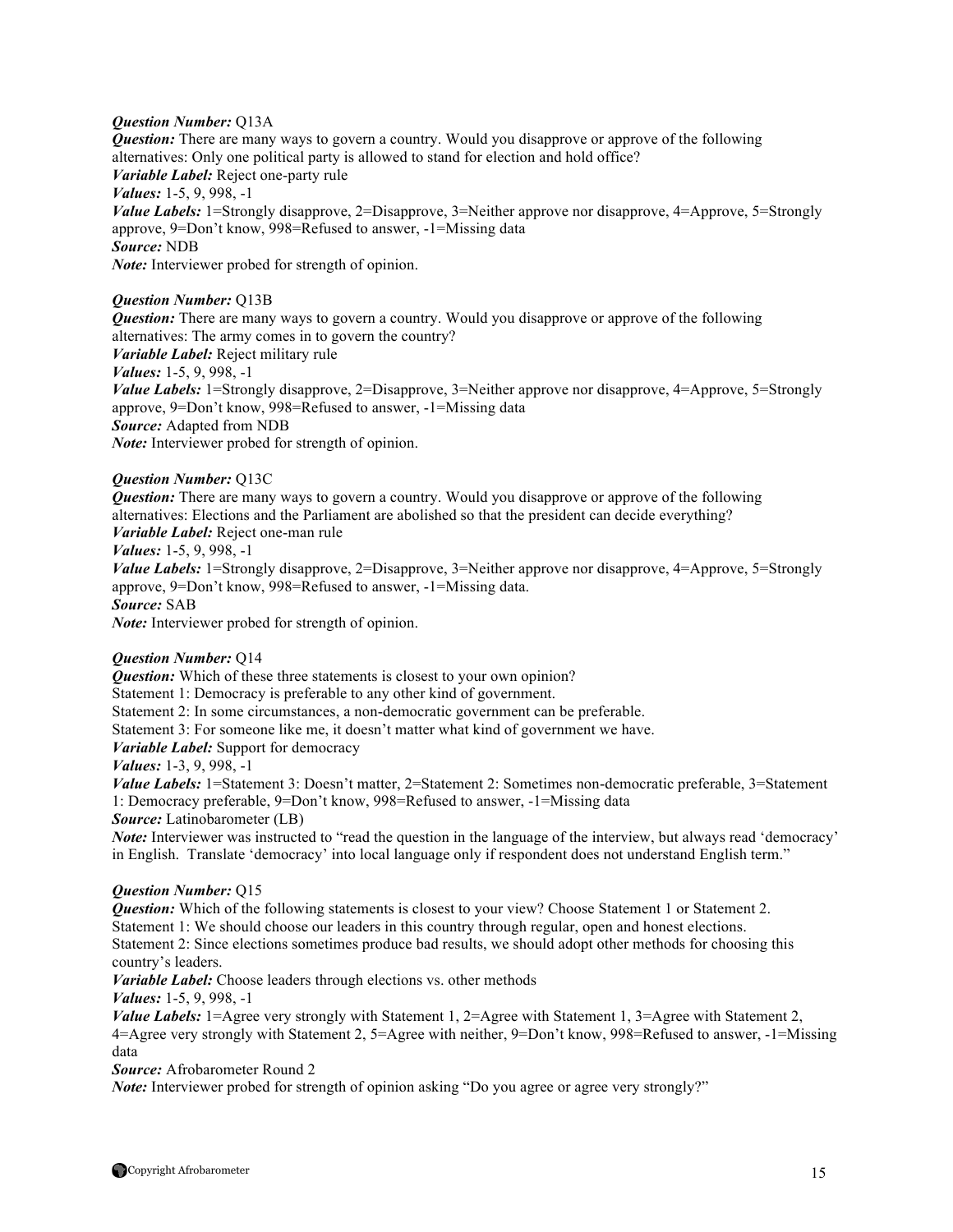## *Question Number:* Q16

*Question:* Which of the following statements is closest to your view? Choose Statement 1 or Statement 2. Statement 1: Political parties create division and confusion; it is therefore unnecessary to have many political parties in Senegal.

Statement 2: Many political parties are needed to make sure that Ugandans have real choices in who governs them. *Variable Label:* Political parties divisive vs. many parties needed

*Values:* 1-5, 9, 998, -1

*Value Labels:* 1=Agree very strongly with Statement 1, 2=Agree with Statement 1, 3=Agree with Statement 2, 4=Agree very strongly with Statement 2, 5=Agree with neither, 9=Don't know, 998=Refused to answer, -1=Missing data

*Source:* Afrobarometer Round 2

*Note:* Interviewer probed for strength of opinion asking "Do you agree or agree very strongly?"

## *Question Number:* Q17

*Question:* Which of the following statements is closest to your view? Choose Statement 1 or Statement 2 Statement 1: Opposition parties should regularly examine and criticize government policies and actions. Statement 2: Opposition parties should concentrate on cooperating with government and helping it develop the country.

*Variable Label:* Opposition parties examine government vs. cooperate

*Values:* 1-5, 9, 998, -1

*Value Labels:* 1=Agree very strongly with Statement 1, 2=Agree with Statement 1, 3=Agree with Statement 2, 4=Agree very strongly with Statement 2, 5=Agree with neither, 9=Don't know, 998=Refused to answer, -1=Missing data

*Source:* Afrobarometer Round 4

*Note*: Interviewer probed for strength of opinion asking "Do you agree or agree very strongly?"

## *Question Number:* Q18

*Question:* Which of the following statements is closest to your view? Choose Statement 1 or Statement 2 Statement 1: The Constitution should limit the president to serving a maximum of two terms in office. Statement 2: There should be no constitutional limit on how long the president can serve.

*Variable Label:* Presidential two term limits vs. no term limits

*Values:* 1-5, 9, 998, -1

*Value Labels:* 1=Agree very strongly with Statement 1, 2=Agree with Statement 1, 3=Agree with Statement 2, 4=Agree very strongly with Statement 2, 5=Agree with neither, 9=Don't know, 998=Refused to answer, -1=Missing data

*Source:* Afrobarometer Round 4

*Note*: Interviewer probed for strength of opinion asking "Do you agree or agree very strongly?"

## *Question Number:* Q19A

*Question:* If you had to choose, which one of the following things: is most important?

*Variable Label:* Most important national priority

*Values:* 1-7, 9, 998, -1

*Value Labels:* 1=maintaining order in the nation, 2= Growing the economy, 3= Fighting Corruption, 4= Building Infrastructure & Roads,  $5=$  Equitable access to resources and opportunities,  $6=$  Improving public services such education and health, 7= none of these, 9=Don't know, 998=Refused to answer, -1=Missing data

### *Question Number:* Q19B

*Question:* If you had to choose, which one of the following things: and which would be the next most important? *Variable Label:* Second most important national priority

*Values:* 1-7, 9, 998, -1

*Value Labels:* 1=maintaining order in the nation, 2= Growing the economy, 3= Fighting Corruption, 4= Building Infrastructure & Roads,  $5=$  Equitable access to resources and opportunities,  $6=$  Improving public services such education and health, 7= none of these ,9=Don't know, 998=Refused to answer, -1=Missing data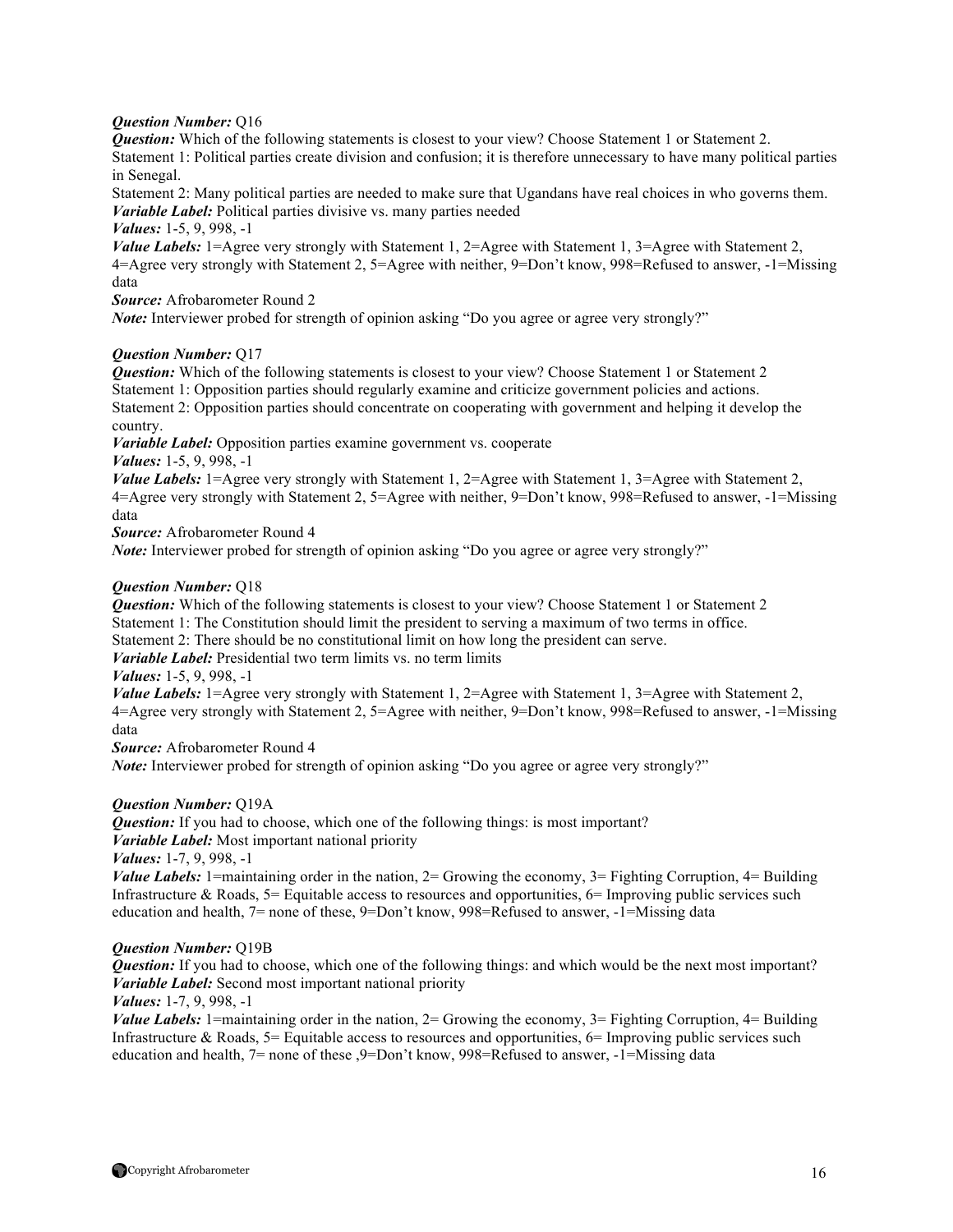## *Question Number:* Q20A

*Question:* In your opinion how much of a democracy is Uganda today?

*Variable Label:* Extent of democracy

*Values:* 1-4, 8, 9, 998, -1

*Value Labels:*  $1 = Not$  a democracy,  $2 = A$  democracy, with major problems,  $3 = A$  democracy, but with minor problems, 4=A full democracy, 8=Do not understand question/ do not understand what 'democracy' is, 9=Don't know, 998=Refused to answer, -1=Missing data

*Source:* Ghana 97

*Note:* Interviewer was instructed to "read the question in the language of the interview, but always read 'democracy' in English. Translate 'democracy' into local language only if respondent does not understand English term."

## *Question Number:* Q21

*Question:* Overall, how satisfied are you with the way democracy works in Uganda? Are you: *Variable Label:* Satisfaction with democracy

*Values:* 0-4, 9, 998, -1

*Value Labels:* 0=Uganda is not a democracy, 1=Not at all satisfied, 2=Not very satisfied, 3=Fairly satisfied, 4=Very satisfied, 9=Don't know, 998=Refused to answer, -1=Missing data *Source:* Eurobarometer

*Note*: Interviewer was instructed to "Read the question in the language of the interview, but always read "democracy" in English Translate "democracy" into local language only if respondent does not understand English term"

## *Question Number:* Q22A

*Question:* In your opinion, how often, in this country: Does competition between political parties lead to violent conflict?

*Variable Label:* How often party competition leads to conflict

*Values:* 0-3, 9, 998, -1

*Value Labels:* 0=Never, 1=Rarely, 2=Often, 3=Always, 9=Don't know, 998=Refused to answer, -1=Missing data *Source:* Afrobarometer Round 2

### *Question Number:* Q22B

*Question:* In your opinion, how often, in this country: Does the President ignore the laws of the country? *Variable Label:* How often president ignores laws

*Values:* 0-3, 9, 998, -1

Value Labels: 0=Never, 1=Rarely, 2=Often, 3=Always, 9=Don't know, 998=Refused to answer, -1=Missing data *Source:* Afrobarometer Round 2

## *Question Number:* Q22C

*Question:* In your opinion, how often, in this country: Are people treated unequally under the law? *Variable Label:* How often people treated unequally *Values:* 0-3, 9, 998, -1 *Value Labels:* 0=Never, 1=Rarely, 2=Often, 3=Always, 9=Don't know, 998=Refused to answer, -1=Missing data *Source:* Afrobarometer Round 2

### *Question Number:* Q22D

*Question:* In your opinion, how often, in this country: Do officials who commit crimes go unpunished? *Variable Label:* How often officials unpunished *Values:* 0-3, 9, 998, -1 *Value Labels:* 0=Never, 1=Rarely, 2=Often, 3=Always, 9=Don't know, 998=Refused to answer, -1=Missing data *Source:* Afrobarometer Round 4

### *Question Number:* Q22E

*Question:* In your opinion, how often, in this country: Do ordinary people who break the law go unpunished? *Variable Label:* How often ordinary people unpunished *Values:* 0-3, 9, 998, -1 Value Labels: 0=Never, 1=Rarely, 2=Often, 3=Always, 9=Don't know, 998=Refused to answer, -1=Missing data *Source:* Afrobarometer Round 4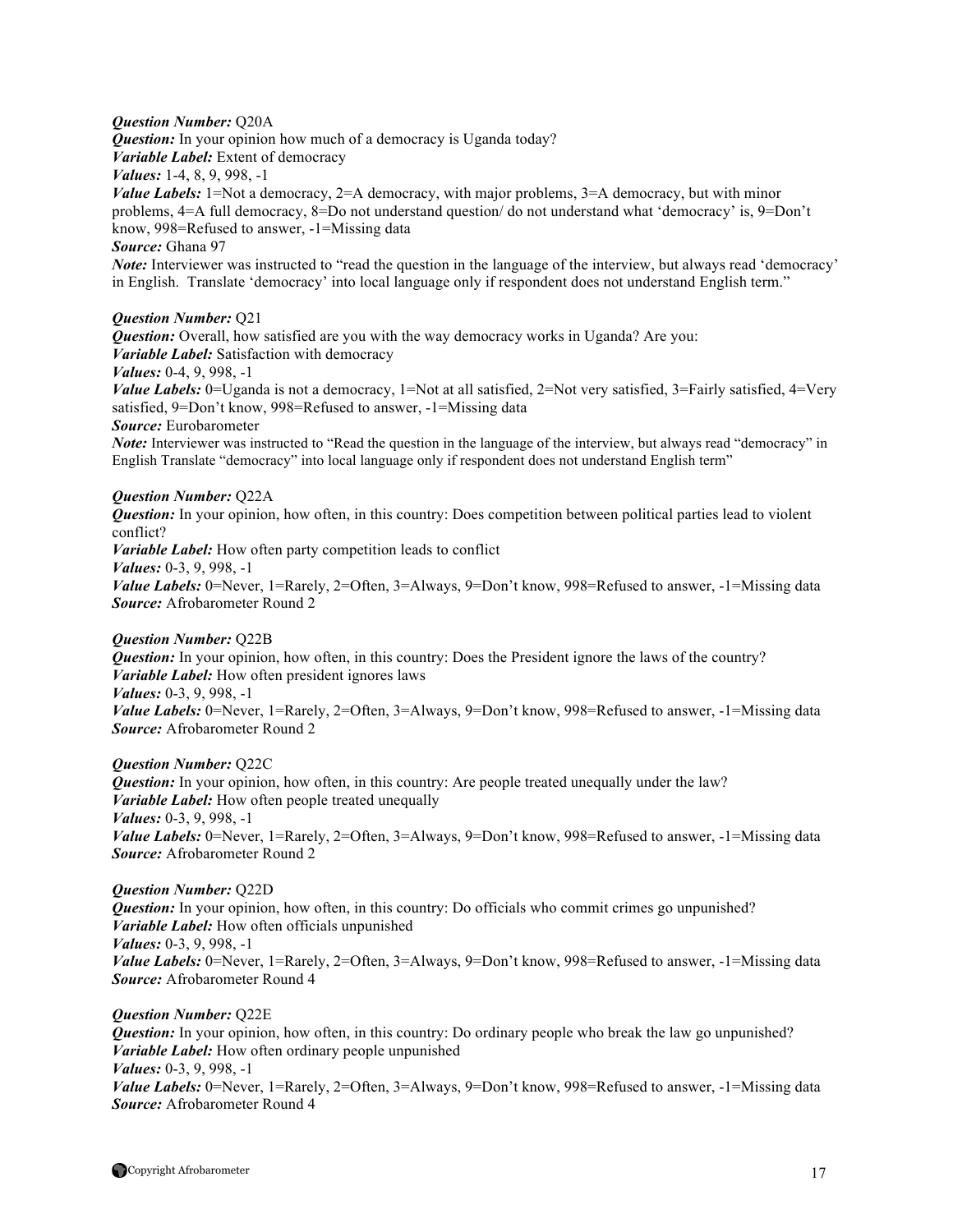*Question Number:* Q23 *Question:* In this country, how often: do people have to be careful of what they say about politics? *Variable Label:* How often careful what you say *Values:* 0-3, 9, 998, -1 *Value Labels:* 0=Never, 1=Rarely, 2=Often, 3=Always, 9=Don't know, 998=Refused to answer, -1=Missing data *Source:* SAB

*Question Number:* Q24A *Question:* How much do you trust each of the following, or haven't you heard enough about them to say: The President? *Variable Label:* Trust president *Values:* 0-3, 9, 998, -1 *Value Labels:* 0=Not at all, 1=Just a little, 2=Somewhat, 3=A lot, 9=Don't know/Haven't heard enough, 998=Refused to answer, -1=Missing data *Source:* Zambia96

#### *Question Number:* Q24B

*Question:* How much do you trust each of the following, or haven't you heard enough about them to say: The Parliament? *Variable Label:* Trust parliament/national assembly *Values:* 0-3, 9, 998, -1 *Value Labels:* 0=Not at all, 1=Just a little, 2=Somewhat, 3=A lot, 9=Don't know/Haven't heard enough, 998=Refused to answer, -1=Missing data *Source:* Adapted from Zambia96

#### *Question Number:* Q24C

*Question:* How much do you trust each of the following, or haven't you heard enough about them to say: The Electoral Commission of Uganda? *Variable Label:* Trust national electoral commission *Values:* 0-3, 9, 998, -1 *Value Labels:* 0=Not at all, 1=Just a little, 2=Somewhat, 3=A lot, 9=Don't know/Haven't heard enough, 998=Refused to answer, -1=Missing data *Source:* Adapted from Zambia96

### *Question Number:* Q24D

*Question:* How much do you trust each of the following, or haven't you heard enough about them to say: Your elected Local Government Council? *Variable Label:* Trust your elected local government council *Values:* 0-3, 9, 998, -1 *Value Labels:* 0=Not at all, 1=Just a little, 2=Somewhat, 3=A lot, 9=Don't know/Haven't heard enough, 998=Refused to answer, -1=Missing data *Source:* Adapted from Zambia96

*Question Number:* Q24E *Question:* How much do you trust each of the following, or haven't you heard enough about them to say: The Ruling Party, that is the NRM? *Variable Label:* Trust the ruling party (NRM) *Values:* 0-3, 9, 998, -1 *Value Labels:* 0=Not at all, 1=Just a little, 2=Somewhat, 3=A lot, 9=Don't know/Haven't heard enough, 998=Refused to answer, -1=Missing data *Source:* Adapted from Zambia96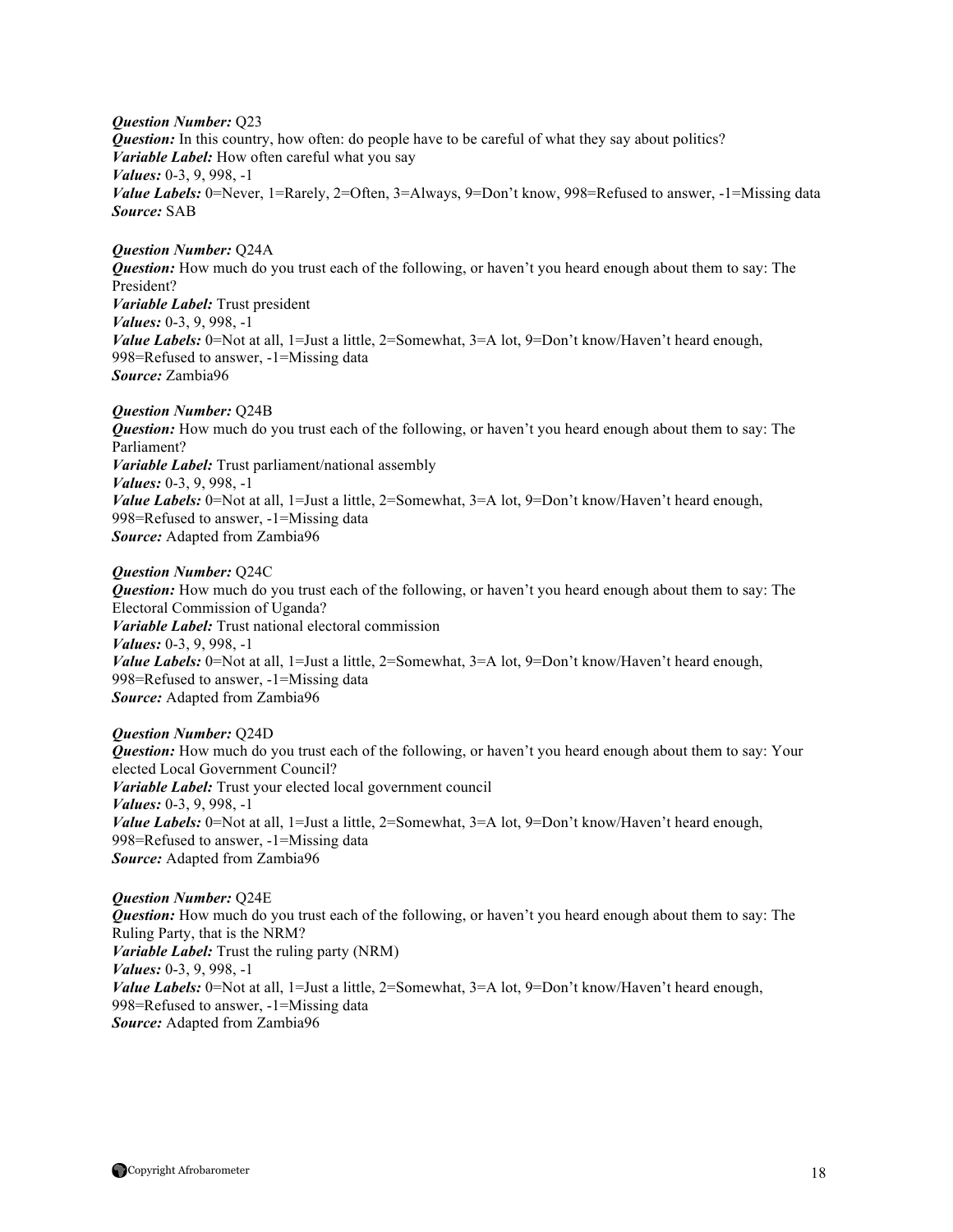*Question Number:* Q24F

*Question:* How much do you trust each of the following, or haven't you heard enough about them to say: Opposition Political Parties? *Variable Label:* Trust opposition political parties *Values:* 0-3, 9, 998, -1 *Value Labels:* 0=Not at all, 1=Just a little, 2=Somewhat, 3=A lot, 9=Don't know/Haven't heard enough, 998=Refused to answer, -1=Missing data *Source:* Adapted from Zambia 96

## *Question Number:* Q24G

*Question:* How much do you trust each of the following, or haven't you heard enough about them to say: The Police? *Variable Label:* Trust police *Values:* 0-3, 9, 998, -1 *Value Labels:* 0=Not at all, 1=Just a little, 2=Somewhat, 3=A lot, 9=Don't know/Haven't heard enough, 998=Refused to answer, -1=Missing data *Source:* Zambia 96

## *Question Number:* Q24H

*Question:* How much do you trust each of the following, or haven't you heard enough about them to say: Courts of law? *Variable Label:* Trust courts of law *Values:* 0-3, 9, 998, -1 *Value Labels:* 0=Not at all, 1=Just a little, 2=Somewhat, 3=A lot, 9=Don't know/Haven't heard enough, 998=Refused to answer, -1=Missing data *Source:* Zambia 96

### *Question Number:* Q24I

*Question:* How much do you trust each of the following, or haven't you heard enough about them to say: Religious groups *Variable Label:* Trust Religious groups *Values:* 0-3, 9, 998, -1 *Value Labels:* 0=Not at all, 1=Just a little, 2=Somewhat, 3=A lot, 9=Don't know/Haven't heard enough, 998=Refused to answer, -1=Missing data

## *Question Number:* Q24J

*Question:* How much do you trust each of the following, or haven't you heard enough about them to say: Private Newspapers and Radio stations *Variable Label:* Trust Private Newspapers and Radio stations *Values:* 0-3, 9, 998, -1 *Value Labels:* 0=Not at all, 1=Just a little, 2=Somewhat, 3=A lot, 9=Don't know/Haven't heard enough, 998=Refused to answer, -1=Missing data

# *Question Number:* Q24K

*Question:* How much do you trust each of the following, or haven't you heard enough about them to say: Government Newspapers and radio Stations *Variable Label:* Trust Government Newspapers and radio Stations *Values:* 0-3, 9, 998, -1 *Value Labels:* 0=Not at all, 1=Just a little, 2=Somewhat, 3=A lot, 9=Don't know/Haven't heard enough, 998=Refused to answer, -1=Missing data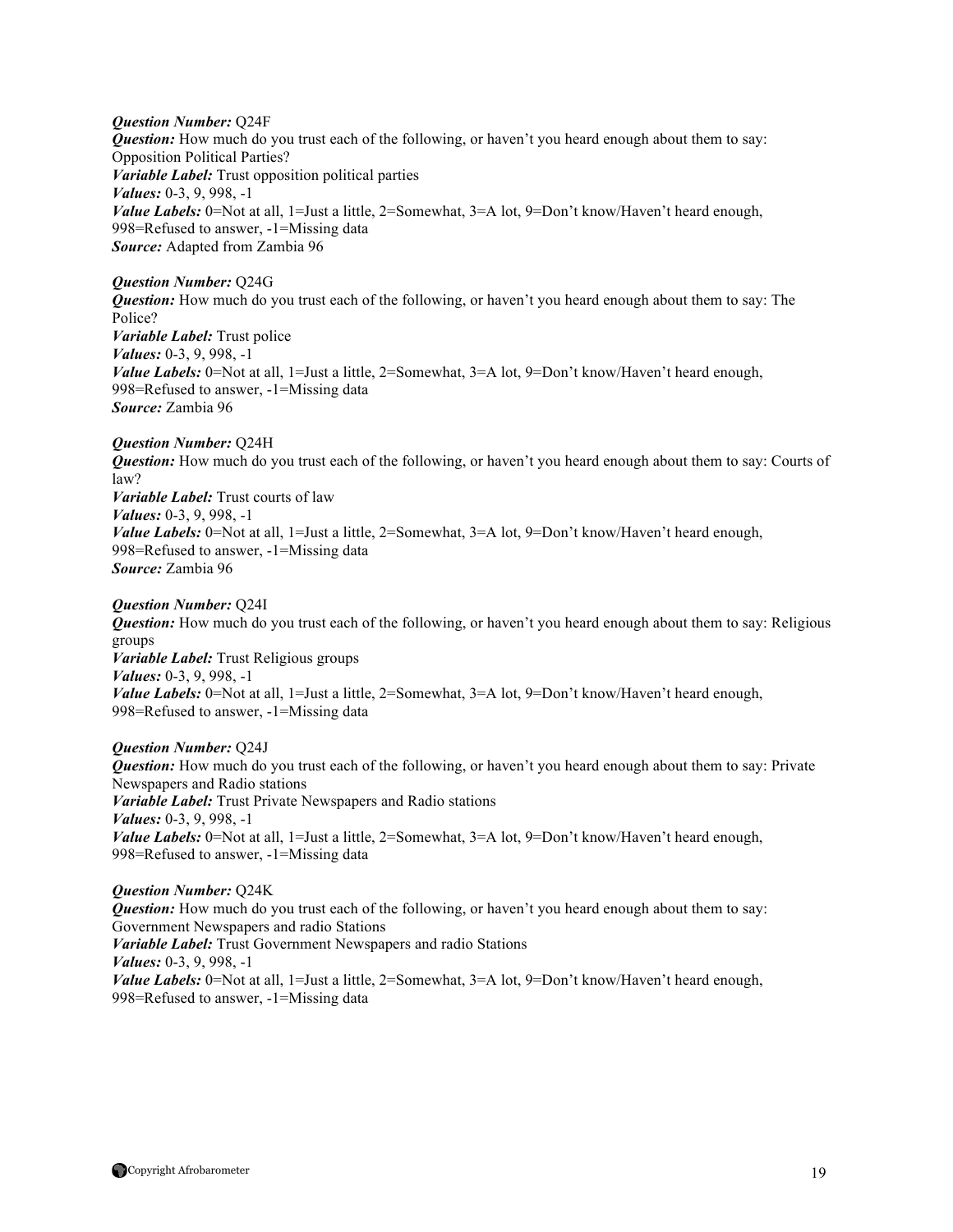## *Question Number:* Q24L

*Question:* How much do you trust each of the following, or haven't you heard enough about them to say: Domestic Civil Society Organizations involved in Election observation and Monitoring efforts *Variable Label:* Trust domestic election observers and monitors *Values:* 0-3, 9, 998, -1 *Value Labels:* 0=Not at all, 1=Just a little, 2=Somewhat, 3=A lot, 9=Don't know/Haven't heard enough, 998=Refused to answer, -1=Missing data

## *Question Number:* Q25A

*Question:* How many of the following people do you think are involved in corruption, or haven't you heard enough about them to say: The President and Officials in his Office? *Variable Label:* Corruption: office of the Presidency *Values:* 0-3, 9, 998, -1 *Value Labels:* 0=None, 1=Some of them, 2=Most of them, 3=All of them, 9=Don't know, 998=Refused to answer, -1=Missing data *Source:* SAB

## *Question Number:* Q25B

*Question:* How many of the following people do you think are involved in corruption, or haven't you heard enough about them to say: Members of Parliament?

*Variable Label:* Corruption: Members of Parliament

*Values:* 0-3, 9, 998, -1

*Value Labels:* 0=None, 1=Some of them, 2=Most of them, 3=All of them, 9=Don't know, 998=Refused to answer, -1=Missing data.

*Source:* SAB

## *Question Number:* Q25C

*Question:* How many of the following people do you think are involved in corruption, or haven't you heard enough about them to say: Elected Local Government Councillors? *Variable Label:* Corruption: local government councilors *Values:* 0-3, 9, 998, -1 *Value Labels:* 0=None, 1=Some of them, 2=Most of them, 3=All of them, 9=Don't know, 998=Refused to answer, -1=Missing data *Source:* SAB

### *Question Number:* Q25D

*Question:* How many of the following people do you think are involved in corruption, or haven't you heard enough about them to say: Government Officials? *Variable Label:* Corruption: government officials *Values:* 0-3, 9, 998, -1 *Value Labels:* 0=None, 1=Some of them, 2=Most of them, 3=All of them, 9=Don't know, 998=Refused to answer, -1=Missing data. *Source:* Afrobarometer Round 4

#### *Question Number:* Q25E

*Question:* How many of the following people do you think are involved in corruption, or haven't you heard enough about them to say: Police? *Variable Label:* Corruption: police *Values:* 0-3, 9, 998, -1 *Value Labels:* 0=None, 1=Some of them, 2=Most of them, 3=All of them, 9=Don't know, 998=Refused to answer, -1=Missing data *Source:* SAB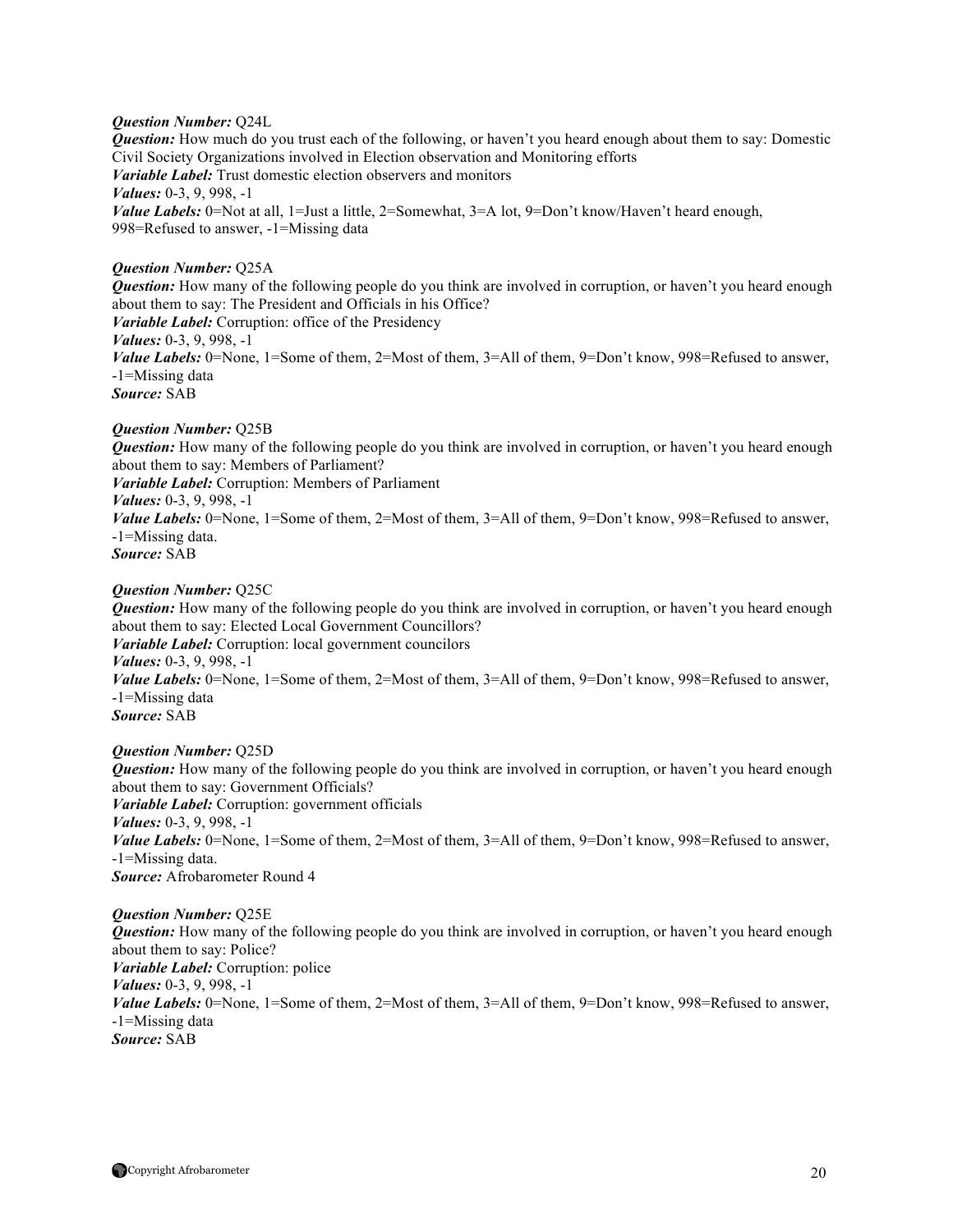## *Question Number:* Q25F

*Question:* How many of the following people do you think are involved in corruption, or haven't you heard enough about them to say: Tax and customs Officials (e.g. Ministry of Finance officials or Local Government tax collectors) *Variable Label:* Corruption: tax and customs officials *Values:* 0-3, 9, 998, -1 *Value Labels:* 0=None, 1=Some of them, 2=Most of them, 3=All of them, 9=Don't know, 998=Refused to answer, -1=Missing data *Source:* SAB

## *Question Number:* Q25G

*Question:* How many of the following people do you think are involved in corruption, or haven't you heard enough about them to say: Judges and Magistrates? *Variable Label:* Corruption: judges and magistrates *Values:* 0-3, 9, 998, -1 *Value Labels:* 0=None, 1=Some of them, 2=Most of them, 3=All of them, 9=Don't know, 998=Refused to answer, -1=Missing data *Source:* SAB

## *Question Number:* Q25H

*Question:* How many of the following people do you think are involved in corruption, or haven't you heard enough about them to say: Cabinet Ministers?

*Variable Label:* Corruption: Cabinet Ministers

*Values:* 0-3, 9, 998, -1

*Value Labels:* 0=None, 1=Some of them, 2=Most of them, 3=All of them, 9=Don't know, 998=Refused to answer, -1=Missing data

*Source:* SAB

## *Question Number:* Q26

*Question:* Which of the following statements is closest to your view? Choose Statement 1 or Statement 2 Statement 1: In electing a member of parliament, I prefer to vote for a candidate who can deliver goods and services to people in this community?

Statement 2: In electing a member of parliament, I prefer to vote for a candidate who can make policies that benefit everyone in our country

*Variable Label:* MPs benefit local community vs whole country

*Values:* 1-5, 9, 998, -1

*Value Labels:* 1=Agree very strongly with Statement 1, 2=Agree with Statement 1, 3=Agree with Statement 2, 4=Agree very strongly with Statement 2, 5=Agree with neither, 9=Don't know, 998=Refused to answer, -1=Missing data

*Note:* Interviewer probed for strength of opinion asking "Do you agree or agree very strongly?"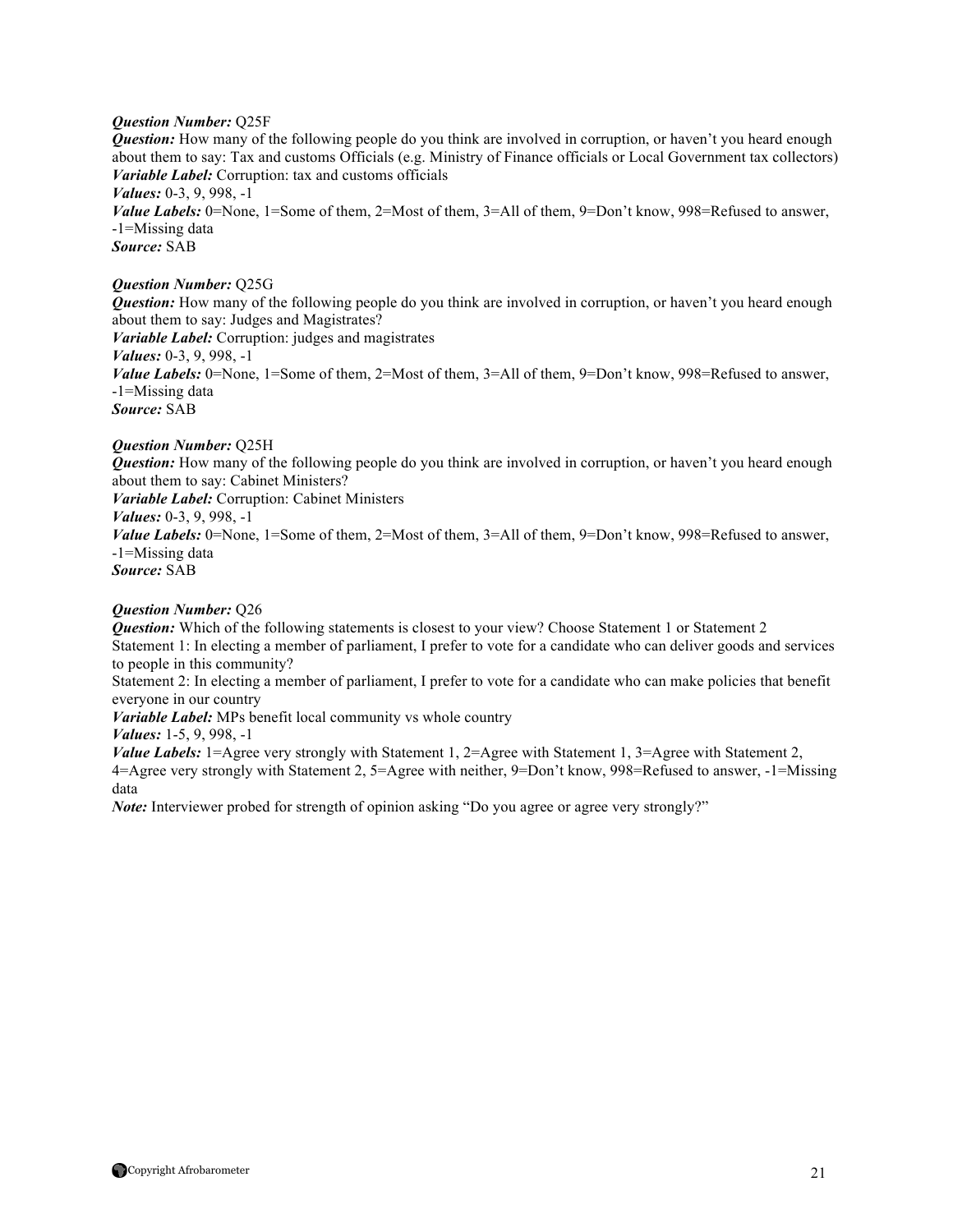## *Question Number:* Q27PT1

*Question:* In your opinion, what are the most important problems facing this country that the forthcoming 2011 elections should address?

*Variable Label:* Most important problems  $-1$ <sup>st</sup> response *Values:* 0-34, 995, 998-999, -1

*Value Labels:* 0=Nothing/no problems, 1=Management of the economy, 2=Wages, income and salaries, 3=Unemployment, 4=Poverty/destitution, 5=Rates and taxes, 6=Loans /credit , 7=Farming/agriculture, 8=Food shortage/famine, 9=Drought, 10=Land, 11=Transportation, 12=Communications, 13=Infrastructure/roads, 14=Education, 15=Housing, 16=Electricity, 17=Water supply, 18=Orphans/street children/homeless children, 19=Services (other), 20=Health, 21=AIDS, 22=Sickness/disease, 23=Crime and security, 24=Corruption, 25=Political violence, 26=Political instability/political divisions/ethnic tensions, 27=Discrimination/inequality, 28=Gender issues/women's rights, 29=Democracy/political rights, 30=War(international), 31=Civil War, 32=Agricultural marketing,33=Environment management, protection or degradation, 34= Oil and natural resources, 995=Other (i.e, some other problem), 998=Refused to answer, 999=Don't know, -1=Missing data. *Source:* SAB

*Note:* Interviewer was instructed to "Accept up to three answers. If respondent offers more than three options, ask 'Which three of these are the most important?'; if respondent offers one or two answers, ask 'Anything else?'"

### *Question Number:* Q27PT2

*Question:* In your opinion, what are the most important problems facing this country that government should address?

*Variable Label:* Most important problems  $-2<sup>nd</sup>$  response

*Values:* 0-34, 995-996, 998-999, -1

*Value Labels:* 0=Nothing/no problems, 1=Management of the economy, 2=Wages, income and salaries, 3=Unemployment, 4=Poverty/destitution, 5=Rates and taxes, 6=Loans /credit , 7=Farming/agriculture, 8=Food shortage/famine, 9=Drought, 10=Land, 11=Transportation, 12=Communications, 13=Infrastructure/roads, 14=Education, 15=Housing, 16=Electricity, 17=Water supply, 18=Orphans/street children/homeless children, 19=Services (other), 20=Health, 21=AIDS, 22=Sickness/disease, 23=Crime and security, 24=Corruption, 25=Political violence, 26=Political instability/political divisions/ethnic tensions, 27=Discrimination/inequality, 28=Gender issues/women's rights, 29=Democracy/political rights, 30=War(international), 31=Civil War, 32=Agricultural marketing,33=Environment management, protection or degradation, 34= Oil and natural resources, 995=Other (i.e, some other problem), 996=no further reply, 998=Refused to answer, 999=Don't know, -1=Missing data.

### *Source:* SAB

*Note:* Interviewer was instructed to "Accept up to three answers. If respondent offers more than three options, ask 'Which three of these are the most important?'; if respondent offers one or two answers, ask 'Anything else?'

### *Question Number:* Q27PT2\_OTHER

*Question:* In your opinion, what are the most important problems facing this country that government should address?

*Variable Label:* Most important problems  $-2^{nd}$  response (verbatim) *Values:* String variable *Value Labels:* Filled by interviewer *Source:* SAB *Source:* SAB *Note:* Interviewer was instructed to "Accept up to three answers. If respondent offers more than three options, ask 'Which three of these are the most important?' if respondent offers one or two answers, ask 'Anything else?'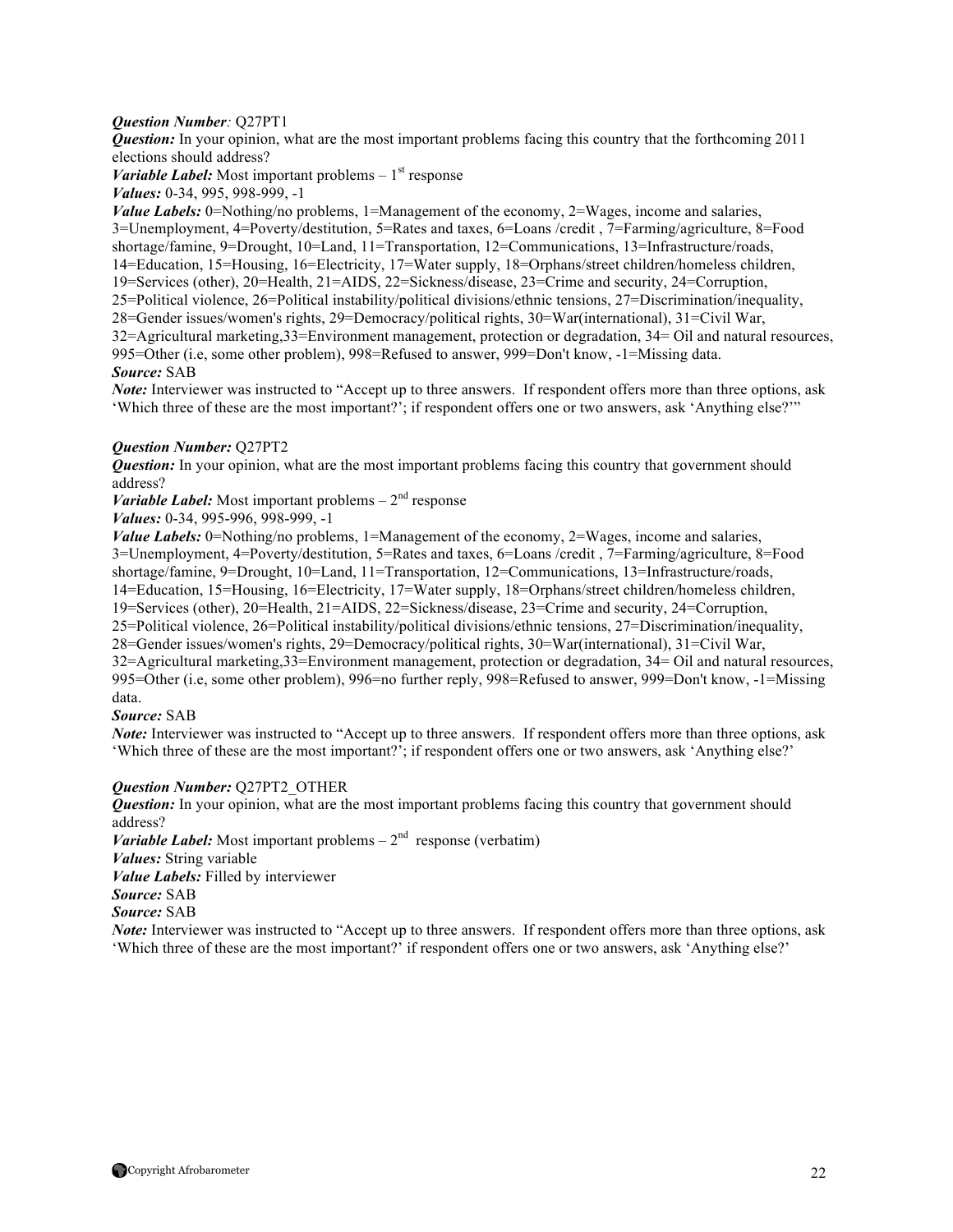## *Question Number:* Q27PT3

*Question:* In your opinion, what are the most important problems facing this country that government should address?

*Variable Label:* Most important problems  $-3<sup>rd</sup>$  response *Values:* 0-34, 995-996, 998-999, -1

*Value Labels:* 0=Nothing/no problems, 1=Management of the economy, 2=Wages, income and salaries, 3=Unemployment, 4=Poverty/destitution, 5=Rates and taxes, 6=Loans /credit , 7=Farming/agriculture, 8=Food shortage/famine, 9=Drought, 10=Land, 11=Transportation, 12=Communications, 13=Infrastructure/roads, 14=Education, 15=Housing, 16=Electricity, 17=Water supply, 18=Orphans/street children/homeless children, 19=Services (other), 20=Health, 21=AIDS, 22=Sickness/disease, 23=Crime and security, 24=Corruption, 25=Political violence, 26=Political instability/political divisions/ethnic tensions, 27=Discrimination/inequality, 28=Gender issues/women's rights, 29=Democracy/political rights, 30=War(international), 31=Civil War, 32=Agricultural marketing,33=Environment management, protection or degradation, 34= Oil and natural resources, 995=Other (i.e, some other problem), 996=no further reply, 998=Refused to answer, 999=Don't know, -1=Missing data.

*Note:* Interviewer was instructed to "Accept up to three answers. If respondent offers more than three options, ask 'Which three of these are the most important?' if respondent offers one or two answers, ask 'Anything else?'

### *Question Number:* Q27PT3\_OTHER

*Question:* In your opinion, what are the most important problems facing this country that government should address?

*Variable Label:* Most important problems  $-3<sup>rd</sup>$  response (verbatim)

*Values:* String variable

*Value Labels:* Filled by interviewer

*Note:* Interviewer was instructed to "Accept up to three answers. If respondent offers more than three options, ask 'Which three of these are the most important?' if respondent offers one or two answers, ask 'Anything else?'

## *Question Number:* Q28A

*Question:* Now let's speak about the present government of this country. How well or badly would you say the current government is handling the following matters, or haven't you heard enough to say: Managing the economy? *Variable Label:* Handling managing the economy

*Values:* 1-4, 9, 998, -1

Value Labels: 1=Very badly, 2=Fairly badly, 3=Fairly well, 4=Very well, 9=Don't know/Haven't heard enough, 998=Refused to answer, -1=Missing data

*Source:* SAB

*Note:* Interviewer probed for strength of opinion.

### *Question Number:* Q28B

*Question:* Now let's speak about the present government of this country. How well or badly would you say the current government is handling the following matters, or haven't you heard enough to say: Improving the living standards of the poor?

*Variable Label:* Handling improving living standards of the poor

*Values:* 1-4, 9, 998, -1

*Value Labels:* 1=Very badly, 2=Fairly badly, 3=Fairly well, 4=Very well, 9=Don't know/Haven't heard enough, 998=Refused to answer, -1=Missing data

*Source:* Afrobarometer Round 4

*Note:* Interviewer probed for strength of opinion.

### *Question Number:* Q28C

*Question:* How well or badly would you say the current government is handling the following matters, or haven't you heard enough to say: Creating jobs? *Variable Label:* Handling creating jobs *Values:* 1-4, 9, 998, -1 Value Labels: 1=Very badly, 2=Fairly badly, 3=Fairly well, 4=Very well, 9=Don't know/Haven't heard enough, 998=Refused to answer, -1=Missing data *Source:* NDB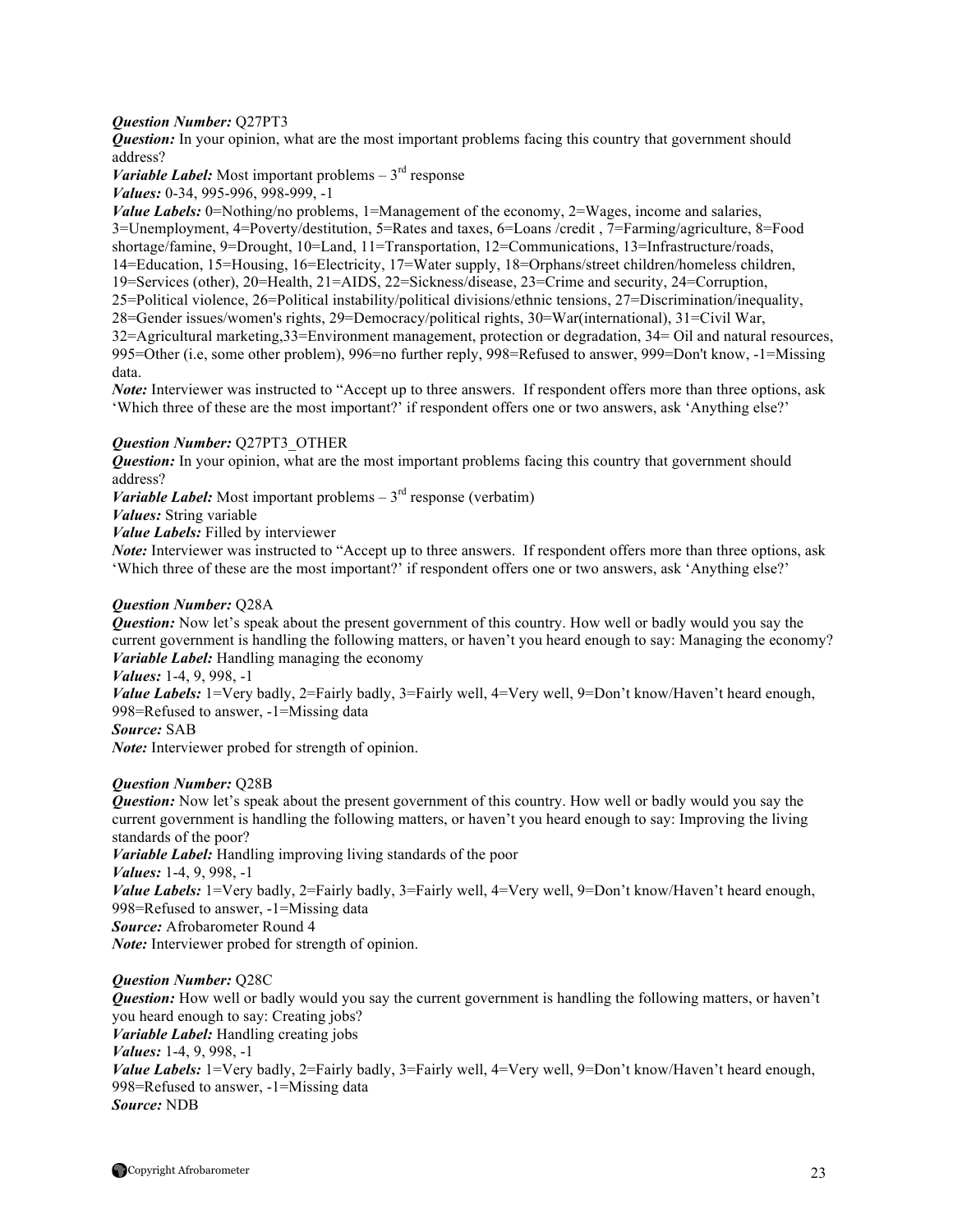*Note:* Interviewer probed for strength of opinion.

## *Question Number:* Q28D

*Question:* How well or badly would you say the current government is handling the following matters, or haven't you heard enough to say: Keeping prices down? *Variable Label:* Handling keeping prices down *Values:* 1-4, 9, 998, -1 *Value Labels:* 1=Very badly, 2=Fairly badly, 3=Fairly well, 4=Very well, 9=Don't know/Haven't heard enough, 998=Refused to answer, -1=Missing data *Source:* NDB *Note:* Interviewer probed for strength of opinion.

## *Question Number:* Q28E

*Question:* How well or badly would you say the current government is handling the following matters, or haven't you heard enough to say: Narrowing gaps between rich and poor? *Variable Label:* Handling narrowing income gaps *Values:* 1-4, 9, 998, -1 *Value Labels:* 1=Very badly, 2=Fairly badly, 3=Fairly well, 4=Very well, 9=Don't know/Haven't heard enough, 998=Refused to answer, -1=Missing data *Source:* SAB *Note:* Interviewer probed for strength of opinion.

## *Question Number:* Q28F

*Question:* How well or badly would you say the current government is handling the following matters, or haven't you heard enough to say: Reducing crime?

*Variable Label:* Handling reducing crime

*Values:* 1-4, 9, 998, -1

*Value Labels:* 1=Very Badly, 2=Fairly badly, 3=Fairly well, 4=Very well, 9=Don't know/Haven't heard enough, 998=Refused to answer, -1=Missing data

*Source:* NDB

*Note:* Interviewer probed for strength of opinion.

### *Question Number:* Q28G

*Question:* How well or badly would you say the current government is handling the following matters, or haven't you heard enough to say: Improving basic health services? *Variable Label:* Handling improving basic health services *Values:* 1-4, 9, 998, -1 *Value Labels:* 1=Very badly, 2=Fairly badly, 3=Fairly well, 4=Very well, 9=Don't know/Haven't heard enough, 998=Refused to answer, -1=Missing data *Source:* NDB *Note:* Interviewer probed for strength of opinion.

### *Question Number:* Q28H

*Question:* How well or badly would you say the current government is handling the following matters, or haven't you heard enough to say: Addressing educational needs? *Variable Label:* Handling addressing educational needs *Values:* 1-4, 9, 998, -1 *Value Labels:* 1=Very badly, 2=Fairly badly, 3=Fairly well, 4=Very well, 9=Don't know/Haven't heard enough, 998=Refused to answer, -1=Missing data *Source:* NDB *Note:* Interviewer probed for strength of opinion.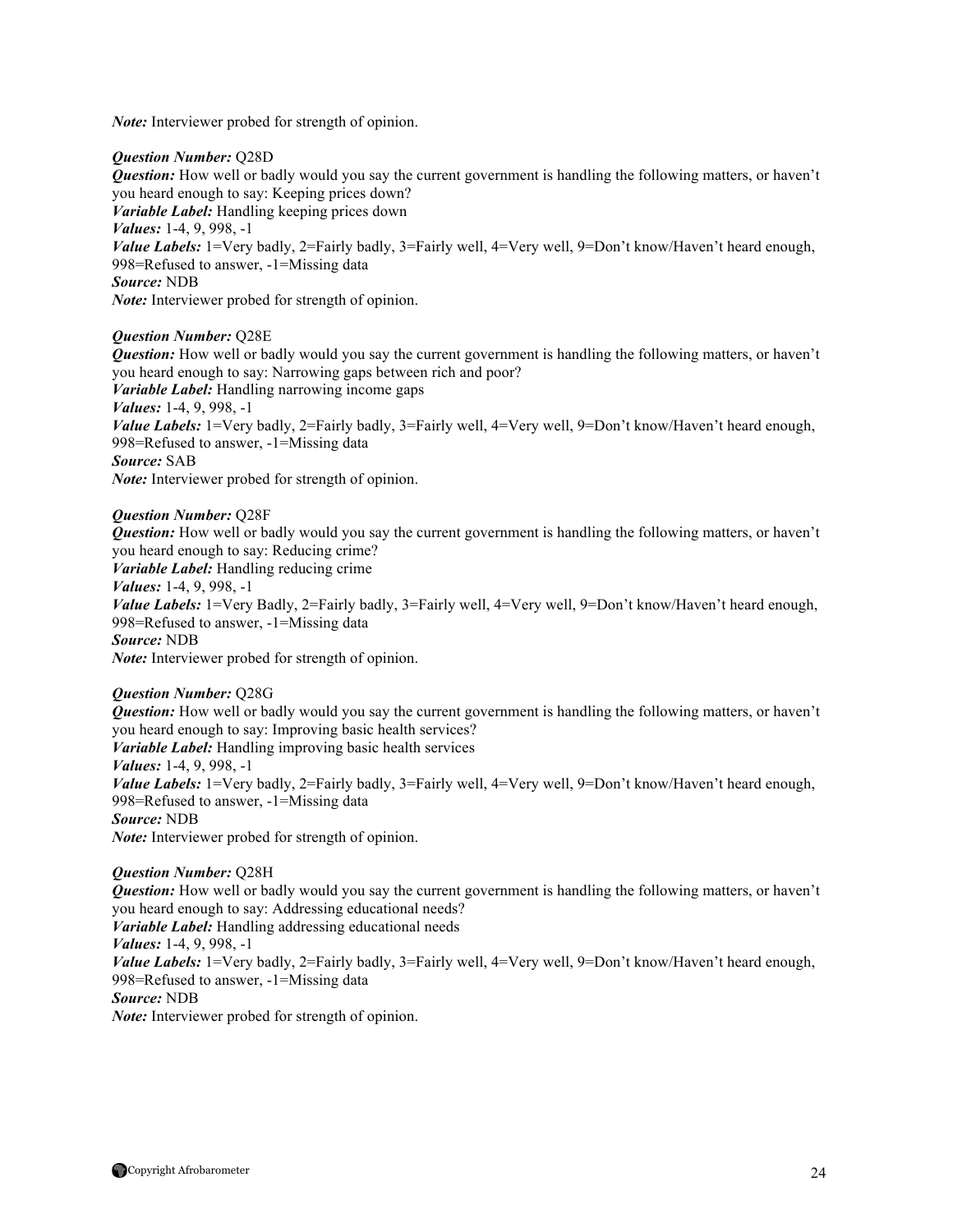## *Question Number:* Q28I

*Question:* How well or badly would you say the current government is handling the following matters, or haven't you heard enough to say: Providing water and sanitation services? *Variable Label:* Handling providing water and sanitation services *Values:* 1-4, 9, 998, -1 *Value Labels:* 1=Very badly, 2=Fairly badly, 3=Fairly well, 4=Very well, 9=Don't know/Haven't heard enough, 998=Refused to answer, -1=Missing data. *Source:* SAB *Note:* Interviewer probed for strength of opinion.

## *Question Number:* Q28J

*Question:* How well or badly would you say the current government is handling the following matters, or haven't you heard enough to say: Ensuring everyone has enough to eat?

*Variable Label:* Handling ensuring enough to eat

*Values:* 1-4, 9, 998, -1

*Value Labels:* 1=Very badly, 2=Fairly badly, 3=Fairly well, 4=Very well, 9=Don't know/Haven't heard enough, 998=Refused to answer, -1=Missing data. *Source:* SAB

*Note:* Interviewer probed for strength of opinion.

## *Question Number:* Q28K

*Question:* How well or badly would you say the current government is handling the following matters, or haven't you heard enough to say: Fighting corruption in government?

*Variable Label:* Handling fighting corruption

*Values:* 1-4, 9, 998, -1

*Value Labels:* 1=Very badly, 2=Fairly badly, 3=Fairly well, 4=Very well, 9=Don't know/Haven't heard enough, 998=Refused to answer, -1=Missing data.

*Source:* SAB

*Note:* Interviewer probed for strength of opinion.

### *Question Number:* Q28L

*Question:* How well or badly would you say the current government is handling the following matters, or haven't you heard enough to say: Combating HIV/AIDS? *Variable Label:* Handling combating HIV/AIDS

*Values:* 1-4, 9, 998, -1

*Value Labels:* 1=Very badly, 2=Fairly badly, 3=Fairly well, 4=Very well, 9=Don't know/Haven't heard enough, 998=Refused to answer, -1=Missing data.

*Source:* SAB

*Note:* Interviewer probed for strength of opinion.

*Question Number:* Q28M

*Question:* How well or badly would you say the current government is handling the following matters, or haven't you heard enough to say: Maintaining roads and bridges? *Variable Label:* Handling and maintaining roads and bridges *Values:* 1-4, 9, 998, -1 Value Labels: 1=Very badly, 2=Fairly badly, 3=Fairly well, 4=Very well, 9=Don't know/Haven't heard enough, 998=Refused to answer, -1=Missing data *Source:* Afrobarometer Round 4 *Note:* Interviewer probed for strength of opinion.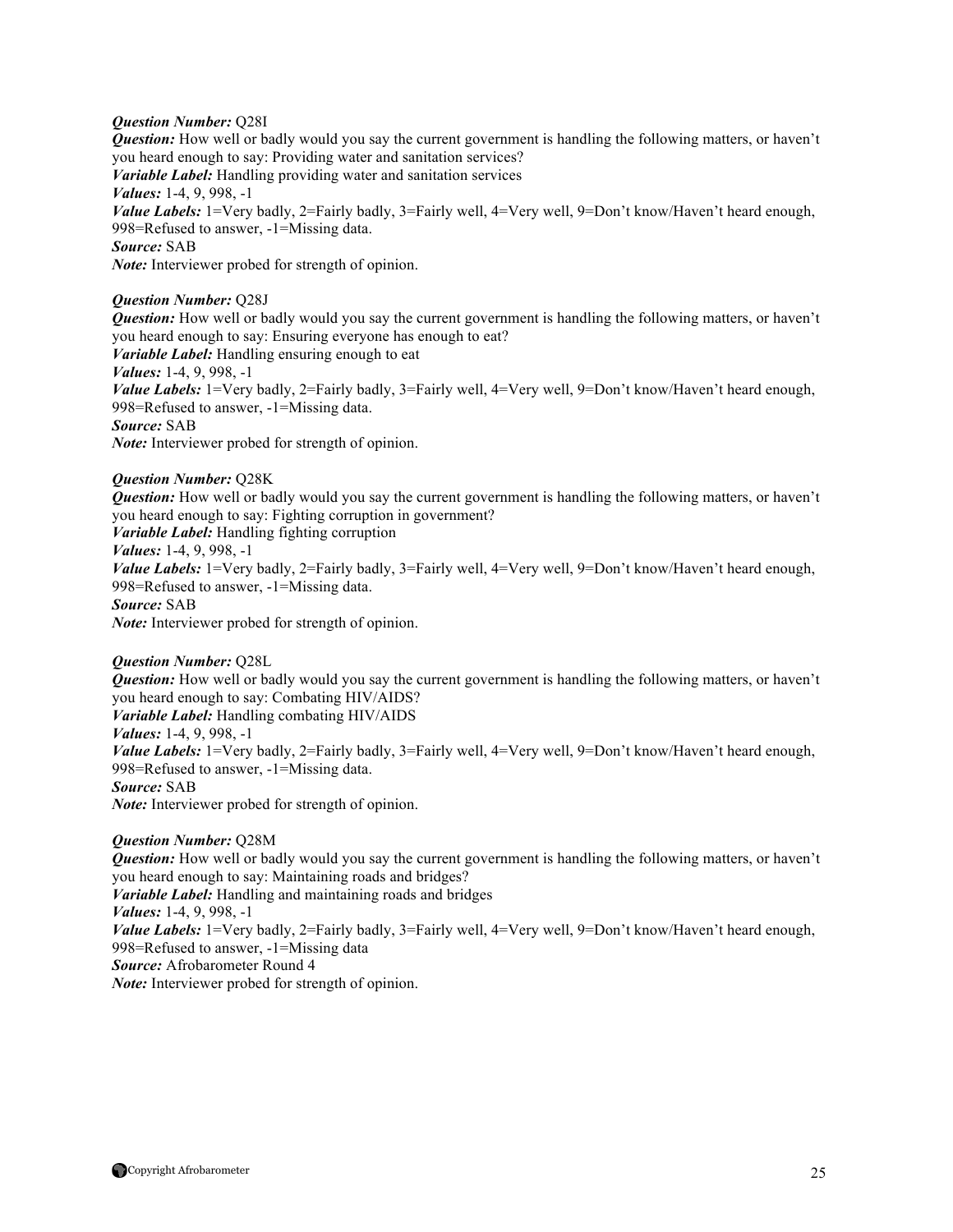## *Question Number:* Q28N

*Question:* How well or badly would you say the current government is handling the following matters, or haven't you heard enough to say: Providing a reliable supply of electricity? *Variable Label:* Handling providing reliable electric supply *Values:* 1-4, 9, 998, -1 *Value Labels:* 1=Very badly, 2=Fairly badly, 3=Fairly well, 4=Very well, 9=Don't know/Haven't heard enough, 998=Refused to answer, -1=Missing data *Source:* Afrobarometer Round 4 *Note:* Interviewer probed for strength of opinion.

## *Question Number:* Q28O

*Question:* How well or badly would you say the current government is handling the following matters, or haven't you heard enough to say: Protecting our rivers and forests? *Variable Label:* Handling protecting rivers and forests *Values:* 1-4, 9, 998, -1 *Value Labels:* 1=Very badly, 2=Fairly badly, 3=Fairly well, 4=Very well, 9=Don't know/Haven't heard enough, 998=Refused to answer, -1=Missing data *Source:* Afrobarometer Round 4 *Note:* Interviewer probed for strength of opinion.

## *Question Number:* Q28P

*Question:* How well or badly would you say the current government is handling the following matters, or haven't you heard enough to say: Empowering women? *Variable Label:* Handling empowering women *Values:* 1-4, 9, 998, -1 *Value Labels:* 1=Very badly, 2=Fairly badly, 3=Fairly well, 4=Very well, 9=Don't know/Haven't heard enough, 998=Refused to answer, -1=Missing data *Source:* Afrobarometer Round 4 *Note:* Interviewer probed for strength of opinion.

### **Question Number***:* Q29A

*Question:* How would you rate the quality of the following public services in your area? Would you say that the quality of the service is very good, fairly good, fairly poor or very poor? Or is the service not available in your area: electricity supply?

*Variable Label:* Quality of electricity supply

*Values:* 1-4, 7,9, 998, -1

*Value Labels:* 1=Very Poor, 2=fairly Poor, 3=Fairly good, 4=Very good, 7=Not applicable /no service in area better, 9=Don't know, 998=Refused to answer, -1=Missing data

### **Question Number***:* Q29B

*Question:* How would you rate the quality of the following public services in your area? Would you say that the quality of the service is very good, fairly good, fairly poor or very poor? Or is the service not available in your area: Public roads?

*Variable Label:* Quality of public roads *Values:* 1-4, 7,9, 998, -1 *Value Labels:* 1=Very Poor, 2=fairly Poor, 3=Fairly good, 4=Very good, 7=Not applicable /no service in area better, 9=Don't know, 998=Refused to answer, -1=Missing data

### **Question Number***:* Q29C

*Question:* How would you rate the quality of the following public services in your area? Would you say that the quality of the service is very good, fairly good, fairly poor or very poor? Or is the service not available in your area: Public health and medical facilities?

*Variable Label:* Quality of Public health and medical facilities

*Values:* 1-4, 7,9, 998, -1

*Value Labels:* 1=Very Poor, 2=fairly Poor, 3=Fairly good, 4=Very good, 7=Not applicable /no service in area better, 9=Don't know, 998=Refused to answer, -1=Missing data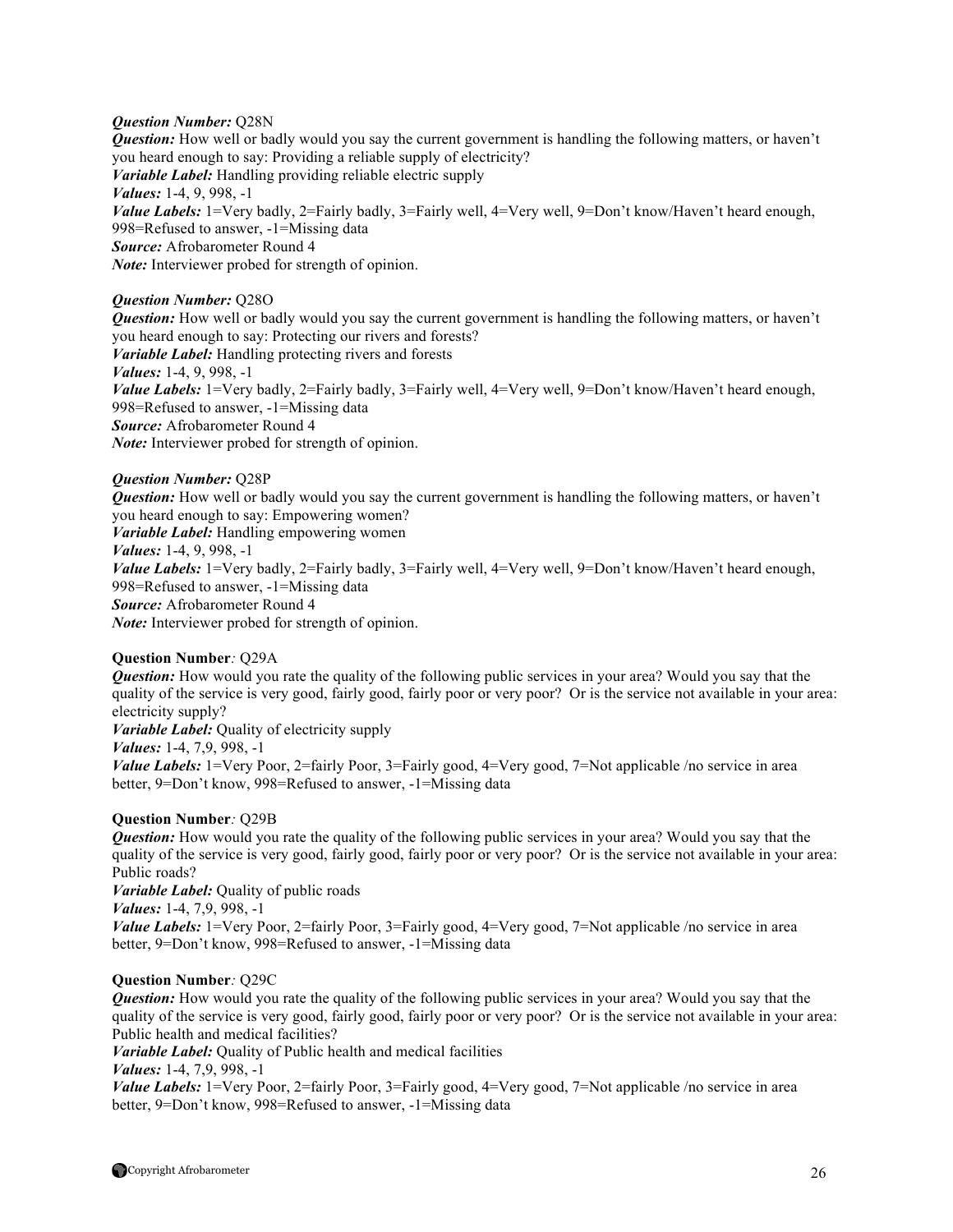## **Question Number***:* Q29D

*Question:* How would you rate the quality of the following public services in your area? Would you say that the quality of the service is very good, fairly good, fairly poor or very poor? Or is the service not available in your area: Universal primary education?

*Variable Label:* Quality of universal primary education

*Values:* 1-4, 7,9, 998, -1

*Value Labels:* 1=Very Poor, 2=fairly Poor, 3=Fairly good, 4=Very good, 7=Not applicable /no service in area better, 9=Don't know, 998=Refused to answer, -1=Missing data

## **Question Number***:* Q29E

*Question:* How would you rate the quality of the following public services in your area? Would you say that the quality of the service is very good, fairly good, fairly poor or very poor? Or is the service not available in your area: safety from crime and violence?

*Variable Label:* Quality of safety from crime/violence

*Values:* 1-4, 7,9, 998, -1

*Value Labels:* 1=Very Poor, 2=fairly Poor, 3=Fairly good, 4=Very good, 7=Not applicable /no service in area better, 9=Don't know, 998=Refused to answer, -1=Missing data

## *Question Number:* Q30A

*Question:* Please tell me if the quality of each of these public services in your area has gotten worse or better now than it was before the last elections in 2006, or is it about the same? Or is the service not available in your area: Electricity supply?

*Variable Label:* Quality of electricity supply better or worse

```
Values: 1-5,7, 9, 998, -1
```
*Value Labels:* 1=Much worse, 2=Worse, 3=Same, 4=Better, 5=Much better, 7= Not applicable / no service in area, 9=Don't know, 998=Refused to answer, -1=Missing data

## *Question Number:* Q30B

*Question:* Please tell me if the quality of each of these public services in your area has gotten worse or better now than it was before the last elections in 2006, or is it about the same? Or is the service not available in your area: public roads?

*Variable Label:* Quality of public roads better or worse

*Values:* 1-5,7, 9, 998, -1

*Value Labels:* 1=Much worse, 2=Worse, 3=Same, 4=Better, 5=Much better, 7= Not applicable / no service in area, 9=Don't know, 998=Refused to answer, -1=Missing data

### *Question Number:* Q30C

*Question:* Please tell me if the quality of each of these public services in your area has gotten worse or better now than it was before the last elections in 2006, or is it about the same? Or is the service not available in your area: Public health and medical facilities?

*Variable Label:* Quality of Public health and medical facilities better or worse

*Values:* 1-5,7, 9, 998, -1

*Value Labels:* 1=Much worse, 2=Worse, 3=Same, 4=Better, 5=Much better, 7= Not applicable / no service in area, 9=Don't know, 998=Refused to answer, -1=Missing data

### *Question Number:* Q30D

*Question:* Please tell me if the quality of each of these public services in your area has gotten worse or better now than it was before the last elections in 2006, or is it about the same? Or is the service not available in your area: universal primary education?

*Variable Label:* Quality of universal primary better or worse

*Values:* 1-5,7, 9, 998, -1

*Value Labels:* 1=Much worse, 2=Worse, 3=Same, 4=Better, 5=Much better, 7= Not applicable / no service in area, 9=Don't know, 998=Refused to answer, -1=Missing data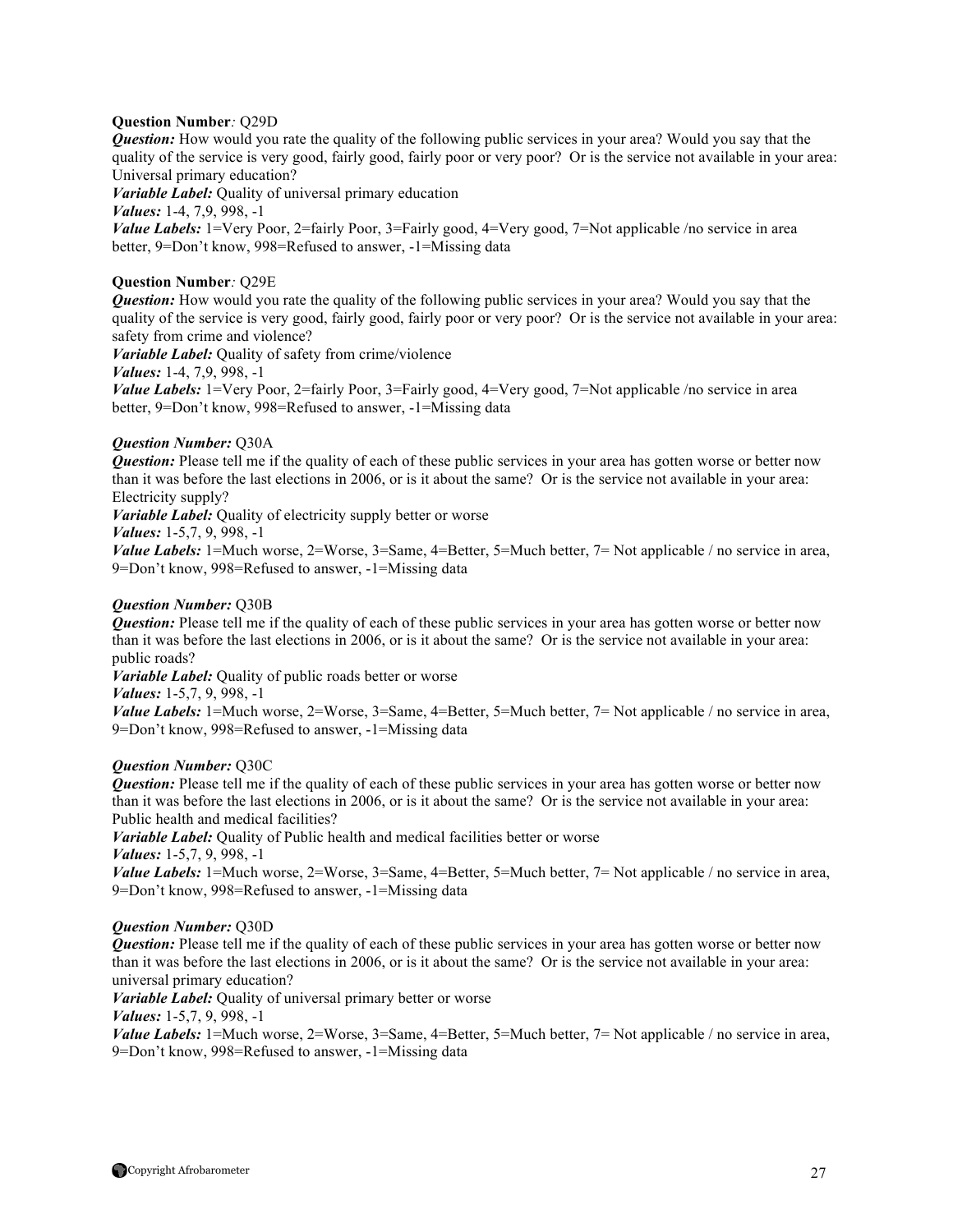## *Question Number:* Q30E

*Question:* Please tell me if the quality of each of these public services in your area has gotten worse or better now than it was before the last elections in 2006, or is it about the same? Or is the service not available in your area: safety from crime and violence?

*Variable Label:* Quality of safety from crime/violence better or worse

*Values:* 1-5,7, 9, 998, -1

*Value Labels:* 1=Much worse, 2=Worse, 3=Same, 4=Better, 5=Much better, 7= Not applicable / no service in area, 9=Don't know, 998=Refused to answer, -1=Missing data

## *Question Number:* Q31A

*Question:* Do you approve or disapprove of the way the following people have performed their jobs over the past twelve months, or haven't you heard enough about them to say: President Yoweri Museveni *Variable Label:* Performance: President

*Values:* 1-4, 9, 998, -1

*Value Labels:* 1=Strongly disapprove, 2=disapprove, 3=Approve, 4=Strongly approve, 9=Don't know/Haven't heard enough, 998=Refused to answer, -1=Missing data *Source:* SAB *Note:* Interviewer probed for strength of opinion.

## *Question Number:* Q31B

*Question:* Do you approve or disapprove of the way the following people have performed their jobs over the past twelve months, or haven't you heard enough about them to say: Your member of Parliament?

*Variable Label:* Performance: Member of Parliament.

*Values:* 1-4, 9, 998, -1

*Value Labels:* 1=Strongly disapprove, 2=disapprove, 3=Approve, 4=Strongly approve, 9=Don't know/Haven't heard enough, 998=Refused to answer, -1=Missing data *Source:* SAB

*Note:* Interviewer probed for strength of opinion.

## *Question Number:* Q31C

*Question:* Do you approve or disapprove of the way the following people have performed their jobs over the past twelve months, or haven't you heard enough about them to say: Your LC III Chairperson? *Variable Label:* Performance: LC III Chairperson *Values:* 1-4, 9, 998, -1

*Value Labels:* 1=Strongly disapprove, 2=disapprove, 3=Approve, 4=Strongly approve, 9=Don't know/Haven't heard enough, 998=Refused to answer, -1=Missing data *Note:* Interviewer probed for strength of opinion.

### *Question Number:* Q31D

*Question:* Do you approve or disapprove of the way the following people have performed their jobs over the past twelve months, or haven't you heard enough about them to say: Your LC V Chairperson? *Variable Label:* Performance: LC V Chairperson *Values:* 1-4, 9, 998, -1 *Value Labels:* 1=Strongly disapprove, 2=disapprove, 3=Approve, 4=Strongly approve, 9=Don't know/Haven't heard enough, 998=Refused to answer, -1=Missing data

*Note:* Interviewer probed for strength of opinion.

### *Question Number:* Q31E

*Question:* Do you approve or disapprove of the way the following people have performed their jobs over the past twelve months, or haven't you heard enough about them to say: The Chairman of the Electoral Commission? *Variable Label:* Performance: Chairman of the Electoral Commission?

### *Values:* 1-4, 9, 998, -1

*Value Labels:* 1=Strongly disapprove, 2=disapprove, 3=Approve, 4=Strongly approve, 9=Don't know/Haven't heard enough, 998=Refused to answer, -1=Missing data

*Note:* Interviewer probed for strength of opinion.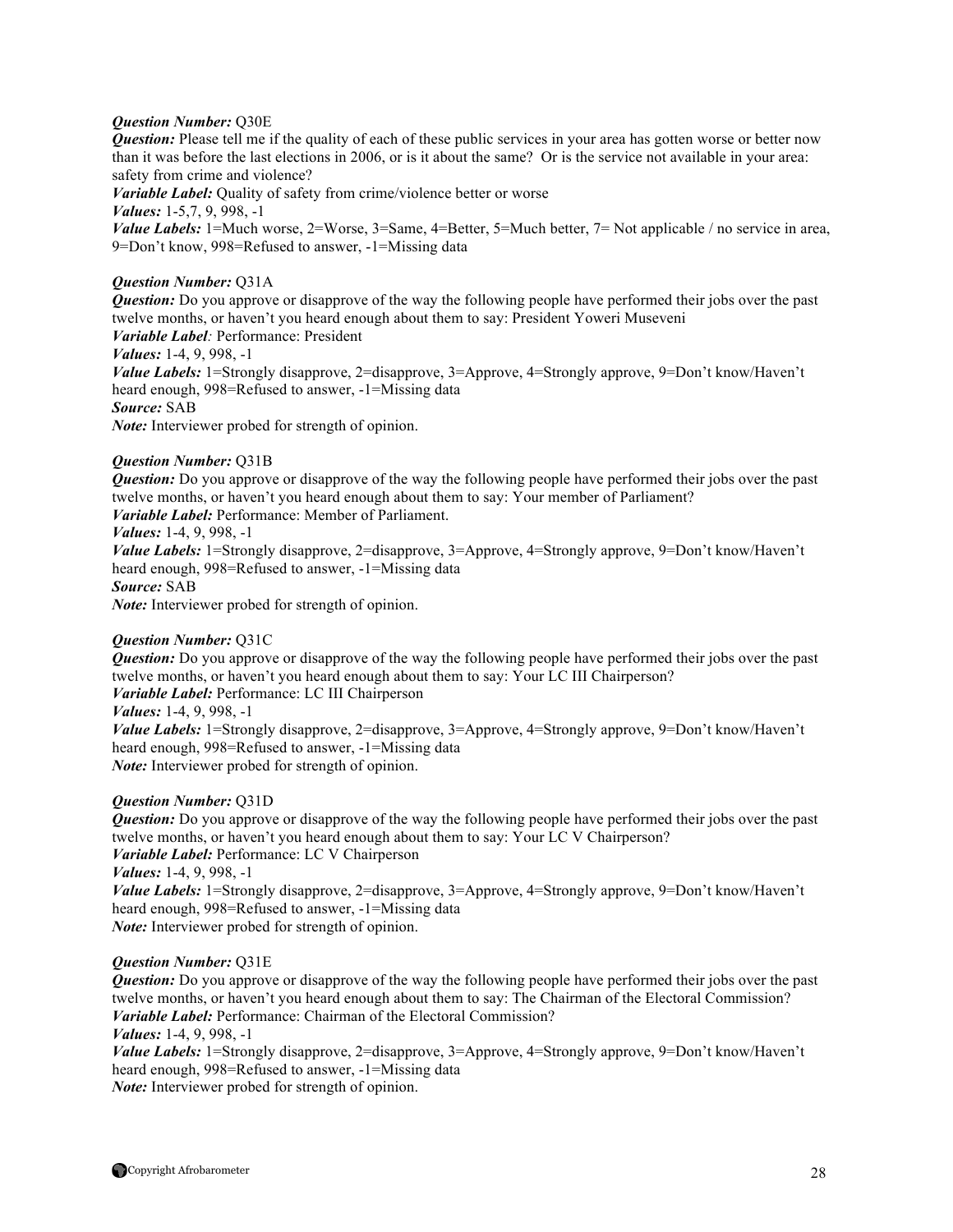## *Question Number:* Q32A

*Question:* Think about how elections work in practice in this country. How well do elections: Ensure that the Members of Parliament reflect the views of voters? *Variable Label:* Elections ensure parliament reflects voters *Values:* 0-3, 9, 998, -1 *Value Labels:* 0 = Not at all well, 1 = Not very well, 2 = Well, 3 = Very well, 9 = Don't know, 998 = Refused to answer, -1=Missing data

## *Question Number:* Q32B

*Question:* Think about how elections work in practice in this country. How well do elections: Enable voters to remove from office leaders who do not do what the people want? *Variable Label:* elections enable voters to remove leaders *Values:* 0-3, 9, 998, -1 *Value Labels:* 0 = Not at all well, 1 = Not very well, 2 = Well, 3 = Very well, 9 = Don't know, 998 = Refused to answer, -1=Missing data

### *Question Number:* Q33

*Question:* Which of the following statements is closest to your view? Choose Statement 1 or Statement 2. Statement 1: No matter how you vote, it won't make things any better in the future Statement 2: The way you vote could make things better in the future. *Variable Label:* Vote doesn't matter vs vote could make things better *Values:* 1-5, 9, 998, -1 *Value Labels:* 1=Agree very strongly with Statement 1, 2=Agree with Statement 1, 3=Agree with Statement 2,

4=Agree very strongly with Statement 2, 5=Agree with neither, 9=Don't know, 998=Refused to answer, -1=Missing data

*Note:* Interviewer probed for strength of opinion asking "Do you agree or agree very strongly?"

### *Question Number:* Q34A

*Question:* In your opinion, how often, during elections in this country*:* Do political parties and candidates ignore election laws? *Variable Label:* How often parties and candidates ignore election laws

*Values:* 0-3, 9, 998, -1

*Value Labels:* 0=Never, 1=Rarely, 2=Often, 3=Always, 9=Don't know, 998=Refused to answer, -1=Missing data

### *Question Number:* Q34B

*Question:* In your opinion, how often, during elections in this country: Do political parties or candidates buy votes? *Variable Label:* How often parties or candidates buy votes *Values:* 0-3, 9, 998, -1

*Value Labels:* 0=Never, 1=Rarely, 2=Often, 3=Always, 9=Don't know, 998=Refused to answer, -1=Missing data

### *Question Number:* Q34C

*Question:* In your opinion, how often, during elections in this country*:* Do political parties or candidates use violence?

*Variable Label:* How often parties or candidates use violence *Values:* 0-3, 9, 998, -1 *Value Labels:* 0=Never, 1=Rarely, 2=Often, 3=Always, 9=Don't know, 998=Refused to answer, -1=Missing data

## *Question Number:* Q34D

*Question:* In your opinion, how often, during elections in this country*:* Do election officials commit election crimes?

*Variable Label:* How often election officials commit election crimes *Values:* 0-3, 9, 998, -1

Value Labels: 0=Never, 1=Rarely, 2=Often, 3=Always, 9=Don't know, 998=Refused to answer, -1=Missing data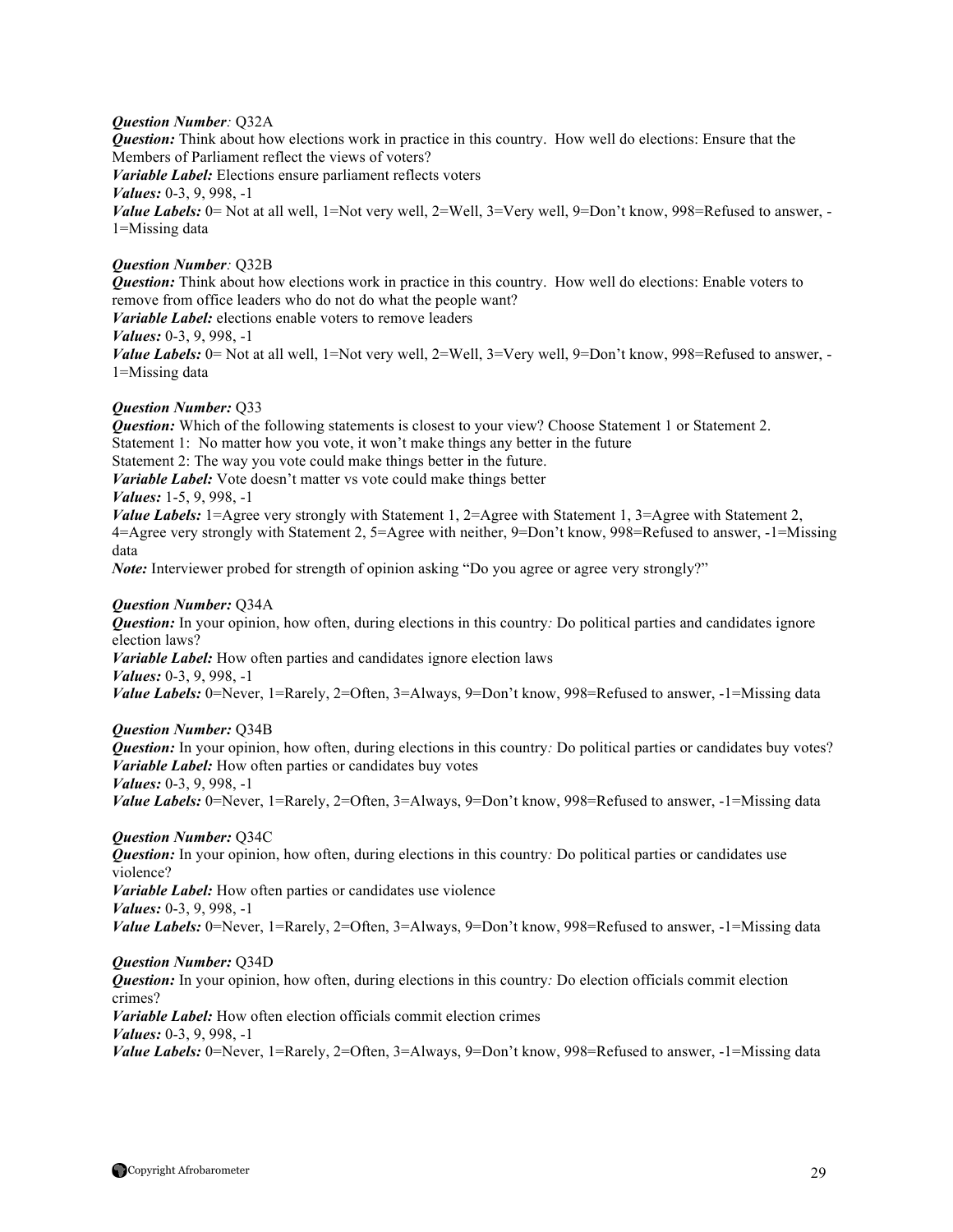### *Question Number:* Q34E

*Question:* In your opinion, how often, during elections in this country: Do political parties and candidates make promises simply to get elected*? Variable Label:* How often parties and candidates make empty promises *Values:* 0-3, 9, 998, -1 *Value Labels:* 0=Never, 1=Rarely, 2=Often, 3=Always, 9=Don't know, 998=Refused to answer, -1=Missing data

## *Question Number:* Q34F

*Question:* In your opinion, how often, during elections in this country*:* And how often do political parties and candidates keep their campaign promises after elections? *Variable Label:* How often political parties and candidates keep campaign promises *Values:* 0-3, 9, 998, -1

*Value Labels:* 0=Never, 1=Rarely, 2=Often, 3=Always, 9=Don't know, 998=Refused to answer, -1=Missing data

#### *Question Number:* Q35A

*Question:* In this country, how likely do you think it is: That political parties and candidates who commit election crimes will be punished? *Variable Label:* How likely: parties and candidates punished for election crimes *Values:* 0-3, 9, 998, -1 *Value Labels:* 0=Not at all likely, 1=Not very likely, 2=Somewhat likely, 3=Very likely, 9=Don't know, 998=Refused to answer, -1=Missing data

### *Question Number:* Q35B

*Question:* In this country, how likely do you think it is: That election officials who commit election crimes will be punished? *Variable Label:* How likely: election officials punished for election crimes *Values:* 0-3, 9, 998, -1 *Value Labels:* 0=Not at all likely, 1=Not very likely, 2=Somewhat likely, 3=Very likely, 9=Don't know, 998=Refused to answer, -1=Missing data

## *Question Number:* Q36

*Question:* Do you feel close to any particular political party? *Variable Label:* Close to political party *Values:* 0-1, 8-9, -1 *Value Labels:* 0=No, (not close to any party), 1=Yes, (feels close to a party), 8=Refused to answer, 9=Don't know, -1=Missing data *Source:* Zambia 96

## *Question Number:* Q37

*Question:* Which party is that? *Variable Label:* Which party *Values:* 780-789, 995, 997-999, -1 *Value Labels:* 780= National Resistance Movement [NRM], 781= Forum for Democratic Change [FDC], 782=Democratic Party [DP], 783= Conservative Party [CP], 784= Uganda People's Congress [UPC], 785= The Peoples Progressive Party [PPP], 786= Social Democratic Party (SDP), 787= Uganda Federal Alliance (UFA), 788= The Justice Forum (JEEMA), 789= The People's Development Party (PDP), 995=Others, 997=Not Applicable, 998=Refused to answer, 999=Don't know, -1=Missing data *Source:* Zambia 96

### *Question Number:* Q38A

*Question:* How interested are you in the forthcoming 2011 elections for: The President? *Variable Label:* Interest in presidential election *Values:* 0-4, 9, 998, -1 *Value Labels:* 0=Not interested at all, 1=Not very interested, 2=Neutral, 3=fairly interested, 4=very interested 9=Don't know, 98=Refused to answer, -1=Missing data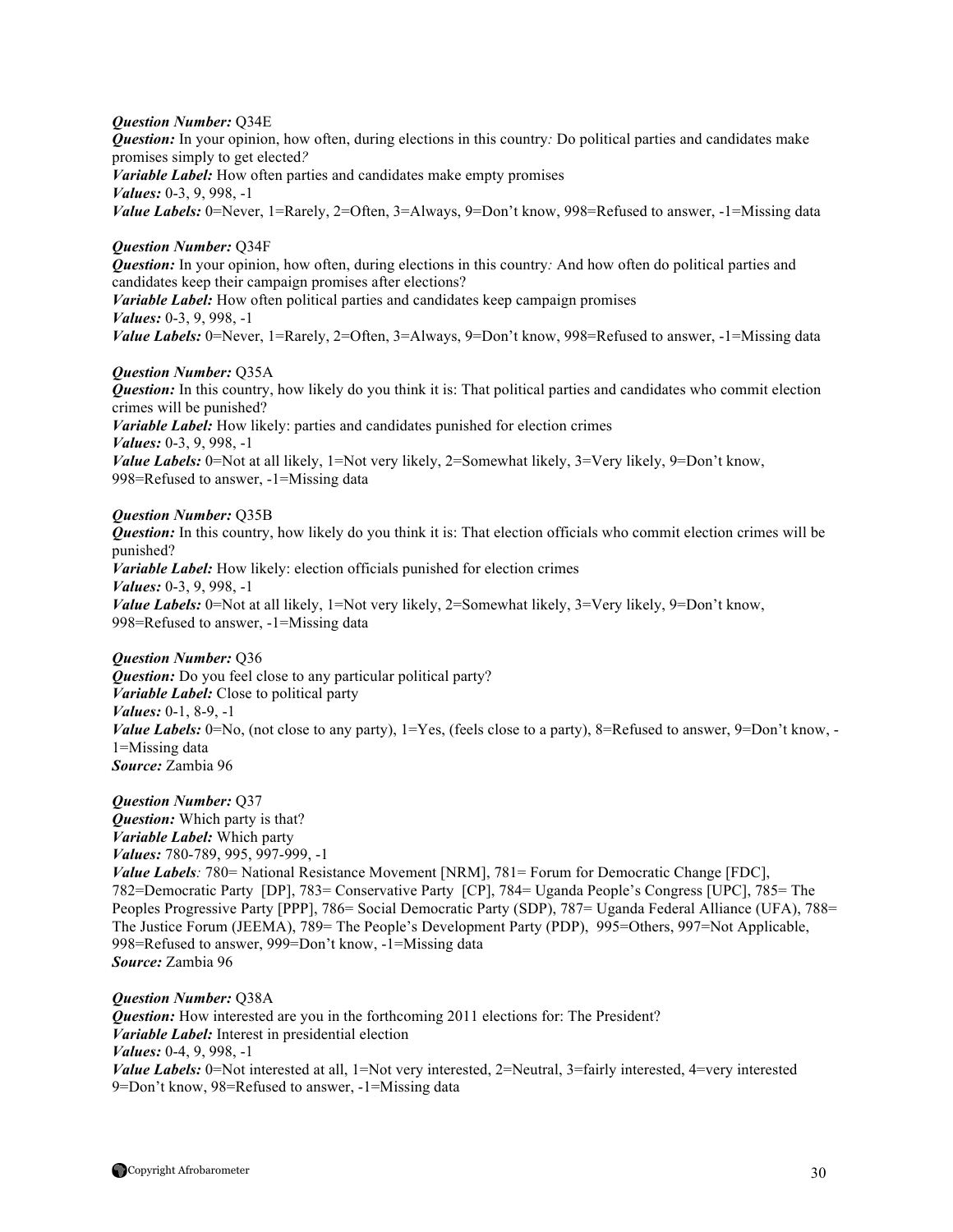### *Question Number:* Q 38B

*Question:* How interested are you in the forthcoming 2011 elections for: Members of Parliament? *Variable Label:* Interest in MP elections

*Values:* 0-4, 9, 998, -1

*Value Labels:* 0=Not interested at all, 1=Not very interested, 2=Neutral, 3=fairly interested, 4=very interested 9=Don't know, 998=Refused to answer, -1=Missing data

## *Question Number:* Q38C

*Question:* How interested are you in the forthcoming 2011 elections for: District Chairpersons and LC V councillors? *Variable Label:* Interest in District and LCV elections *Values:* 0-4, 9, 998, -1

*Value Labels:* 0=Not interested at all, 1=Not very interested, 2=Neutral, 3=fairly interested, 4=very interested 9=Don't know, 998=Refused to answer, -1=Missing data

## *Question Number:* Q38D

*Question:* How interested are you in the forthcoming 2011 elections for: Sub-county and Municipal chairpersons and councillors?

*Variable Label:* Iinterest in Sub-county and municipal election

*Values:* 0-4, 9, 998, -1

*Value Labels:* 0=Not interested at all, 1=Not very interested, 2=Neutral, 3=fairly interested, 4=very interested 9=Don't know, 998=Refused to answer, -1=Missing data

## *Question Number:* Q39

*Question:* In your opinion, how well prepared is the Electoral Commission of Uganda for the 2011 elections?. *Variable Label:* How well prepared is electoral commission *Values:* 1-4, 9, 998, -1 *Value Labels:* 1=Not at all prepared, 2=Not very well prepared, 3=Somewhat prepared2, 4=Very well prepared,

9=Don't know, 998=Refused to answer, -1=Missing data

## *Question Number:* Q40

*Question:* In your opinion, are the existing electoral laws sufficient to ensure clean, free and democratic elections? elections?

*Variable Label:* Existing electoral laws sufficient *Values:* 1-2, 9, 998, -1 *Value Labels:*  $1 = Yes, 2 = No, 9 = Don't know, 998 = Refused to answer, -1 = Missing data$ 

### *Question Number:* Q41

*Question:* Which of the following statements is closest to your view? Choose Statement 1 or Statement 2. Statement 1: The Electoral Commission of Uganda performs its duties as a neutral body guided only by law Statement 2: The Electoral Commission of Uganda makes decisions that favour particular people, parties or interests *Variable Label:* Electoral commission neutral vs. biased

*Values:* 1-5, 9, 998, -1

*Value Labels:* 1=Agree very strongly with Statement 1, 2=Agree with Statement 1, 3=Agree with Statement 2, 4=Agree very strongly with Statement 2, 5=Agree with neither, 9=Don't know, 998=Refused to answer, -1=Missing data

*Note:* Interviewer probed for strength of opinion asking "Do you agree or agree very strongly?"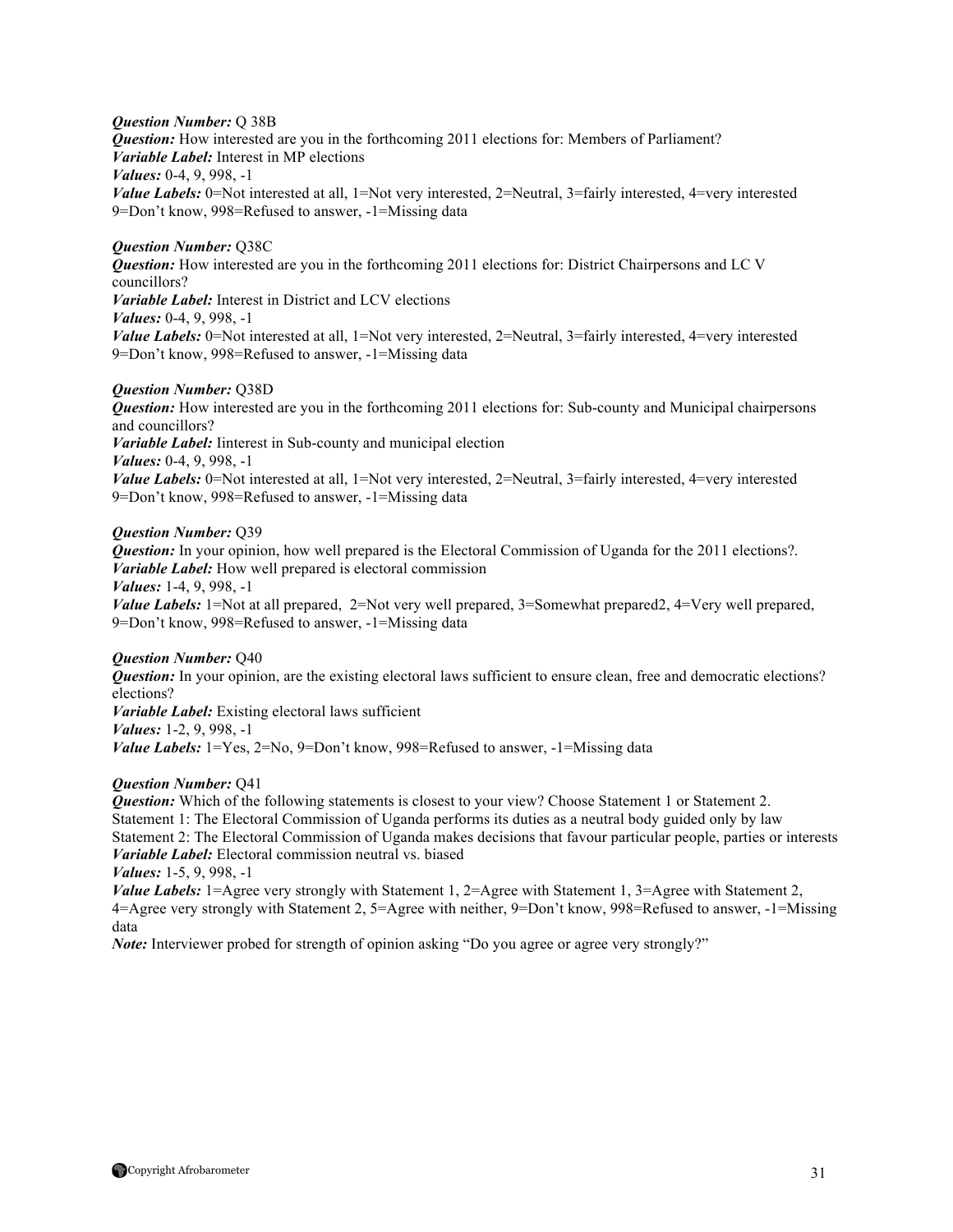## *Question Number:* Q42

*Question:* Which of the following statements is closest to your view? Choose Statement 1 or Statement 2. Statement 1: The Ugandan security forces perform their duties in an impartial and neutral manner Statement 2: The Ugandan security forces favour particular candidates and parties

*Variable Label:* Security forces neutral vs. biased

*Values:* 1-5, 9, 998, -1

*Value Labels:* 1=Agree very strongly with Statement 1, 2=Agree with Statement 1, 3=Agree with Statement 2, 4=Agree very strongly with Statement 2, 5=Agree with neither, 9=Don't know, 998=Refused to answer, -1=Missing data

*Note:* Interviewer probed for strength of opinion asking "Do you agree or agree very strongly?"

## *Question Number:* Q43

*Question:* Which of the following statements is closest to your view? Choose Statement 1 or Statement 2. Statement 1: As head of state, President Museveni has the right to use government resources and programs in his campaigns

Statement 2: President Museveni should not use government resources in his campaign because it gives him an unfair advantage over other candidates

*Variable Label:* President has right to use gvt. resources in campaign vs. no right *Values:* 1-5, 9, 998, -1

*Value Labels:* 1=Agree very strongly with Statement 1, 2=Agree with Statement 1, 3=Agree with Statement 2, 4=Agree very strongly with Statement 2, 5=Agree with neither, 9=Don't know, 998=Refused to answer, -1=Missing data

*Note:* Interviewer probed for strength of opinion asking "Do you agree or agree very strongly?"

## *Question Number:* Q44

*Question:* In your opinion, do you think the organization of the 2011 presidential and parliamentary elections will be better or worse than the 2006 elections?

*Variable Label:* Elections better organized than 2006 *Values:* 1-4, 9, 998, -1

*Value Labels:* 1=Much better, 2=Somewhat better, 3=Somewhat worse, 4=Much worse, 9=Don't know, 998=Refused to answer, -1=Missing data

### *Question Number:* Q45A

*Question:* How much information on the forthcoming elections have you received from the following sources: family members? *Variable Label:* Information from family members *Values:* 0-2, 9, 998, -1 *Value Labels:* 0=No information, 1=A little information, 2=a lot of information, 9=Don't know, 998=Refused to

*Question Number:* Q45B

answer, -1=Missing data

*Question:* How much information on the forthcoming elections have you received from the following sources: Friends, neighbours or co-workers? *Variable Label:* Information from friends, neighbours or co-workers *Values:* 0-2, 9, 998, -1 *Value Labels:* 0=No information, 1=A little information, 2=a lot of information, 9=Don't know, 998=Refused to answer, -1=Missing data

*Question Number:* Q45C *Question:* How much information on the forthcoming elections have you received from the following sources: Community meetings? *Variable Label:* Information from community meetings *Values:* 0-2, 9, 998, -1 *Value Labels:* 0=No information, 1=A little information, 2=a lot of information, 9=Don't know, 998=Refused to answer, -1=Missing data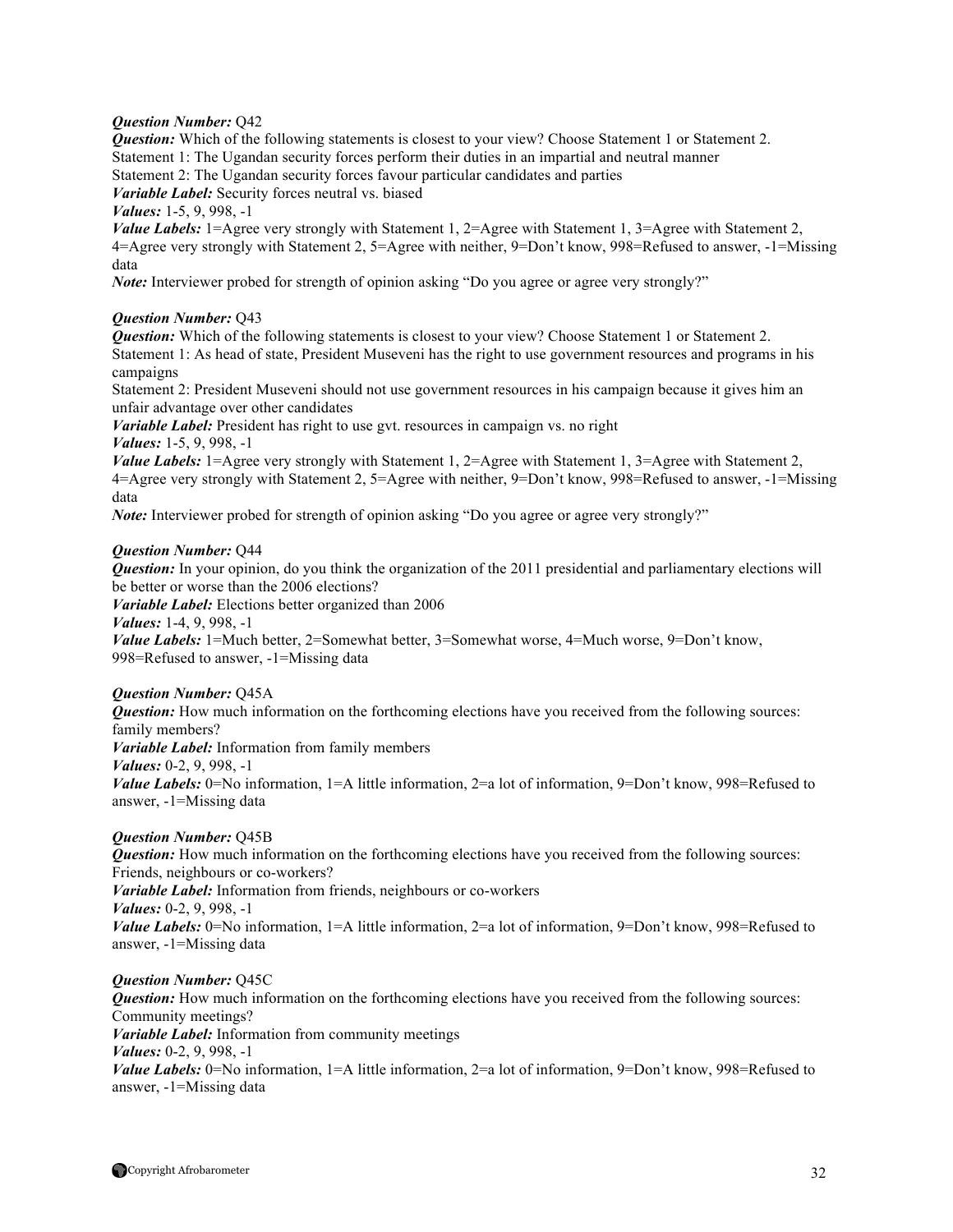## *Question Number:* Q45D1

*Question:* How much information on the forthcoming elections have you received from the following sources: Political party officials, party meetings or rallies? *Variable Label:* Information from party officials, party meetings or rallies *Values:* 0-2, 9, 998, -1 *Value Labels:* 0=No information, 1=A little information, 2=a lot of information, 9=Don't know, 998=Refused to answer, -1=Missing data

## *Question Number:* Q45D2

*Question:* How much information on the forthcoming elections have you received from the following sources: Chiefs or elders? *Variable Label:* Information from chiefs or elders *Values:* 0-2, 9, 998, -1 *Value Labels:* 0=No information, 1=A little information, 2=a lot of information, 9=Don't know, 998=Refused to answer, -1=Missing data

## *Question Number:* Q45E

*Question:* How much information on the forthcoming elections have you received from the following sources: Religious leaders or religious gatherings? *Variable Label:* Information from religious leaders or gatherings *Values:* 0-2, 9, 998, -1 *Value Labels:* 0=No information, 1=A little information, 2=a lot of information, 9=Don't know, 998=Refused to answer, -1=Missing data

### *Question Number:* Q45F

*Question:* How much information on the forthcoming elections have you received from the following sources: Civic educators? *Variable Label:* Information from civic educators *Values:* 0-2, 9, 998, -1

*Value Labels:* 0=No information, 1=A little information, 2=a lot of information, 9=Don't know, 998=Refused to answer, -1=Missing data

## *Question Number:* Q45G

*Question:* How much information on the forthcoming elections have you received from the following sources: Posters or pamphlets? *Variable Label:* Information from posters or pamphlets *Values:* 0-2, 9, 998, -1 *Value Labels:* 0=No information, 1=A little information, 2=a lot of information, 9=Don't know, 998=Refused to answer, -1=Missing data

## *Question Number:* Q45H

*Question:* How much information on the forthcoming elections have you received from the following sources: Newspapers? *Variable Label:* Information from newspapers *Values:* 0-2, 9, 998, -1 *Value Labels:* 0=No information, 1=A little information, 2=a lot of information, 9=Don't know, 998=Refused to answer, -1=Missing data

*Question Number:* Q45I *Question:* How much information on the forthcoming elections have you received from the following sources: Radio? *Variable Label:* Information from radio *Values:* 0-2, 9, 998, -1 *Value Labels:* 0=No information, 1=A little information, 2=a lot of information, 9=Don't know, 998=Refused to answer, -1=Missing data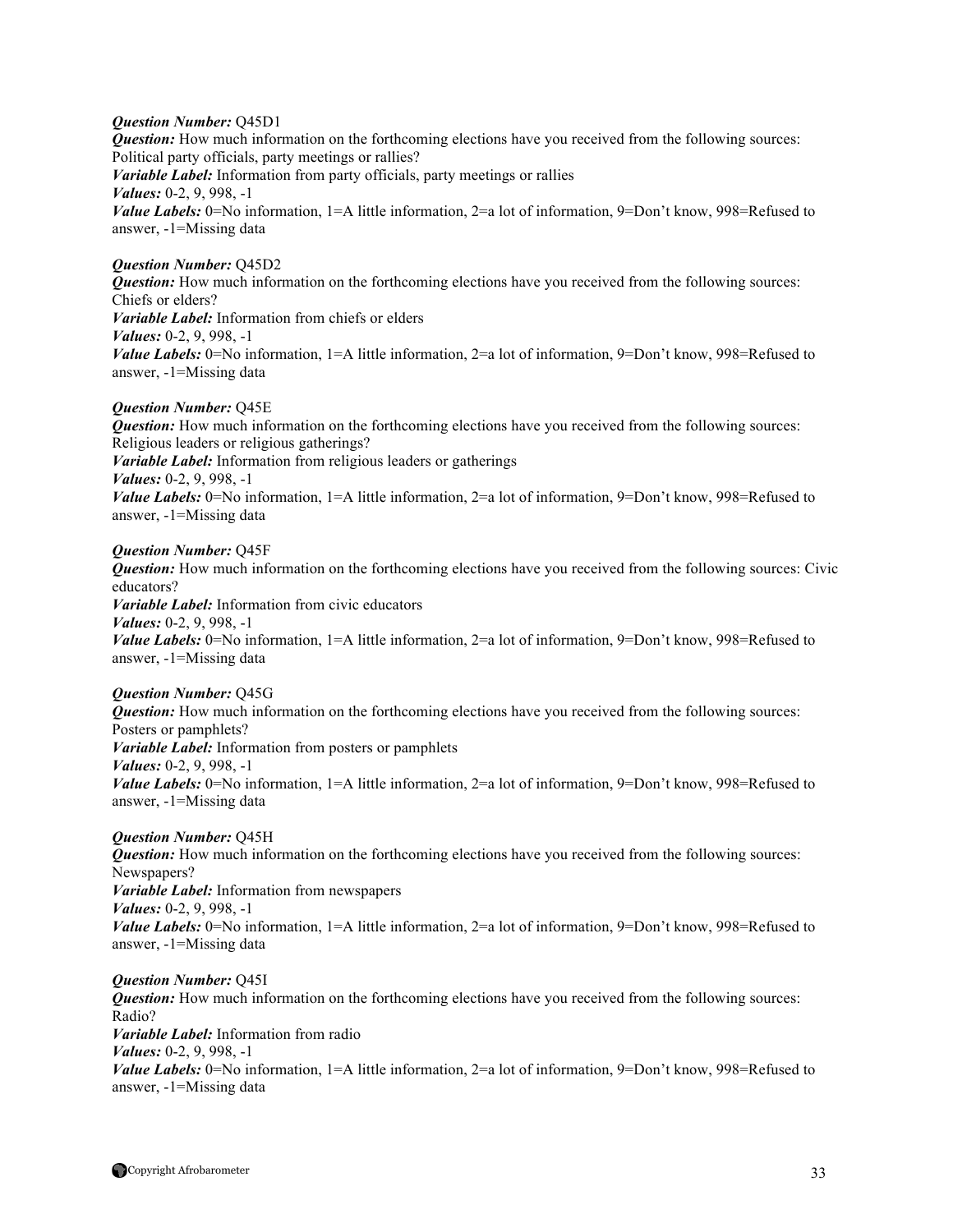## *Question Number:* Q45J

*Question:* How much information on the forthcoming elections have you received from the following sources: Television? *Variable Label:* Information from television *Values:* 0-2, 9, 998, -1 *Value Labels:* 0=No information, 1=A little information, 2=a lot of information, 9=Don't know, 998=Refused to answer, -1=Missing data

## *Question Number:* Q45K

*Question:* How much information on the forthcoming elections have you received from the following sources: The internet? *Variable Label:* Information from the internet *Values:* 0-2, 9, 998, -1 *Value Labels:* 0=No information, 1=A little information, 2=a lot of information, 9=Don't know, 998=Refused to answer, -1=Missing data

### *Question Number:* Q45L

*Question:* How much information on the forthcoming elections have you received from the following sources: The candidates? *Variable Label:* Information from the candidates *Values:* 0-2, 9, 998, -1 *Value Labels:* 0=No information, 1=A little information, 2=a lot of information, 9=Don't know, 998=Refused to answer, -1=Missing data

## *Question Number:* Q45M

*Question:* How much information on the forthcoming elections have you received from the following sources: Public Opinion Polls (like Afrobarometer)?

*Variable Label:* Information from Public Opinion Polls

*Values:* 0-2, 9, 998, -1

*Value Labels:* 0=No information, 1=A little information, 2=a lot of information, 9=Don't know, 998=Refused to answer, -1=Missing data

## *Question Number:* Q46

*Question:* On the whole, do you think that the media has given fair coverage to all of the political parties and candidates during the election campaign, or has media coverage been biased against certain candidates or parties? *Variable Label:* Media coverage fair to all sides

*Values:* 1-4, 9, 998, -1

*Value Labels:* 1=Very biased, 2=somewhat biased, 3=somewhat fair, 4= very fair, 9=Don't know, 998=Refused to answer, -1=Missing data

### *Question Number:* Q47

*Question:* On the whole, how free and fair do you expect the forthcoming 2011 national election to be? *Variable Label:* 2011 Election free and fair *Values:* 1-4, 9, 998, -1 *Value Labels:* 1=Not free and fair, 2=Free and fair, but with major problems, 3=Free and fair, but with minor problems, 4= completely free and fair, 9=Don't know, 998=Refused to answer, -1=Missing data

## *Question Number:* Q48A

*Question:* Let's break down the various parts of the 2011 elections. How free and fair do you think the campaign has been so far in terms of: The availability of information about all candidates and parties? *Variable Label:* 2011 free and fair: availability of information *Values:* 1-4, 9, 998, -1

*Value Labels:* 1=Not free and fair, 2=Free and fair, but with major problems, 3=Free and fair, but with minor problems, 4= completely free and fair, 9=Don't know, 998=Refused to answer, -1=Missing data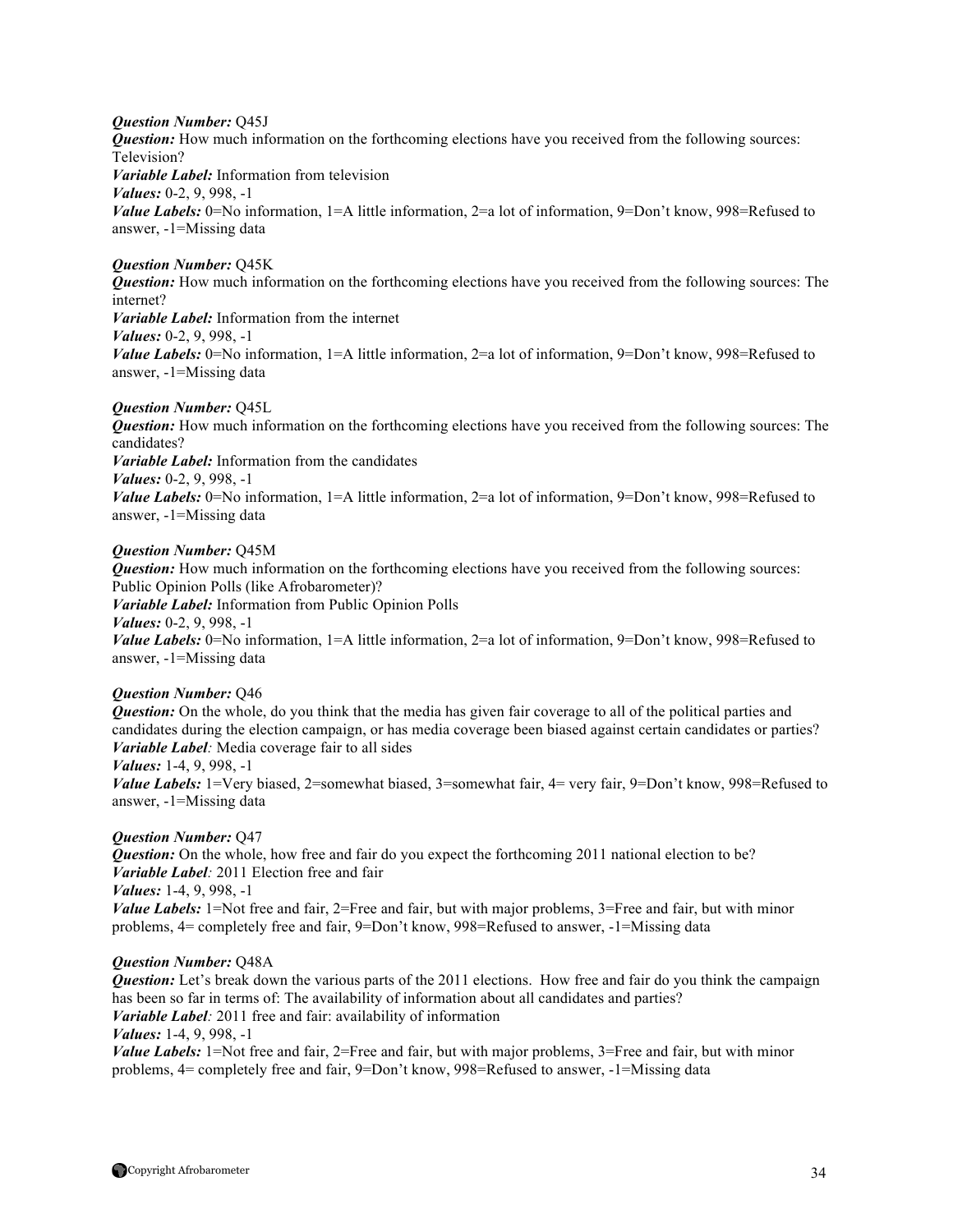## *Question Number:* Q48B

*Question:* Let's break down the various parts of the 2011 elections. How free and fair do you think the campaign has been so far in terms of: Equal treatment of all candidates and parties by election officials and law enforcement agencies?

*Variable Label:* 2011 free and fair: treatment by election officials

*Values:* 1-4, 9, 998, -1

*Value Labels:* 1=Not free and fair, 2=Free and fair, but with major problems, 3=Free and fair, but with minor problems, 4= completely free and fair, 9=Don't know, 998=Refused to answer, -1=Missing data

## *Question Number:* Q48C

*Question:* Let's break down the various parts of the 2011 elections. How free and fair do you think the campaign has been so far in terms of: Equal access of all candidates and parties to the media?

*Variable Label:* 2011 free and fair: access to media

### *Values:* 1-4, 9, 998, -1

*Value Labels:* 1=Not free and fair, 2=Free and fair, but with major problems, 3=Free and fair, but with minor problems, 4= completely free and fair, 9=Don't know, 998=Refused to answer, -1=Missing data

## *Question Number:* Q48D

*Question:* Let's break down the various parts of the 2011 elections. How free and fair do you think the campaign has been so far in terms of: The ability of all candidates and parties to hold rallies? *Variable Label:* 2011 free and fair: ability to hold rallies

## *Values:* 1-4, 9, 998, -1

*Value Labels:* 1=Not free and fair, 2=Free and fair, but with major problems, 3=Free and fair, but with minor problems, 4= completely free and fair, 9=Don't know, 998=Refused to answer, -1=Missing data

## *Question Number:* Q48E

*Question:* Let's break down the various parts of the 2011 elections. How free and fair do you think the campaign has been so far in terms of: the amount of money and resources available to all candidates and parties? *Variable Label*: 2011 free and fair: amount of money and resources available *Values:* 1-4, 9, 998, -1

*Value Labels:* 1=Not free and fair, 2=Free and fair, but with major problems, 3=Free and fair, but with minor problems, 4= completely free and fair, 9=Don't know, 998=Refused to answer, -1=Missing data

### *Question Number:* Q48F

*Question:* Let's break down the various parts of the 2011 elections. How free and fair do you think the campaign has been so far in terms of: and, how free and fair do you expect the election to be in terms of the counting and reporting of results?

*Variable Label*: 2011 free and fair: counting and reporting of results

*Values:* 1-4, 9, 998, -1

*Value Labels:* 1=Not free and fair, 2=Free and fair, but with major problems, 3=Free and fair, but with minor problems, 4= completely free and fair, 9=Don't know, 998=Refused to answer, -1=Missing data

### *Question Number:* Q49

*Question:* How free do you think you will be to vote for the candidates and parties of your choice in the upcoming National Elections?

*Variable Label*: 2011 freedom to vote for candidate of choice

*Values:* 1-4, 9, 998, -1

*Value Labels:* 1=Not at all free, 2=not very free, 3=somewhat free, 4= completely free, 9=Don't know, 998=Refused to answer, -1=Missing data

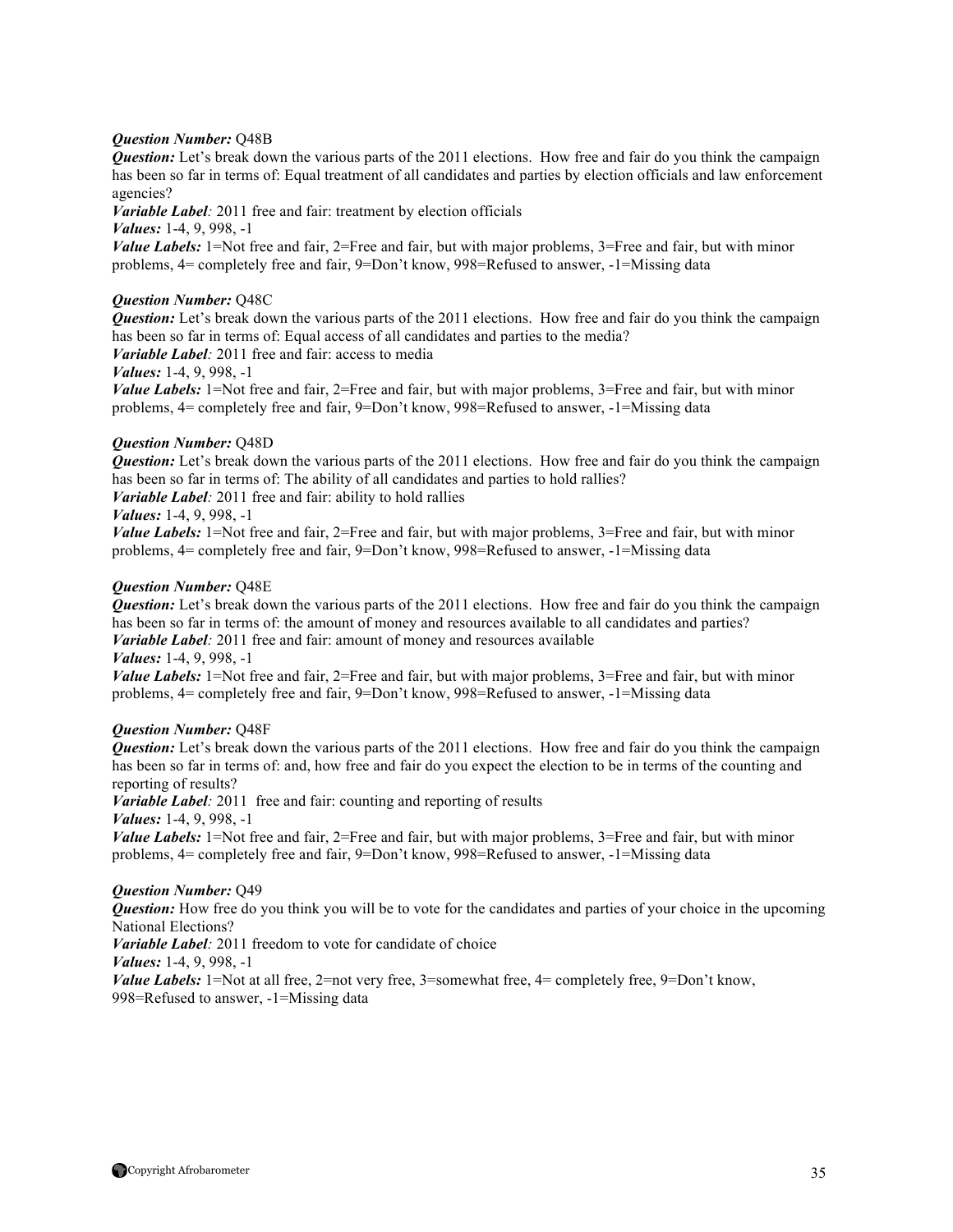### *Question Number:* Q50PT1

*Question:* In your view, what is the single most important thing that could be done to ensure that the next elections are free and fair?

*Variable Label:* Most important intervention for free and fair elections- 1<sup>st</sup> response *Values:* 0-20, 99, 998-999, -1

*Value Labels:* 0=Do not hold elections, 1= Reform the Constitution/ Reintroduce term limits, 2= Provide political freedoms/civil rights, 3= End violence/Maintain peace, 4= Ensure clean procedures/Prevent vote rigging, 5= Equal campaign opportunities/Level playing field for opposition parties, 6= Share power//Be unified , 7= Promote civic education/End misinformation, 8= Use international/domestic observers/peacekeepers, 9= Reform Electoral Commission of Uganda/Ensure Electoral Commission independence, 10= Revise voters roll, 11= Armed forces/police must be neutral, 12= Timely announcement of results, 13= Losers must accept results, 14= Respect the rule of law, 15=Vote only with Voter's card, 16=Transparency/Honesty/Mo corruption, 17=Follow electoral law strictly, 18=improve security of persons and election materials, 19=provide enough voting materials / equipment, 20=vigilant voters/party agents , 99=Don't know, 998=Refused to answer, 999=Don't know, -1=Missing data. *Note:* Interviewer was instructed to "Not read out options. Listen to the respondent's opinion, then select the code that comes closet"

#### *Question Number:* Q50\_PT1

*Question:* In your view, what is the single most important thing that could be done to ensure that the next elections are free and fair? *Variable Label:* Other Most important intervention for free and fair elections-  $1<sup>st</sup>$  response *Values:* string variable *Value Labels:* filled by interviewer.

#### *Question Number:* Q50PT2

*Question:* In your view, what is the single most important thing that could be done to ensure that the next elections are free and fair? *Variable Label:* Most important intervention for free and fair elections  $-2<sup>nd</sup>$  response (verbatim) *Values:* string variable *Value Labels:* filled by interviewer

#### *Question Number:* Q51

*Question:* During the present election campaigns for the 2011 elections, how often (if ever) has a candidate or someone from a political party offered YOU something in return for YOUR vote? *Variable Label:* Frequency of vote-buying offers *Values:* 1-4, 9, 998, -1 *Value Labels:* 1=Never, 2=Once or twice, 3=A few times, 4= Often, 9=Don't know, 998=Refused to answer, -1=Missing data

*Question Number:* Q52 *Question:* What did they offer? *Variable Label:* Vote-buying: what offered *Values:* 1-9, 997-999, -1 *Value Labels:* 1=Money, 2=Food, 3=Alcohol, 4= Clothing, 5=Household items, 6=Livestock, 7=Jobs, 8= Seedlings, 9= Building a school / church, 997= Not applicable, 998=Refused to answer, 999=Don't know, -1=Missing data

*Question Number:* Q53A1 *Question:* Which party or parties made the offer? *Variable Label:* Vote-buying: which party (first response) *Values:* 780-790, 997-999, -1 *Value Labels:* 780= National Resistance Movement (NRM), 781= Forum for Democratic Change (FDC), 782= Democratic Party (DP), 783=Conservative Party (CP), 784= Uganda People's Congress (UPC), 785= The Peoples Progressive Party (PPP), 786= Social Democratic Party (SDP), 787= Uganda Federal Alliance (UFA), 788= The Justice Forum (JEEMA), 789=The People's Development Party (PDP), 790=Independent Candidate, 997= Not applicable, 998=Refused to answer, 999=Don't know, -1=Missing data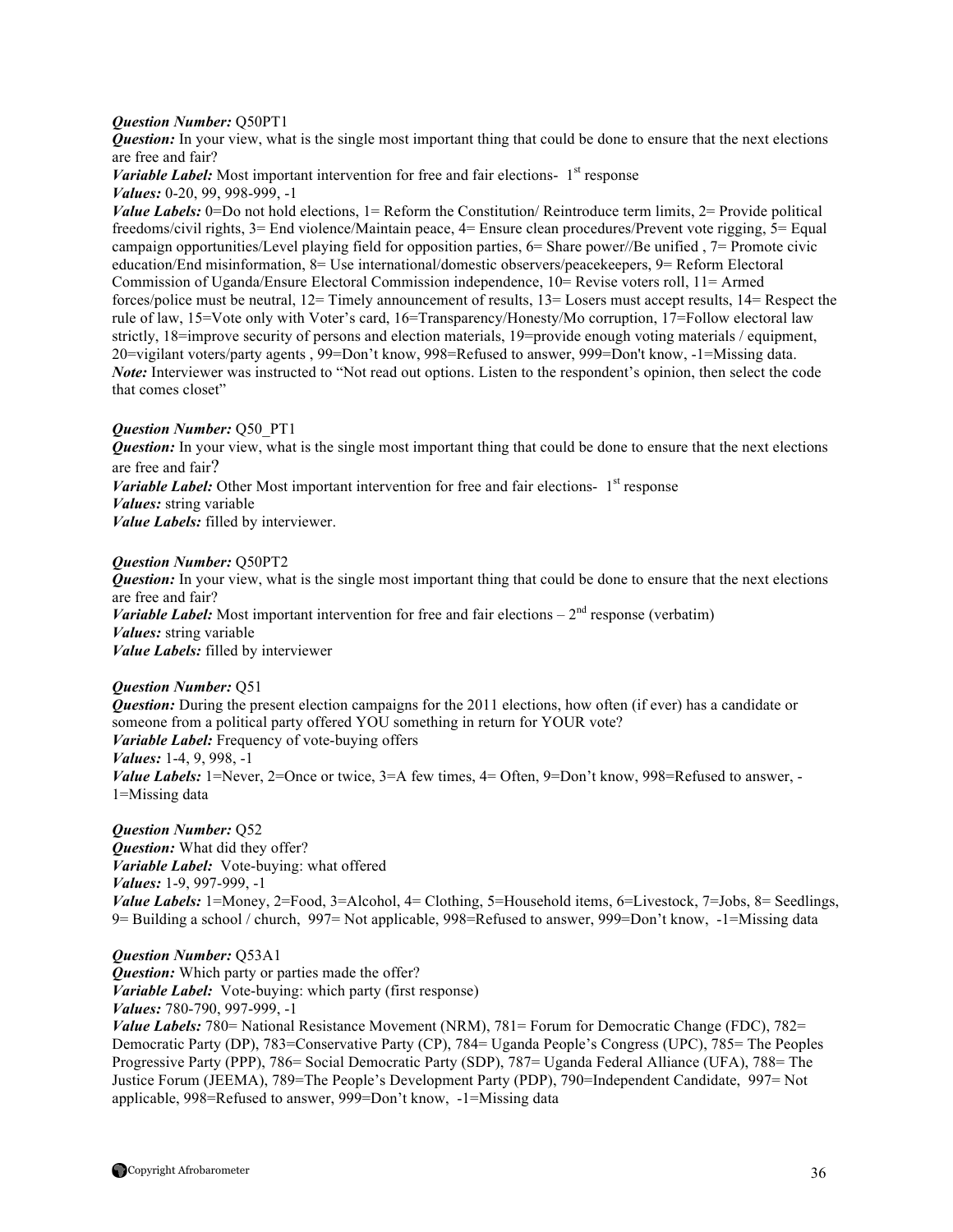*Question Number:* Q53A2\_other *Question:* Which party or parties made the offer? *Variable Label:* Vote-buying: which party  $(1<sup>st</sup>$  verbatim) *Values:* string variable *Value Labels:* filled by interviewer

## *Question Number:* Q53B1

*Question:* which party or parties made the offer? *Variable Label:* Vote-buying: which party (2nd response)

*Values:* 780-790, 996--999, -1

*Value Labels:* 780= National Resistance Movement (NRM), 781= Forum for Democratic Change (FDC), 782= Democratic Party (DP), 783=Conservative Party (CP), 784= Uganda People's Congress (UPC), 785= The Peoples Progressive Party (PPP), 786= Social Democratic Party (SDP), 787= Uganda Federal Alliance (UFA), 788= The Justice Forum (JEEMA), 789=The People's Development Party (PDP), 790=Independent Candidate, 996=No further reply, 997= Not applicable, 998=Refused to answer, 999=Don't know, -1=Missing data

## *Question Number:* Q53C1

*Question:* Which party or parties made the offer? *Variable Label:* Vote-buying: which party (3rd response) *Values:* 780-790, 996-999, -1

*Value Labels:* 780= National Resistance Movement (NRM), 781= Forum for Democratic Change (FDC), 782= Democratic Party (DP), 783=Conservative Party (CP), 784= Uganda People's Congress (UPC), 785= The Peoples Progressive Party (PPP), 786= Social Democratic Party (SDP), 787= Uganda Federal Alliance (UFA), 788= The Justice Forum (JEEMA), 789=The People's Development Party (PDP), 790=Independent Candidate, 996=No further reply,997= Not applicable, 998=Refused to answer, 999=Don't know, -1=Missing data

## *Question Number:* Q54A

*Question:* In some places in Uganda, candidates for political office or people from political parties sometimes offer money to voters in return for their vote. Do you think it is not wrong at all, wrong but understandable, or wrong and punishable for: A candidate or party official to offer money in return for a vote?

*Variable Label:* Right or wrong: candidate/party official offers to buy votes

*Values:* 1-3, 9, 998, -1

*Value Labels:* 1=Not wrong at all, 2=Wrong but understandable, 3=Wrong and punishable, 9=Don't know, 998=Refused to answer, -1=Missing data

### *Question Number:* Q54B

*Question:* In some places in Uganda, candidates for political office or people from political parties sometimes offer money to voters in return for their vote. Do you think it is not wrong at all, wrong but understandable, or wrong and punishable for: A voter to accept money in return for his or her vote?

*Variable Label:* Right or wrong: voter accepts money for vote

*Values:* 1-3, 9, 998, -1

*Value Labels:* 1=Not wrong at all, 2=Wrong but understandable, 3=Wrong and punishable, 9=Don't know, 998=Refused to answer, -1=Missing data

### *Question Number:* Q55

*Question:* If a candidate or party official offered YOU money for YOUR vote in the 2011 elections, would you: *Variable Label:* Own response to offer for vote

## *Values:* 1-4, 9, 998, -1

*Value Labels:* 1= Take the money and vote for him/her, 2= Take the money and vote for the candidate of your choice, 3= Refuse the money and vote for a candidate of your choice, 4= Be unsure of what to do, 9=Don't know, 998=Refused to answer, -1=Missing data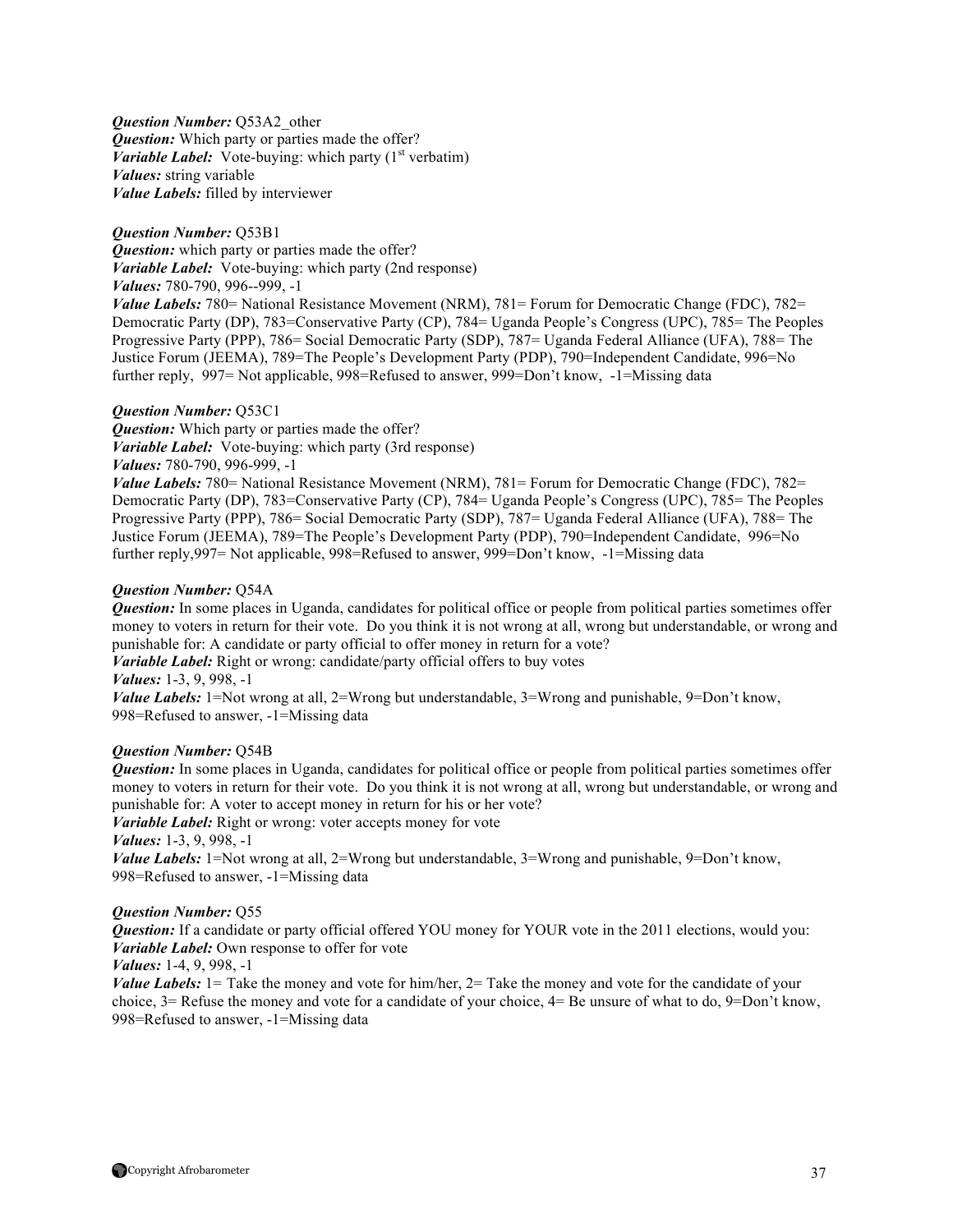## *Question Number:* Q56

*Question:* And what about other people in your neighbourhood or village? If a candidate or party official offered them money for their votes in the 2011 elections, would they:

*Variable Label:* Others' response to offer for vote

*Values:* 1-4, 9, 998, -1

*Value Labels:* 1= Take the money and vote for him/her, 2= Take the money and vote for the candidate of your choice, 3= Refuse the money and vote for a candidate of your choice, 4= Be unsure of what to do, 9=Don't know 998=Refused to answer, -1=Missing data

## *Question Number:* Q57

*Question:* In this area, how much money, on average, would people receive in return for selling their vote in the 2011 elections?

*Variable Label:* Average cash offer for vote

*Values:* 0-1, 998, -1

*Value Labels:* 0= People would not sell their vote, 1=Don't know, 998=Refused to answer, -1=Missing data *Note:* Interviewer was advised to "enter exact amount in thousands of Uganda Shillings"

## *Question Number:* Q58A

*Question:* What do you think about each of the political parties participating in the forthcoming elections. After I read the name of a political party, please say whether you strongly dislike, dislike, feel neutral about, like, or strongly like that party. If I come to a party you haven't heard of or you feel you do not know enough about, just say so. The first party is: The Conservative Party (CP)?

*Variable Label:* Perceptions of the Conservative Party (CP)

## *Values:* 1-5, 9, 998, -1

*Value Labels:* 1 = Strongly dislike, 2 = Dislike, 3 = Feel neutral about, 4 = Like, 5 = Strongly like, 9 = Don't know 998=Refused to answer, -1=Missing data

## *Question Number:* Q58B

*Question:* What do you think about each of the political parties participating in the forthcoming elections. After I read the name of a political party, please say whether you strongly dislike, dislike, feel neutral about, like, or strongly like that party. If I come to a party you haven't heard of or you feel you do not know enough about, just say so. What about: The Democratic Party (DP)?

*Variable Label:* Perceptions of the Democratic Party (DP)

*Values:* 1-5, 9, 998, -1

*Value Labels:* 1 = Strongly dislike, 2 = Dislike, 3 = Feel neutral about, 4 = Like, 5 = Strongly like, 9 = Don't know 998=Refused to answer, -1=Missing data

## *Question Number:* Q58C

*Question:* What do you think about each of the political parties participating in the forthcoming elections. After I read the name of a political party, please say whether you strongly dislike, dislike, feel neutral about, like, or strongly like that party. If I come to a party you haven't heard of or you feel you do not know enough about, just say so. What about: Forum for Democratic Change (FDC)?

*Variable Label:* Perceptions of the Forum for Democratic Change (FDC)

```
Values: 1-5, 9, 998, -1
```
*Value Labels:* 1 = Strongly dislike, 2 = Dislike, 3 = Feel neutral about, 4 = Like, 5 = Strongly like, 9 = Don't know 998=Refused to answer, -1=Missing data

## *Question Number:* Q58D

*Question:* What do you think about each of the political parties participating in the forthcoming elections. After I read the name of a political party, please say whether you strongly dislike, dislike, feel neutral about, like, or strongly like that party. If I come to a party you haven't heard of or you feel you do not know enough about, just say so. What about: The Justice Forum (JEEMA)?

*Variable Label:* Perceptions of the Justice Forum (JEEMA)

*Values:* 1-5, 9, 998, -1

*Value Labels:* 1 = Strongly dislike, 2 = Dislike, 3 = Feel neutral about, 4 = Like, 5 = Strongly like, 9 = Don't know 998=Refused to answer, -1=Missing data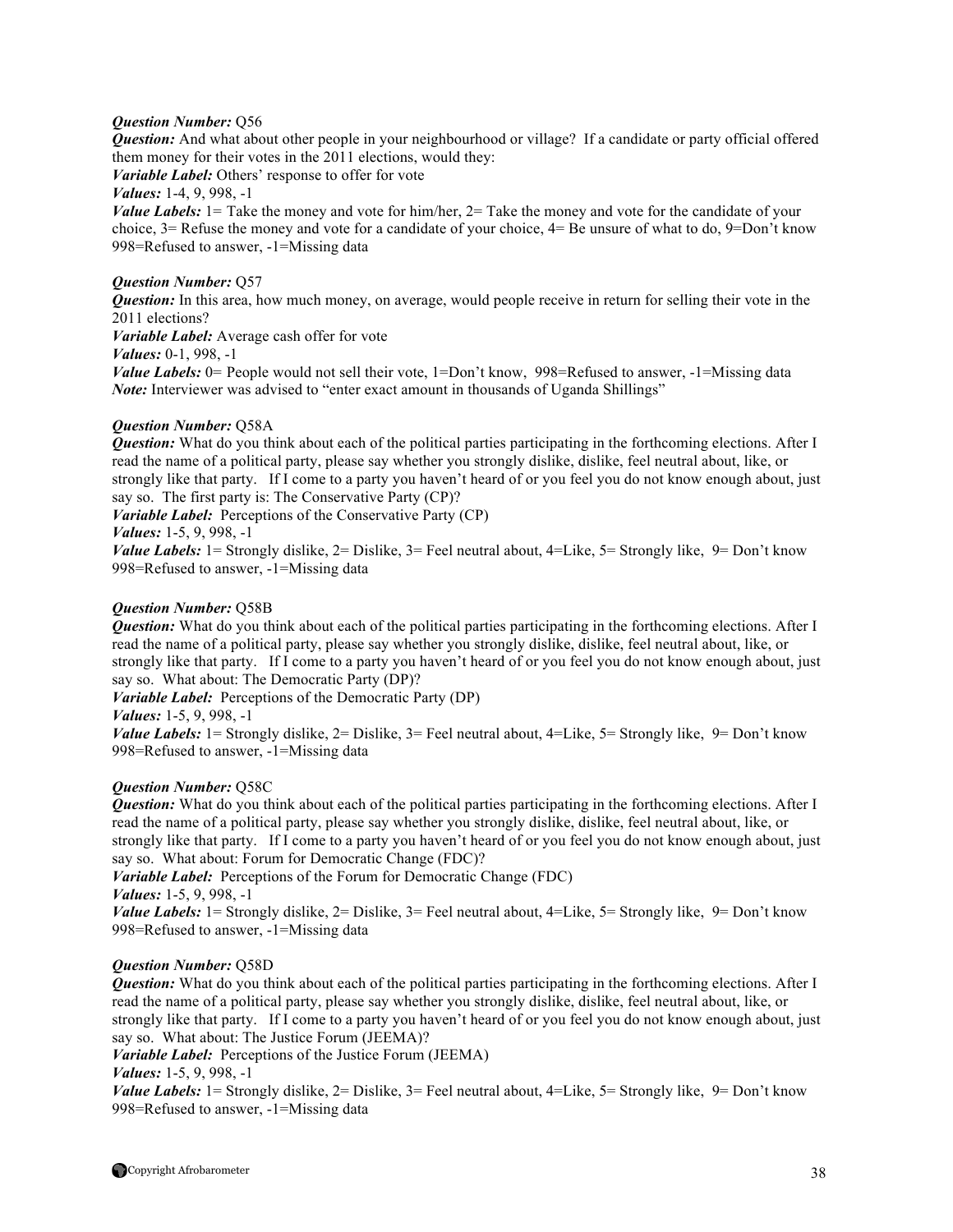## *Question Number:* Q58E

*Question:* What do you think about each of the political parties participating in the forthcoming elections. After I read the name of a political party, please say whether you strongly dislike, dislike, feel neutral about, like, or strongly like that party. If I come to a party you haven't heard of or you feel you do not know enough about, just say so. What about: National Resistance Movement (NRM)?

*Variable Label:* Perceptions of the National Resistance Movement (NRM)

*Values:* 1-5, 9, 998, -1

*Value Labels:* 1 = Strongly dislike, 2 = Dislike, 3 = Feel neutral about, 4 = Like, 5 = Strongly like, 9 = Don't know 998=Refused to answer, -1=Missing data

## *Question Number:* Q58F

*Question:* What do you think about each of the political parties participating in the forthcoming elections. After I read the name of a political party, please say whether you strongly dislike, dislike, feel neutral about, like, or strongly like that party. If I come to a party you haven't heard of or you feel you do not know enough about, just say so. What about: People's Development Party (PDP)?

*Variable Label:* Perceptions of the People's Development Party (PDP) *Values:* 1-5, 9, 998, -1

*Value Labels:* 1 = Strongly dislike, 2 = Dislike, 3 = Feel neutral about, 4 = Like, 5 = Strongly like, 9 = Don't know 998=Refused to answer, -1=Missing data

## *Question Number:* Q58G

*Question:* What do you think about each of the political parties participating in the forthcoming elections. After I read the name of a political party, please say whether you strongly dislike, dislike, feel neutral about, like, or strongly like that party. If I come to a party you haven't heard of or you feel you do not know enough about, just say so. What about: People's Progressive Party (PPP)?

*Variable Label:* Perceptions of the People's Progressive Party (PPP)

*Values:* 1-5, 9, 998, -1

*Value Labels:* 1 = Strongly dislike, 2 = Dislike, 3 = Feel neutral about, 4 = Like, 5 = Strongly like, 9 = Don't know 998=Refused to answer, -1=Missing data

### *Question Number:* Q58H

*Question:* What do you think about each of the political parties participating in the forthcoming elections. After I read the name of a political party, please say whether you strongly dislike, dislike, feel neutral about, like, or strongly like that party. If I come to a party you haven't heard of or you feel you do not know enough about, just say so. What about: The Social Democratic Party (SDP)?

*Variable Label:* Perceptions of the Social Democratic Party (SDP) *Values:* 1-5, 9, 998, -1

*Value Labels:* 1 = Strongly dislike, 2 = Dislike, 3 = Feel neutral about, 4 = Like, 5 = Strongly like, 9 = Don't know 998=Refused to answer, -1=Missing data

### *Question Number:* Q58I

*Question:* What do you think about each of the political parties participating in the forthcoming elections. After I read the name of a political party, please say whether you strongly dislike, dislike, feel neutral about, like, or strongly like that party. If I come to a party you haven't heard of or you feel you do not know enough about, just say so. What about: Uganda Federal Alliance (UFA)?

*Variable Label:* Perceptions of the Uganda Federal Alliance (UFA)

## *Values:* 1-5, 9, 998, -1

*Value Labels:* 1= Strongly dislike, 2= Dislike, 3= Feel neutral about, 4=Like, 5= Strongly like, 9= Don't know 998=Refused to answer, -1=Missing data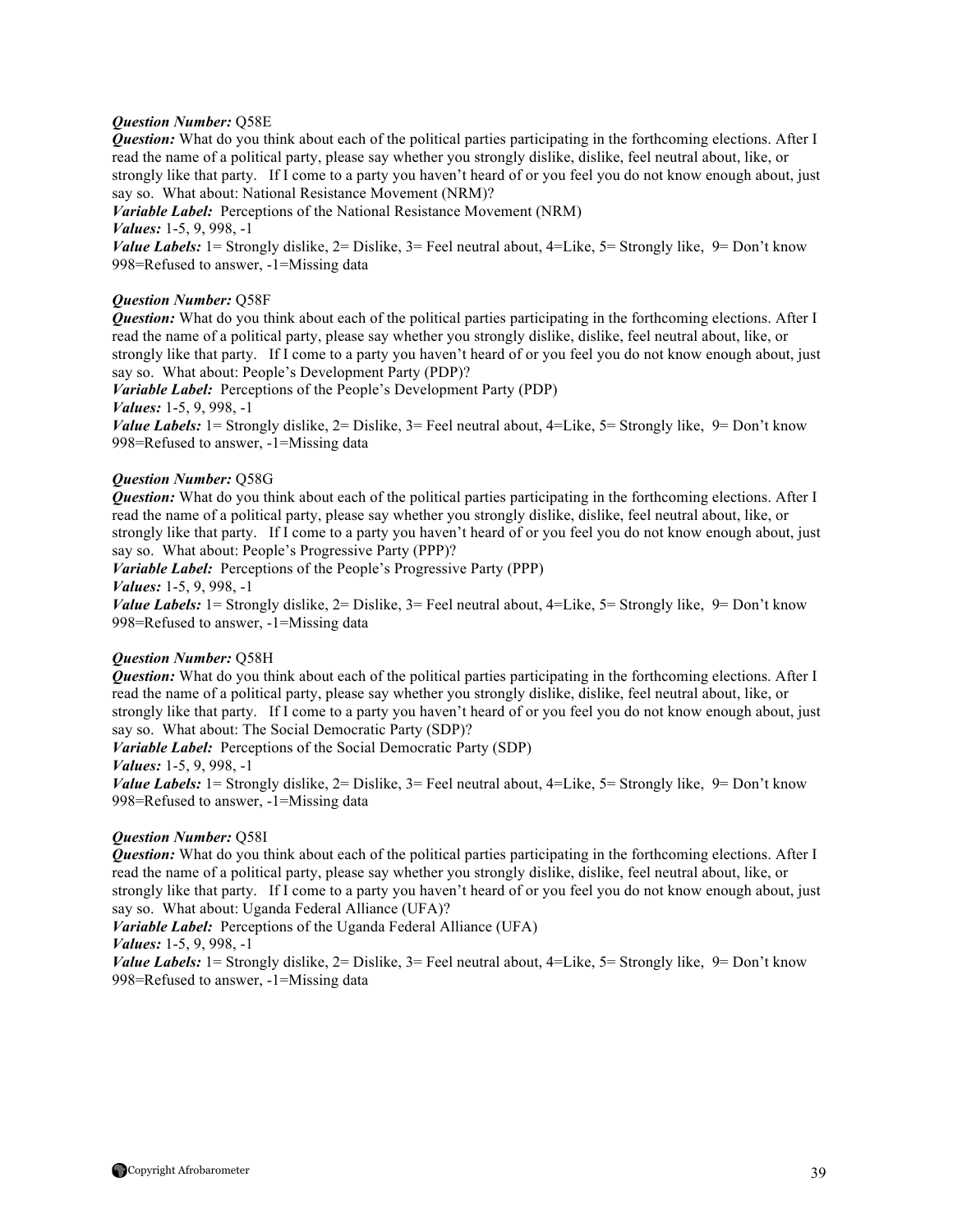## *Question Number:* Q58J

*Question:* What do you think about each of the political parties participating in the forthcoming elections. After I read the name of a political party, please say whether you strongly dislike, dislike, feel neutral about, like, or strongly like that party. If I come to a party you haven't heard of or you feel you do not know enough about, just say so. What about: Uganda People's Congress (UPC)?

*Variable Label:* Perceptions of the Uganda People's Congress (UPC)

*Values:* 1-5, 9, 998, -1

*Value Labels:* 1= Strongly dislike, 2= Dislike, 3= Feel neutral about, 4=Like, 5= Strongly like, 9= Don't know 998=Refused to answer, -1=Missing data

## *Question Number:* Q58K

*Question:* What do you think about each of the political parties participating in the forthcoming elections. After I read the name of a political party, please say whether you strongly dislike, dislike, feel neutral about, like, or strongly like that party. If I come to a party you haven't heard of or you feel you do not know enough about, just say so. What about: Inter party Coalition (IPC)?

*Variable Label:* Perceptions of the Inter party Coalition (IPC)

*Values:* 1-5, 9, 998, -1

*Value Labels:* 1 = Strongly dislike, 2 = Dislike, 3 = Feel neutral about, 4 = Like, 5 = Strongly like, 9 = Don't know 998=Refused to answer, -1=Missing data

## *Question Number:* Q59A

*Question:* In deciding which party you like most, how much do you think of or consider the following factors: The past governing experience of the party?

*Variable Label:* Party liked: consider past governing experience

*Values:* 0-2, 9, 998, -1

*Value Labels:*  $0 =$  Not at all,  $1 =$  A little,  $2 =$  A lot,  $9 =$  Don't know 998=Refused to answer,  $-1 =$ Missing data *Question Number:* Q59B

*Question:* In deciding which party you like most, how much do you think of or consider the following factors: The policies the party promises to implement in its manifesto?

*Variable Label:* Party liked: consider policy promises

*Values:* 0-2, 9, 998, -1

*Value Labels:* 0 = Not at all,  $1 = A$  little,  $2 = A$  lot,  $9 = Don't know 998$  = Refused to answer,  $-1$  = Missing data

## *Question Number:* Q59C

*Question:* In deciding which party you like most, how much do you think of or consider the following factors: The ethnic or regional origin of the party's leader?

*Variable Label:* Party liked: consider leader's ethnic or regional origin

*Values:* 0-2, 9, 998, -1

*Value Labels:*  $0 =$  Not at all,  $1 =$  A little,  $2 =$  A lot,  $9 =$  Don't know 998=Refused to answer,  $-1 =$ Missing data

## *Question Number:* Q59D

*Question:* In deciding which party you like most, how much do you think of or consider the following factors: The party leader's background in the military?

*Variable Label:* Party liked: consider leader's military background *Values:* 0-2, 9, 998, -1 *Value Labels:*  $0 =$  Not at all,  $1 =$  A little,  $2 =$  A lot,  $9 =$  Don't know 998=Refused to answer,  $-1 =$ Missing data

## *Question Number:* Q59E

*Question:* In deciding which party you like most, how much do you think of or consider the following factors: The personal integrity of the party's leader?

*Variable Label:* Party liked: consider leader's integrity

*Values:* 0-2, 9, 998, -1

*Value Labels:* 0 = Not at all,  $1 = A$  little,  $2 = A$  lot,  $9 = Don't know 998$  = Refused to answer,  $-1$  = Missing data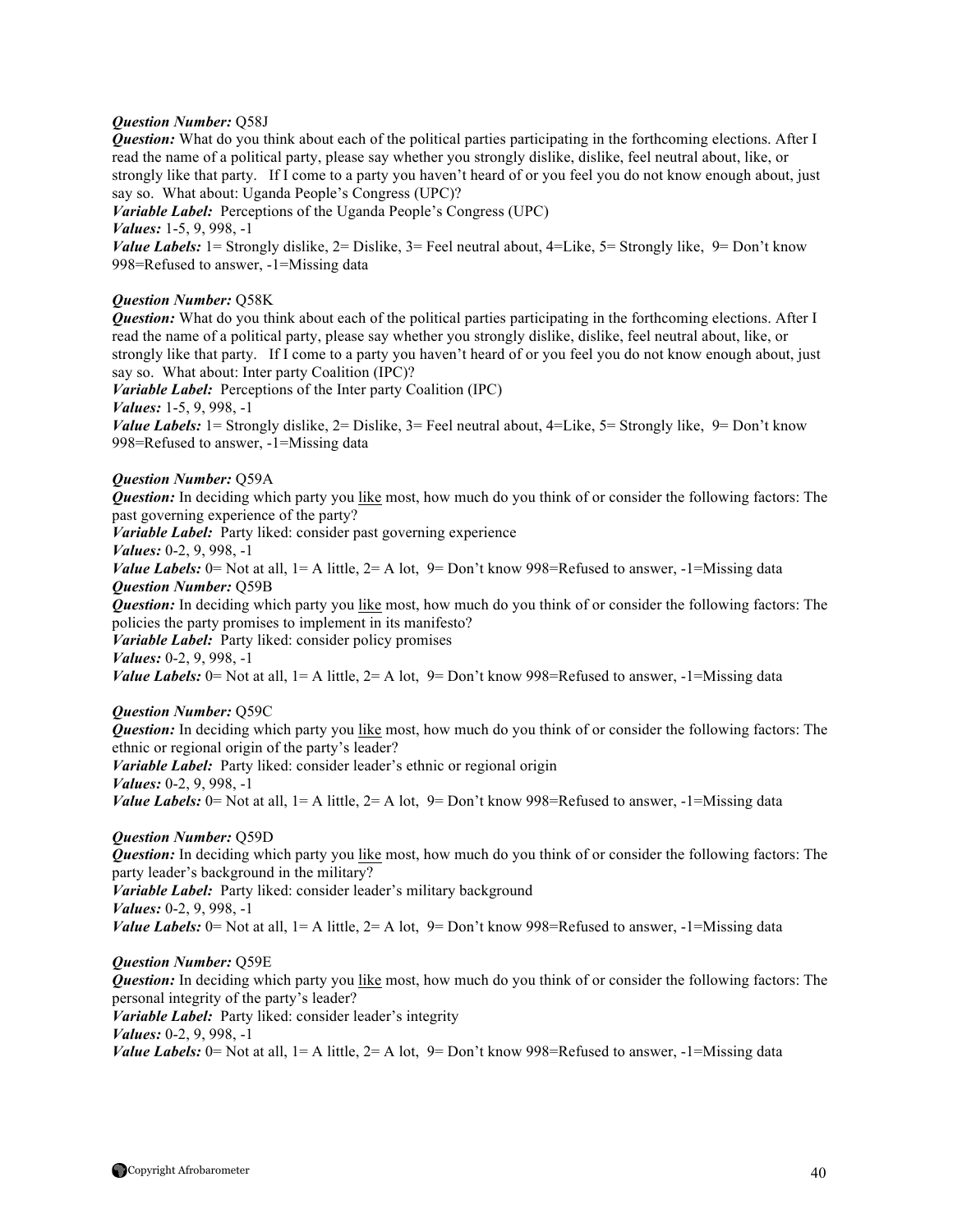### *Question Number:* Q59F

*Question:* In deciding which party you like most, how much do you think of or consider the following factors: The leadership skills of the party's leader? *Variable Label:* Party liked: consider leader's leadership skills *Values:* 0-2, 9, 998, -1 *Value Labels:*  $0 =$  Not at all,  $1 =$  A little,  $2 =$  A lot,  $9 =$  Don't know 998=Refused to answer,  $-1 =$ Missing data

*Question Number:* Q59G *Question:* In deciding which party you like most, how much do you think of or consider the following factors: The campaign rewards distributed by the party's candidates? *Variable Label:* Party liked: consider rewards distributed *Values:* 0-2, 9, 998, -1 *Value Labels:*  $0 =$  Not at all,  $1 =$  A little,  $2 =$  A lot,  $9 =$  Don't know 998=Refused to answer,  $-1 =$ Missing data

### *Question Number:* Q59H

*Question:* In deciding which party you like most, how much do you think of or consider the following factors: The services delivered by the present government? *Variable Label:* Party liked: consider services delivery by present government *Values:* 0-2, 9, 998, -1 *Value Labels:* 0 = Not at all,  $1 = A$  little,  $2 = A$  lot,  $9 = Don't know 998$  = Refused to answer,  $-1$  = Missing data

*Question Number:* Q59I *Question:* In deciding which party you like most, how much do you think of or consider the following factors: The party's chances of winning? *Variable Label:* Party liked: consider chances of winning *Values:* 0-2, 9, 998, -1 *Value Labels:*  $0 =$  Not at all,  $1 =$  A little,  $2 =$  A lot,  $9 =$  Don't know 998=Refused to answer,  $-1 =$ Missing data

#### *Question Number:* Q59J

*Question:* In deciding which party you like most, how much do you think of or consider the following factors: The quality of the other parties *Variable Label:* Party liked: consider quality of the other parties *Values:* 0-2, 9, 998, -1

*Value Labels:*  $0 =$  Not at all,  $1 =$  A little,  $2 =$  A lot,  $9 =$  Don't know 998=Refused to answer,  $-1 =$ Missing data

## *Question Number:* Q59K

*Question:* In deciding which party you like most, how much do you think of or consider the following factors: Is there anything else you consider? *Variable Label:* Party liked: other factors considered *Values:* String variable *Value Labels:* filled by interviewer

### *Question Number:* Q60A

*Question:* In deciding which party you most dislike, how much do you think of or consider the following factors: The party's lack of governing experience? *Variable Label:* Party disliked: consider past governing experience *Values:* 0-2, 9, 998, -1 *Value Labels:* 0 = Not at all,  $1 = A$  little,  $2 = A$  lot,  $9 = Don't know 998$  = Refused to answer,  $-1$  = Missing data

## *Question Number:* Q60B

*Question:* In deciding which party you most dislike, how much do you think of or consider the following factors: The party's poor or unrealistic policies in its manifesto? *Variable Label:* Party disliked: consider poor/unrealistic policies *Values:* 0-2, 9, 998, -1 *Value Labels:*  $0 =$  Not at all,  $1 =$  A little,  $2 =$  A lot,  $9 =$  Don't know 998=Refused to answer,  $-1 =$ Missing data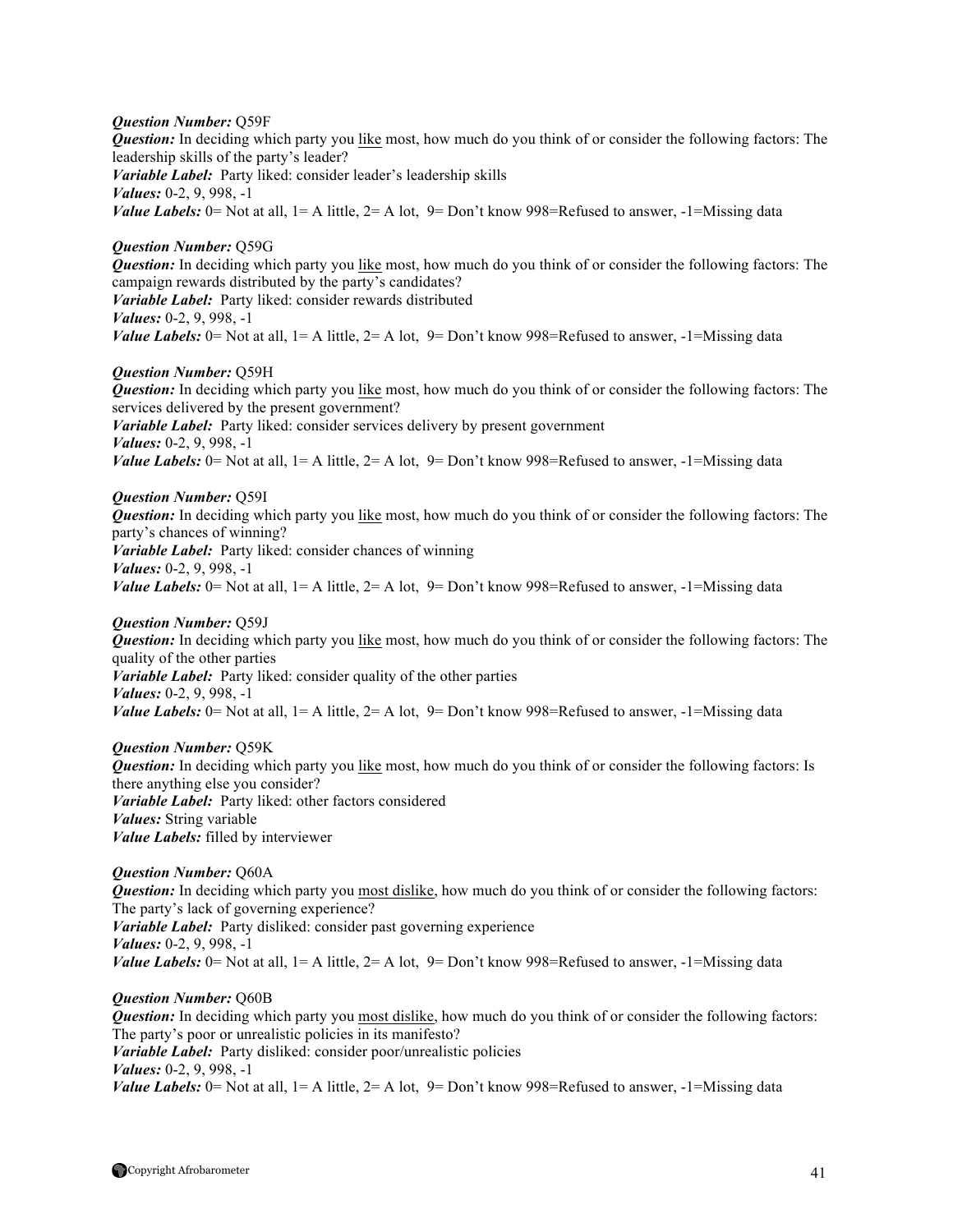## *Question Number:* Q60C

*Question:* In deciding which party you most dislike, how much do you think of or consider the following factors: The ethnic or regional origin of the party's leader?

*Variable Label:* Party disliked: consider leader's ethnic or regional origin *Values:* 0-2, 9, 998, -1 *Value Labels:*  $0 =$  Not at all,  $1 =$  A little,  $2 =$  A lot,  $9 =$  Don't know 998=Refused to answer,  $-1 =$ Missing data

## *Question Number:* Q60D

*Question:* In deciding which party you most dislike, how much do you think of or consider the following factors: The party leader's background in the military?

*Variable Label:* Party disliked: consider leader's military background *Values:* 0-2, 9, 998, -1 *Value Labels:*  $0 =$  Not at all,  $1 =$  A little,  $2 =$  A lot,  $9 =$  Don't know 998=Refused to answer,  $-1 =$ Missing data

## *Question Number:* Q60E

*Question:* In deciding which party you most dislike, how much do you think of or consider the following factors: The party leader's perceived association with corruption? *Variable Label:* Party disliked: consider association with corruption *Values:* 0-2, 9, 998, -1 *Value Labels:* 0 = Not at all,  $1 = A$  little,  $2 = A$  lot,  $9 = Don't know 998$  = Refused to answer,  $-1$  = Missing data

## *Question Number:* Q60F

*Question:* In deciding which party you most dislike, how much do you think of or consider the following factors: The party leader's lack of leadership skills?

*Variable Label:* Party disliked: consider leader's leadership skills

*Values:* 0-2, 9, 998, -1

*Value Labels:*  $0 =$  Not at all,  $1 =$  A little,  $2 =$  A lot,  $9 =$  Don't know 998=Refused to answer,  $-1 =$ Missing data

## *Question Number:* Q60G

*Question:* In deciding which party you most dislike, how much do you think of or consider the following factors: The party's perceived tribalism?

*Variable Label:* Party disliked: consider leader's perceived tribalism

*Values:* 0-2, 9, 998, -1

*Value Labels:*  $0 =$  Not at all,  $1 =$  A little,  $2 =$  A lot,  $9 =$  Don't know 998=Refused to answer,  $-1 =$ Missing data

## *Question Number:* Q60H

*Question:* In deciding which party you most dislike, how much do you think of or consider the following factors: Is there anything else you consider? *Variable Label:* Party disliked: other factors considered *Values:* String variable

*Value Labels:* filled in by interviewer

## *Question Number:* Q61

*Question:* During the current campaign for the 2011 elections, how much do you personally fear becoming a victim of political intimidation or violence? *Variable Label:* How much fear political intimidation or violence during campaign *Values:* 0-3, 9, 998, 1- *Value Labels:* 0=A lot, 1=Somewhat, 2=A little bit, 3=Not at all, 9=Don't know, 998=Refused to answer, -1=Missing.

*Source:* Afrobarometer Round 4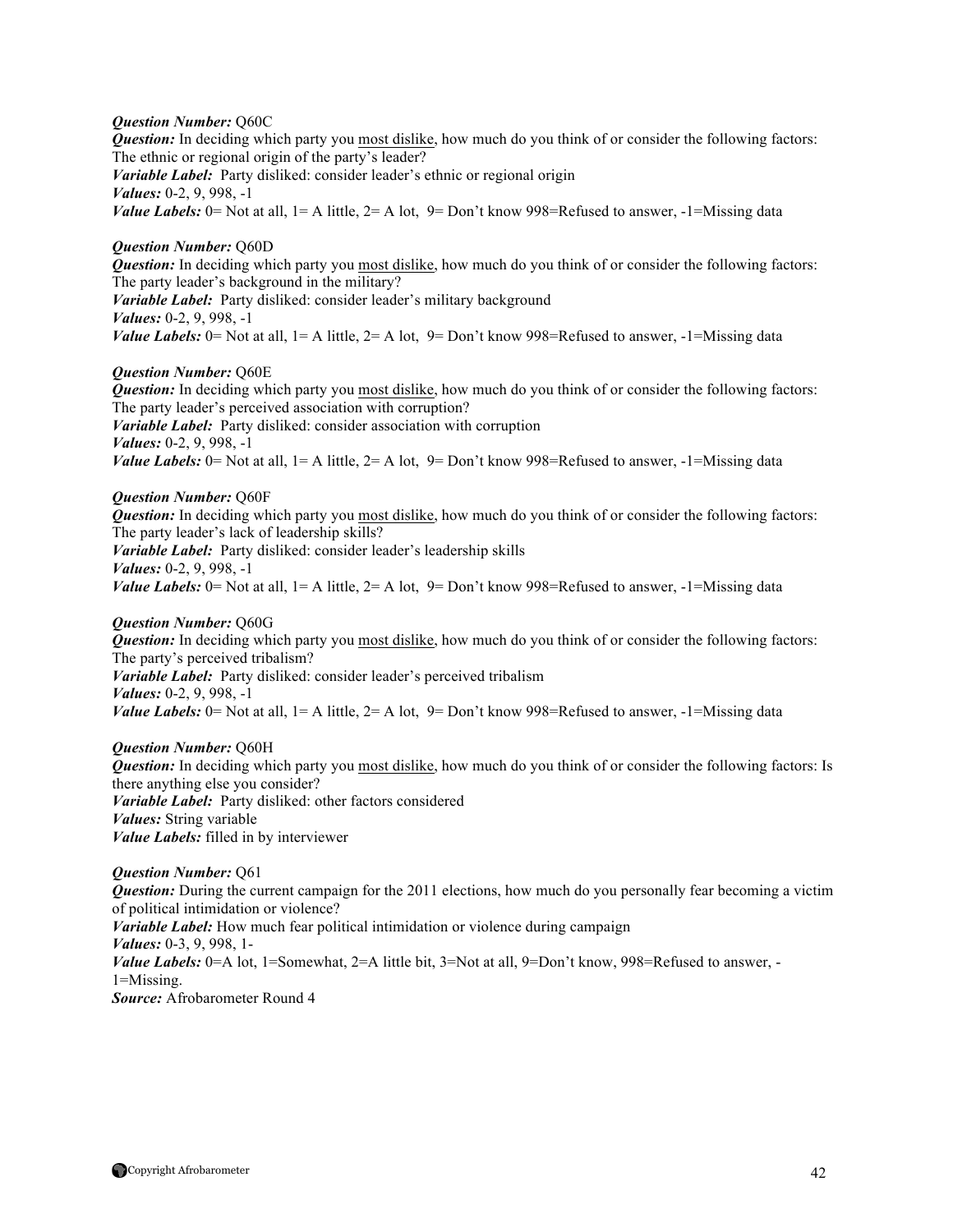## *Question Number:* Q62

*Question:* How likely do you think it is that powerful people can find out how you voted, even though there is supposed to be a secret ballot in this country? *Variable Label:* How likely powerful find out your vote *Values:* 0-3, 9, 998, -1 *Value Labels:* 0=Not at all likely, 1=Not very likely, 2=Somewhat likely, 3=Very likely, 9=Don't know, 998=Refused to answer, -1=Missing data. *Source:* Afrobarometer Round 4

## *Question Number:* Q63A

*Question:* How often (if ever) has anyone threatened negative consequences to people in your neighbourhood or village in order to get them to vote a certain way: During the 2006 elections? *Variable Label:* How often others threatened during 2006 elections *Values:* 0-3, 9, 998, 1- *Value Labels:* 0=Never, 1=Once or twice, 2=A few times, 3=Often, 9=Don't know, 998=Refused to answer, -1=Missing.

## *Question Number:* Q63B

*Question:* How often (if ever) has anyone threatened negative consequences to people in your neighbourhood or village in order to get them to vote a certain way: During the current campaign for the 2011 election? *Variable Label:* How often others threatened during 2011 elections *Values:* 0-3, 9, 998, 1- *Value Labels:* 0=Never, 1=Once or twice, 2=A few times, 3=Often, 9=Don't know, 998=Refused to answer, -

1=Missing.

#### *Question Number:* Q64

*Question:* What kind of consequences? *Variable Label:* Consequences threatened to others *Values:* 1-4, 7-9, 998, 1- *Value Labels:* 1=Personal safety, 2=Safety of family, 3=Loss of property, 4=Loss of job, 7=Not applicable, 8=Instability/war, 9=Don't know, 998=Refused to answer, -1=Missing.

### *Question Number:* Q65A

*Question:* How often (if ever) has anyone threatened negative consequences to YOU in order to get YOU to vote a certain way: During the 2006 elections? *Variable Label:* How often you threatened during 2006 elections *Values:* 0-3, 9, 998, 1- *Value Labels:* 0=Never, 1=Once or twice, 2=A few times, 3=Often, 9=Don't know, 998=Refused to answer, -1=Missing.

## *Question Number:* Q65B

*Question:* How often (if ever) has anyone threatened negative consequences to YOU in order to get YOU to vote a certain way: During the current campaign for the 2011 election? *Variable Label:* How often you threatened during 2011 elections *Values:* 0-3, 9, 998, 1- *Value Labels:* 0=Never, 1=Once or twice, 2=A few times, 3=Often, 9=Don't know, 998=Refused to answer, -1=Missing.

*Question Number: 066 Question:* What kind of consequences? *Variable Label:* Consequences threatened to you *Values:* 1-4, 7-9, 998, 1- *Value Labels:* 1=Personal safety, 2=Safety of family, 3=Loss of property, 4=Loss of job, 7=Not applicable, 8=Instability/war, 9=Don't know, 998=Refused to answer, -1=Missing.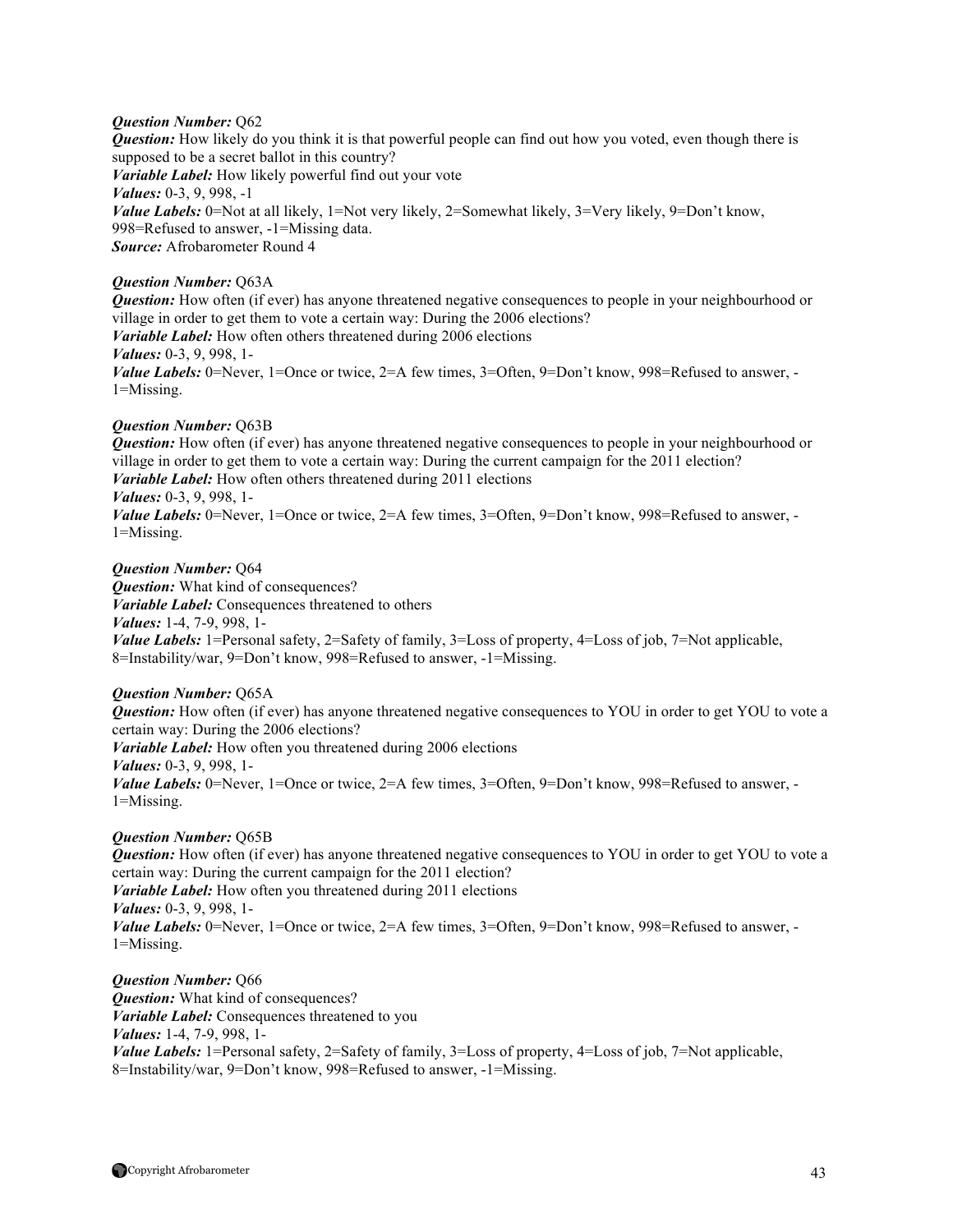## *Question Number:* Q67

*Question:* Thinking about the ongoing elections campaigns, how well or badly do you rate the performance of the police in maintaining a secure environment for the elections?

*Variable Label:* How well police maintaining secure environment *Values:* 1-4, 9, 998, 1- *Value Labels:* 1=Very badly, 2=fairly badly, 3=fairly well, 4=Very well, 9=Don't know, 998=Refused to answer, -1=Missing.

## *Question Number:* Q68

*Question:* In regulating public demonstrations and campaign rallies, how fairly are the police playing their role? *Variable Label:* How fairly police regulating public demonstrations and rallies *Values:* 1-4, 9, 998, 1- *Value Labels:* 1=Very fairly, 2=Somewhat fairly, 3=Somewhat unfairly, 4=Very unfairly, 9=Don't know, 998=Refused to answer, -1=Missing.

### *Question Number:* Q69A1

*Question:* In your view, how likely is it: That districts that do not vote for the winning party will be penalized by receiving fewer government programs and resources? *Variable Label:* How likely: districts punished for not voting next president *Values:* 1-4, 9, 998, 1- *Value Labels:* 1=Not at all likely, 2=Not very likely, 3=Somewhat likely, 4=Very likely, 9=Don't know, 998=Refused to answer, -1=Missing

### *Question Number:* Q69A

*Question:* In your view, how likely is it: That there will be violence during the election campaign? *Variable Label:* How likely: violence during campaign *Values:* 1-4, 9, 998, 1- *Value Labels:* 1=Not at all likely, 2=Not very likely, 3=Somewhat likely, 4=Very likely, 9=Don't know,

## *Question Number:* Q69B

*Question:* In your view, how likely is it: That losers will refuse to accept the official election results? *Variable Label:* How likely: losers refuse to accept results *Values:* 1-4, 9, 998, 1- *Value Labels:* 1=Not at all likely, 2=Not very likely, 3=Somewhat likely, 4=Very likely, 9=Don't know,

998=Refused to answer, -1=Missing.

998=Refused to answer, -1=Missing.

### *Question Number:* Q69C

*Question:* In your view, how likely is it: That there will be violence after the announcement of election results? *Variable Label:* How likely: violence after results announced *Values:* 1-4, 9, 998, 1- *Value Labels:* 1=Not at all likely, 2=Not very likely, 3=Somewhat likely, 4=Very likely, 9=Don't know, 998=Refused to answer, -1=Missing

## *Question Number:* Q69D

*Question:* In your view, how likely is it: That the security agencies will be able to prevent large-scale outbreaks of violence?

*Variable Label:* How likely: security agencies prevent large-scale violence *Values:* 1-4, 9, 998, 1-

*Value Labels:* 1=Not at all likely, 2=Not very likely, 3=Somewhat likely, 4=Very likely, 9=Don't know, 998=Refused to answer, -1=Missing.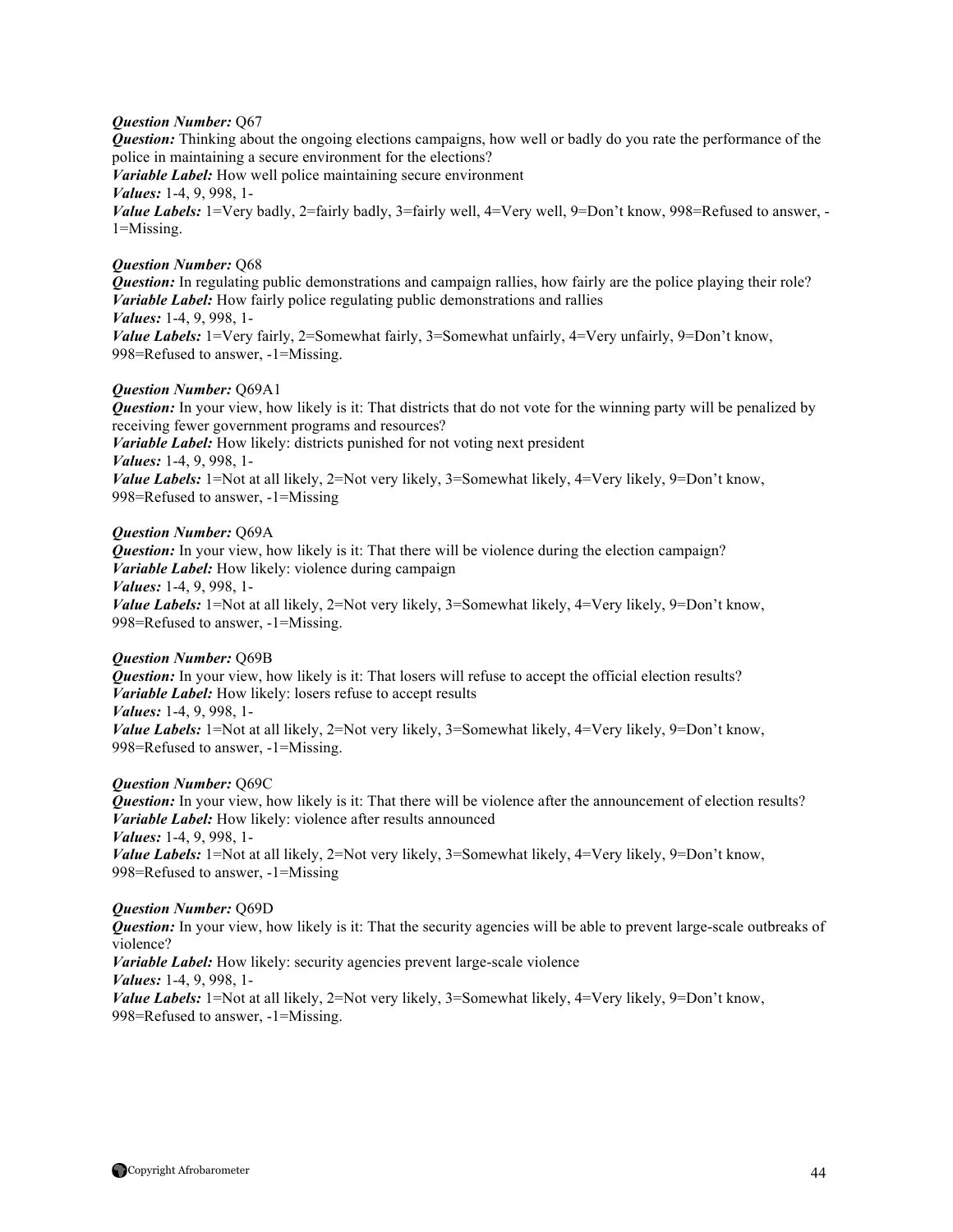## *Question Number:* Q70A

*Question:* If there is violence before, during or after the elections, do you think it is more likely that it would only occur in a few areas due to local disputes, or that it could be widespread?

*Variable Label:* Likelihood of localized or widespread violence

*Values:* 1-4, 7, 9, 998, 1-

*Value Labels:* 1= Expect local conflict only, strongly agree, 2= Expect local conflict only, agree, 3= Expect widespread conflict, agree,  $4=$  Expect widespread conflict, strongly agree,  $7=$  Neither, don't expect conflict, 9=Don't know, 998=Refused to answer, -1=Missing.

## *Question Number:* Q70B

*Question:* Suppose after the announcement of election results a serious dispute erupted between the losers and winners of the elections. How likely do you think it would be that the following security forces would remain neutral in the matter and refrain from supporting a particular side: The Police?

*Variable Label:* Likelihood police remain neutral if election disputed

### *Values:* 1-4, 8-9, 1-

*Value Labels:* 1=Not at all likely, 2=Not very likely, 3=Somewhat likely, 4=Very likely, 9=Don't know, 998=Refused to answer, -1=Missing.

## *Question Number:* Q70C

*Question:* Suppose after the announcement of election results a serious dispute erupted between the losers and winners of the elections. How likely do you think it would be that the following security forces would remain neutral in the matter and refrain from supporting a particular side: The army?

*Variable Label:* Likelihood army remains neutral if election disputed

## *Values:* 1-4, 8-9, 998, 1-

*Value Labels:* 1=Not at all likely, 2=Not very likely, 3=Somewhat likely, 4=Very likely, 8=Don't know, 9=Refused to answer, -1=Missing.

## *Question Number:* Q71

*Question:* Which of the following statements best describes what you will do in the upcoming elections in 2011? *Variable Label:* Intentions in 2011 elections

## *Values:* 1-5, 9, 998, -1

*Value Labels:* 1= I am not registered to vote, and I am not interested in voting, 2= I am not registered to vote, but I would like to vote, 3= I am a registered voter, but I will choose not to vote, 4= I am a registered voter, and I will vote, 5= I am a registered voter, but I have not yet decided whether to vote, 9=Don't know, 998=Refused to answer, -1=Missing data

### *Question Number:* Q72

*Question:* Which of the following is most important to you when deciding how to vote for president? *Variable Label:* Most important factor to vote for president

### *Values:* 1-7, 9, 998, -1

*Value Labels:* 1 = The candidate's party, 2 = The candidate's personality or leadership qualities, 3 = The candidate's ability to deliver jobs or development to your area,  $4=$  The candidate's home area or ethnic group,  $5=$  The gifts or money offered by the candidate, 6= Some other reason, 7= None of the above, 9=Don't know, 998=Refused to answer, -1=Missing data

### *Question Number:* Q73

*Question:* Which of the following is most important to you when deciding how to vote for your Member of Parliament?

*Variable Label:* Most important factor to vote for MP

*Values:* 1-7, 9, 998, -1

*Value Labels:* 1 = The candidate's party, 2 = The candidate's personality or leadership qualities, 3 = The candidate's ability to deliver jobs or development in your area, 4= The candidate's home area or ethnic group, 5= The gifts or money offered by the candidate, 6= Some other reason, 7= None of the above, 9=Don't know, 998=Refused to answer, -1=Missing data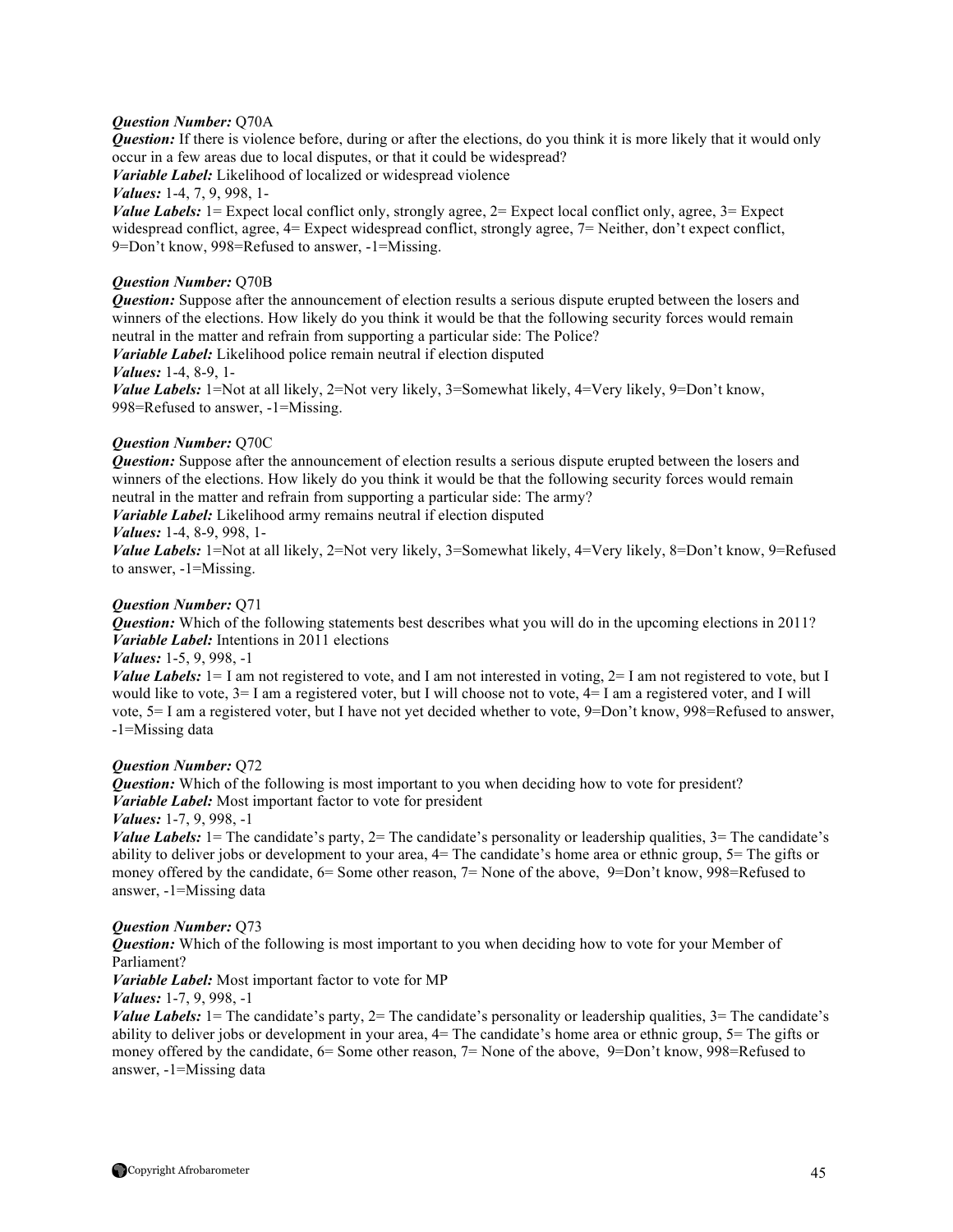*Question Number:* Q74 *Question:* Are you aware of the "Honour Your Vote" campaign? *Variable Label:* Aware of "Honour your vote" campaign *Values:* 0-1, 9, 998, -1 *Value Labels:* 0=No, 1=Yes, 9=Don't know, 998=Refused to answer, -1=Missing data.

## *Question Number:* Q75

*Question:* Have you watched, listened to or attended any of the "Face the Citizens" debates? *Variable Label:* Watched, listened to, or attended "Face the citizens" debates *Values:* 0-1, 9, 998, -1 *Value Labels:* 0=No, 1=Yes, 9=Don't know, 998=Refused to answer, -1=Missing data

## *Question Number:* Q76

*Question:* If a presidential election were held tomorrow, which candidate or party would you vote for as president? *Variable Label:* Intended presidential vote

*Values:* 780-790, 997-999, -1

*Value Labels:* 780= Yoweri Kaguta Museveni/NRM, 781= Kiiza Besigye/FDC/IPC, 782= Norbert Mao/ DP, 784= Olara Otuunu/UPC, 785= Bidandi Ssali/PPP, 787= Betty Olive Kamya/ UFA, 789= Abedi Bwanika/PDP, 790= Sam Lugega/Independent, 997=Would not vote, 998=Refused to answer, 999=Don't know, -1=Missing data

### *Question Number:* Q77

*Question:* If an election were held tomorrow, which party's candidate would you vote for in the parliamentary election?

*Variable Label:* Intended party vote in MP elections

*Values:* 780-791, 995, 997-999, -1

*Value Labels:* 780= National Resistance Movement (NRM), 781= Forum for Democratic Change (FDC), 782= Democratic Party (DP), 783=Conservative Party (CP), 784= Uganda People's Congress (UPC), 785= The Peoples Progressive Party (PPP), 786= Social Democratic Party (SDP), 787= Uganda Federal Alliance (UFA), 788= The Justice Forum (JEEMA), 789=The People's Development Party (PDP), 790=Independent Candidate, 791= Inter Party Coalition (IPC), 995= Other (reason for choosing candidate), 997= Would not vote, 998=Refused to answer, 999=Don't know, -1=Missing data

## *Question Number:* Q77OTHER

*Question:* If an election were held tomorrow, which party's candidate would you vote for in the parliamentary election? *Variable Label:* Intended party vote in MP elections

*Values:* string valuable

*Value Labels:* filled in by interviewer

### *Question Number:* Q78

*Question:* Which of the following statements is closest to your view? Choose Statement 1 or Statement 2. Statement 1: The opposition has presented a convincing alternative vision and plan for Uganda. Statement 2: The opposition has not shown that it has the plans to solve the country's problems. *Variable Label:* Opposition presents convincing alternative vs not convincing *Values:* 1-5, 9, 998, -1

*Value Labels:* 1=Agree very strongly with Statement 1, 2=Agree with Statement 1, 3=Agree with Statement 2, 4=Agree very strongly with Statement 2, 5=Agree with neither, 9=Don't know, 998=Refused to answer, -1=Missing data

*Note:* Interviewer probed for strength of opinion asking "Do you agree or agree very strongly?"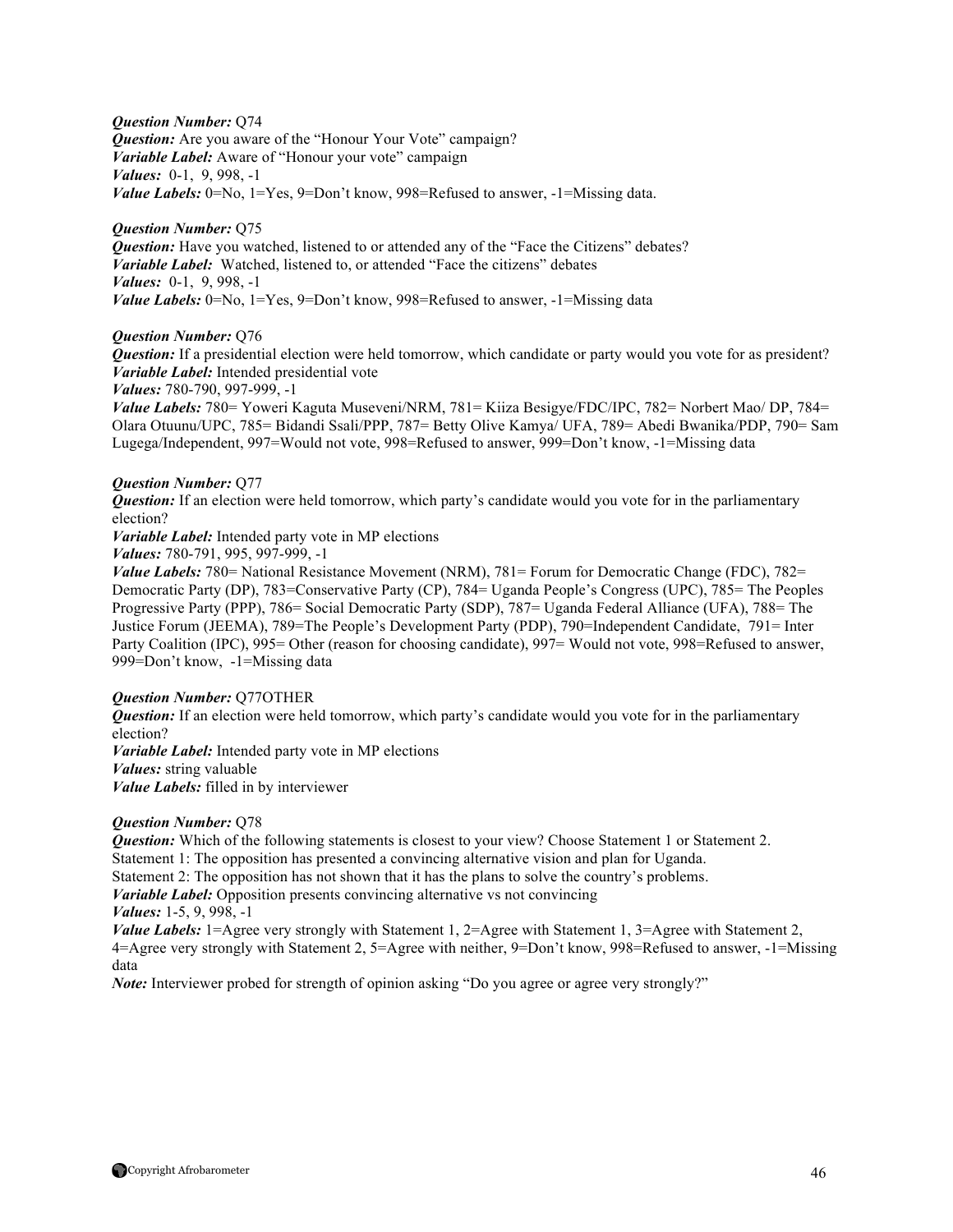### *Question Number:* Q79

*Question:* Have you changed your plans about who you will vote for in the presidential election since the campaign started?

*Variable Label:* Changed intended presidential 2011 vote *Values:* 0-1, 9, 998, -1 *Value Labels:* 0=No, 1=Yes, 9=Don't know, 998=Refused to answer, -1=Missing data

## *Question Number:* Q80

*Question:* What is your tribe? You know, your ethnic or cultural group.

*Variable Label:* Tribe or ethnic group

*Values:* 780-813, 990, 995, 998-999, -1

*Value Labels:* 780= Muganda, 781= Munyankole, 782= Munyoro 783=Musoga, 784= Mugishu, 785= Mukhonjo, 786= Munyole, 787= Ateso, 788= Acholi, 789= Alur, 790= Lugbara, 791= Madi, 792= Japhadhola, 793= Musamia , 794= Mugwere, 795= Mukiga, 796= Mutooro, 797= Langi, 798= Kakwa, 799=Kumam, 800= Mululi, 801=Mwamba, 802= Nubian, 803=Mufumbira, 804= Munyarwanda, 805= Sabiny, 806= Ngarimojong, 807=Mulamogi, 808= Mwiki, 809=Pokot, 810= Swahili, 811= Ethur, 812= Pokot, 813=Congolese, 990=Uganda only, doesn't think of self in those terms, 995=Other, 998=Refused to answer, 999=Don't know*,* -1=Missing data *Source:* SAB

*Note:* Interviewer entered respondent's exact response. If respondent did not identify any group on this question – that is, if they "Refused to answer" (998), said "Don't know" (999), or "Ugandan only" (990) – then the interviewer marked "Not applicable" for questions 80-83 and continued to question 84.

## *Question Number:* Q80\_OTHER

*Question:* What is your tribe? You know, your ethnic or cultural group? *Variable Label:* Tribe or ethnic group (verbatim) *Values:* String variable *Value Labels:* Filled in by interviewer

*Question Number:* Q81 *s* [R's Ethnic Group] treated unfairly by the government? *Variable Label:* Ethnic group treated unfairly *Values:* 0-3, 7, 9, 998, -1 *Value Labels:* 0=Never, 1=Sometimes, 2=Often, 3=Always, 7=Not applicable, 9=Don't know, 998=Refused to answer, -1=Missing data

## *Source:* SAB

*Note:* Interviewer probed for strength of opinion. If respondent did not identify any group on this question – that is, if they "Refused to answer" (998), said "Don't know" (999), or "Ugandan only" (990) – then the interviewer marked "Not applicable" for questions 80-83 and continued to question 84.

### *Question Number:* Q82

*Question:* Let us suppose that you had to choose between being a Ugandan and being a \_\_\_\_\_\_\_ [R's Ethnic Group]. Which of the following best expresses your feelings?

*Variable Label:* Ethnic or national identity

*Values:* 1-5, 7, 9, 998, -1

*Value Labels:* 1=I feel only (R's ethnic group), 2=I feel more (R's ethnic group) than Ugandan, 3=I feel equally Ugandan and (R's ethnic group), 4=I feel more Ugandan than (R's ethnic group), 5=I feel only Ugandan, 7=Not applicable, 9=Don't know*,* 998=Refused to answer, -1=Missing data

### *Source:* SAB

*Note:* Interviewer probed for strength of opinion. If respondent did not identify any group on this question – that is, if they "Refused to answer" (998), said "Don't know" (999), or "Ugandan only" (990) – then the interviewer marked "Not applicable" for questions 80-83 and continued to question 84.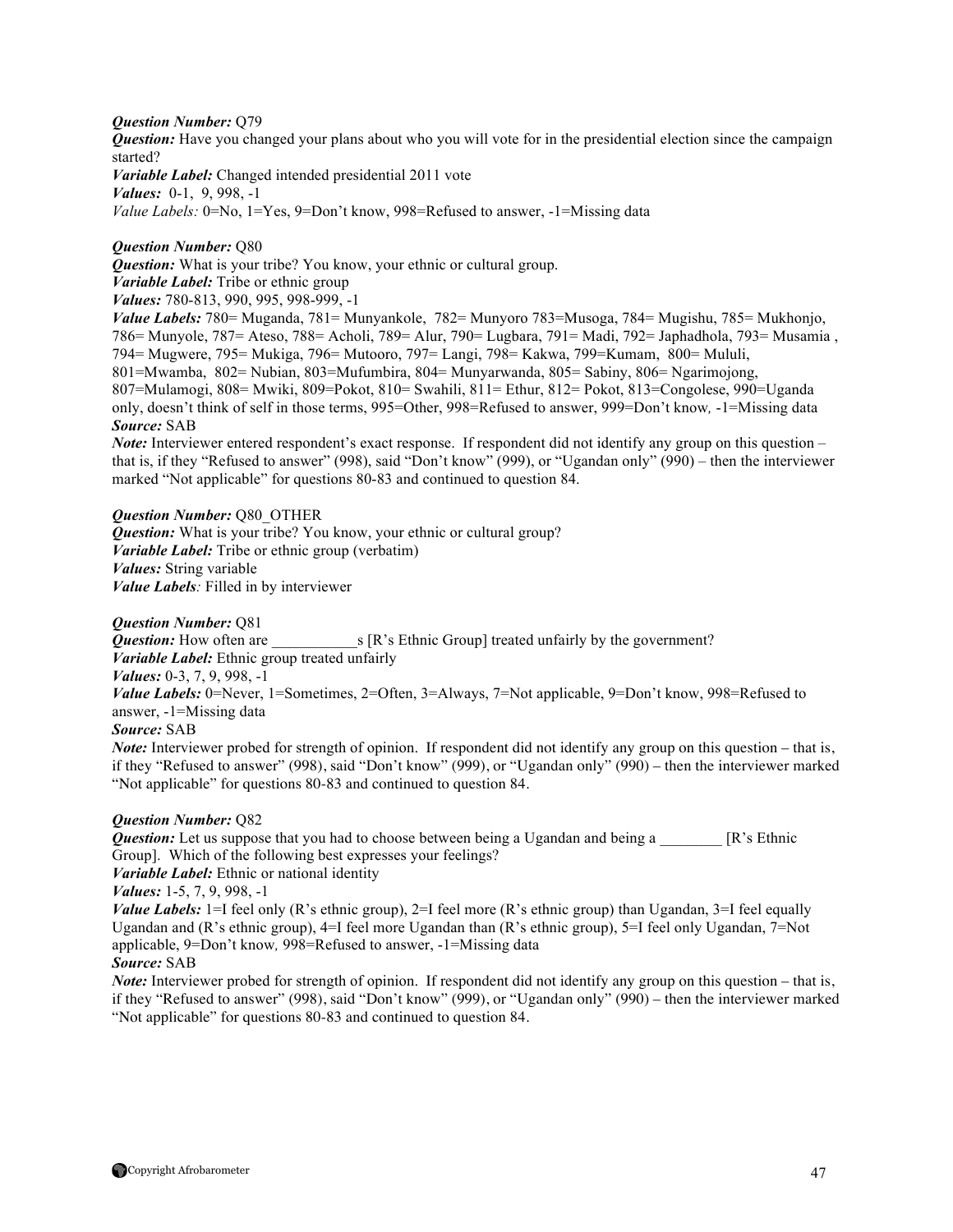*Question Number:* Q83A *Question:* How much do you trust each of the following types of people: Your relatives? *Variable Label:* Trust relatives *Values:* 0-3, 7, 9, 998, -1 *Value Labels:* 0=Not at all, 1=Just a little, 2=I trust them somewhat, 3=I trust them a lot, 7=Not applicable (ie, no relatives), 9=Don't know, 998=Refused to answer, -1=Missing data *Source:* Adapted from Afrobarometer Round 3 and Globalbarometer.

#### *Question Number:* Q83B

*Question:* How much do you trust each of the following types of people: Other people you know? *Variable Label:* Trust other people you know *Values:* 0-3, 9, 998, -1 *Value Labels:* 0=Not at all, 1=Just a little, 2=I trust them somewhat, 3=I trust them a lot, 9=Don't know, 998=Refused to answer, -1=Missing data *Source:* Adapted from Afrobarometer Round 3 and Globalbarometer.

#### *Question Number:* Q83C

*Question:* How much do you trust each of the following types of people: Other Ugandans? *Variable Label:* Trust other Ugandans *Values:* 0-3, 9, 998, -1 *Value Labels:* 0=Not at all, 1=Just a little, 2=I trust them somewhat, 3=I trust them a lot, 9=Don't know, 998=Refused to answer, -1=Missing data *Source*: Afrobarometer Round 4

*Question Number:* Q84A *Question:* How often do you use: A mobile phone? *Variable Label:* How often use a cell phone *Values:* 0-4, 9, 998, -1 *Value Labels:* 0=Never, 1=Less than once a month, 2=A few times a month, 3=A few times a week, 4=Every day, 9=Don't know, 998=Refused to answer, -1=Missing data *Source:* Afrobarometer Round 4

*Question Number:* Q84B *Question:* How often do you use: A computer? *Variable Label:* How often use a computer *Values:* 0-4, 9, 998, -1 *Value Labels:* 0=Never, 1=Less than once a month,  $2=$ A few times a month,  $3=$ A few times a week,  $4=$ Every day, 9=Don't know, 998=Refused to answer, -1=Missing data *Source:* Afrobarometer Round 4

*Question Number:* Q84C *Question:* How often do you use: The Internet? *Variable Label:* How often use the internet *Values:* 0-4, 9, 998, -1 *Value Labels:* 0=Never, 1=Less than once a month,  $2=A$  few times a month,  $3=A$  few times a week,  $4=E$ very day, 9=Don't know, 998=Refused to answer, -1=Missing data *Source:* Afrobarometer Round 4

*Question Number:* Q84D *Question:* How often do you travel 10 km or more from the place where you live now? *Variable Label:* How often travel 10 km or more *Values:* 0-4, 9, 998, -1 *Value Labels:* 0=Never, 1=Less than once a month, 2=A few times a month, 3=A few times a week, 4=Every day, 9=Don't know, 998=Refused to answer, -1=Missing data *Source:* Afrobarometer Round 4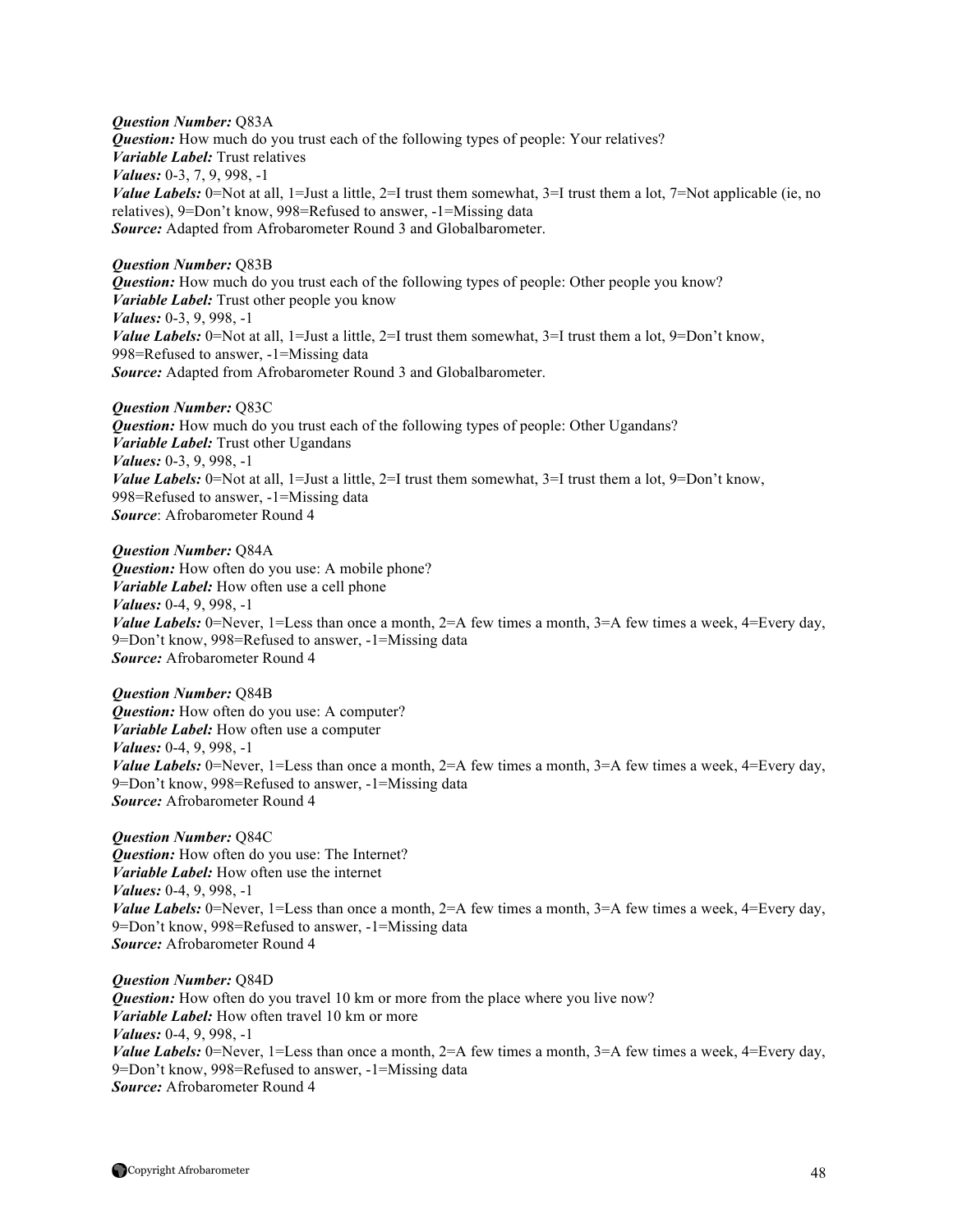#### *Question Number:* Q85

*Question:* What is the highest level of education you have completed? *Variable Label:* Education of respondent

*Values:* 0-9, 99, 998 -1

*Value Labels:* 0=No formal schooling, 1=Informal schooling only (including Koranic schooling), 2=Some primary schooling, 3=Primary school completed, 4=Some secondary school/ high school, 5=Secondary school completed/high school completed, 6=Post-secondary qualifications, other than university e.g. a diploma or degree from polytechnic or college, 7=Some university, 8=University completed, 9=Post-graduate, 99=Don't know, 998=Refused to answer, -1=Missing data

## *Question Number:* Q86

*Question:* What is your religion, if any? *Variable Label:* Religion of respondent

*Values:* 0, 1-3, 5-9, 13-29, 995,998-999, -1

*Value Labels:* 0=None, 1=Christian only (i.e., respondents says only "Christian", without identifying a specific subgroup), 2=Roman Catholic, 3=Orthodox, 5=Anglican, 6=Lutheran, 7=Methodist, 8=Presbyterian, 9=Baptist , 13=Pentecostal ( e.g.,"Born Again" and/or "Saved"), 14=Independent (e.g., "African Independent Church"), 15=Jehovah's Witness, 16=Seventh Day Adventist, 17=Mormon, 18=Muslim only (i.e., respondents says only "Muslim", without identifying a specific sub-group), 19=Sunni only (i.e., respondents says only "Sunni Muslim", without identifying a specific sub-group), 20=Ismaeli, 21=Mouridiya Brotherhood, 22=Tijaniya Brotherhood, 23=Qadiriya Brotherhood, 24=Shia only, 25=Traditional/ethnic religion, 26=Hindu, 27=Bahai, 28=Agnostic (Do not know if there is a God), 29=Atheist (Do not believe in a God), 995=Other, 998=Refused to answer, 999=Don't know, -1=Missing data *Source:* SAB

*Question Number:* Q87A *Question:* Which of these things do you personally own: Radio? *Variable Label:* Own radio *Values:* 0-1, 9, 998, -1 *Value Labels:* 0=No (Don't own), 1=Yes (Do own), 9=Don't know, 998=Refused to answer, -1=Missing data *Source:* Afrobarometer Round 3

*Question Number:* Q87B *Question:* Which of these things do you personally own: Television? *Variable Label:* Own television *Values:* 0-1, 9, 998, -1 *Value Labels:* 0=No (Don't own), 1=Yes (Do own), 9=Don't know, 998=Refused to answer, -1=Missing data *Source:* Afrobarometer Round 3

#### *Question Number:* Q87C

*Question:* Which of these things do you personally own: Motor vehicle, car or motorcycle? *Variable Label:* Own motor vehicle, car, or motorcycle *Values:* 0-1, 9, 998, -1 *Value Labels:* 0=No (Don't own), 1=Yes (Do own), 9=Don't know, 998=Refused to answer, -1=Missing data *Source:* Afrobarometer Round 3

*Question Number:* Q88

*Question:* Do you think that donors and development partners in Uganda are having too little, too much, or about the right amount of influence over the campaign and the elections? *Variable Label:* Donor influence over campaigns and elections *Values:* 1-5, 9, 998, -1 *Value Labels:* 1=far too little, 2= somewhat too little, 3= about the right amount, 4= somewhat too much, 5=fari too much, 9=Don't know, 998=Refused to answer, -1=Missing data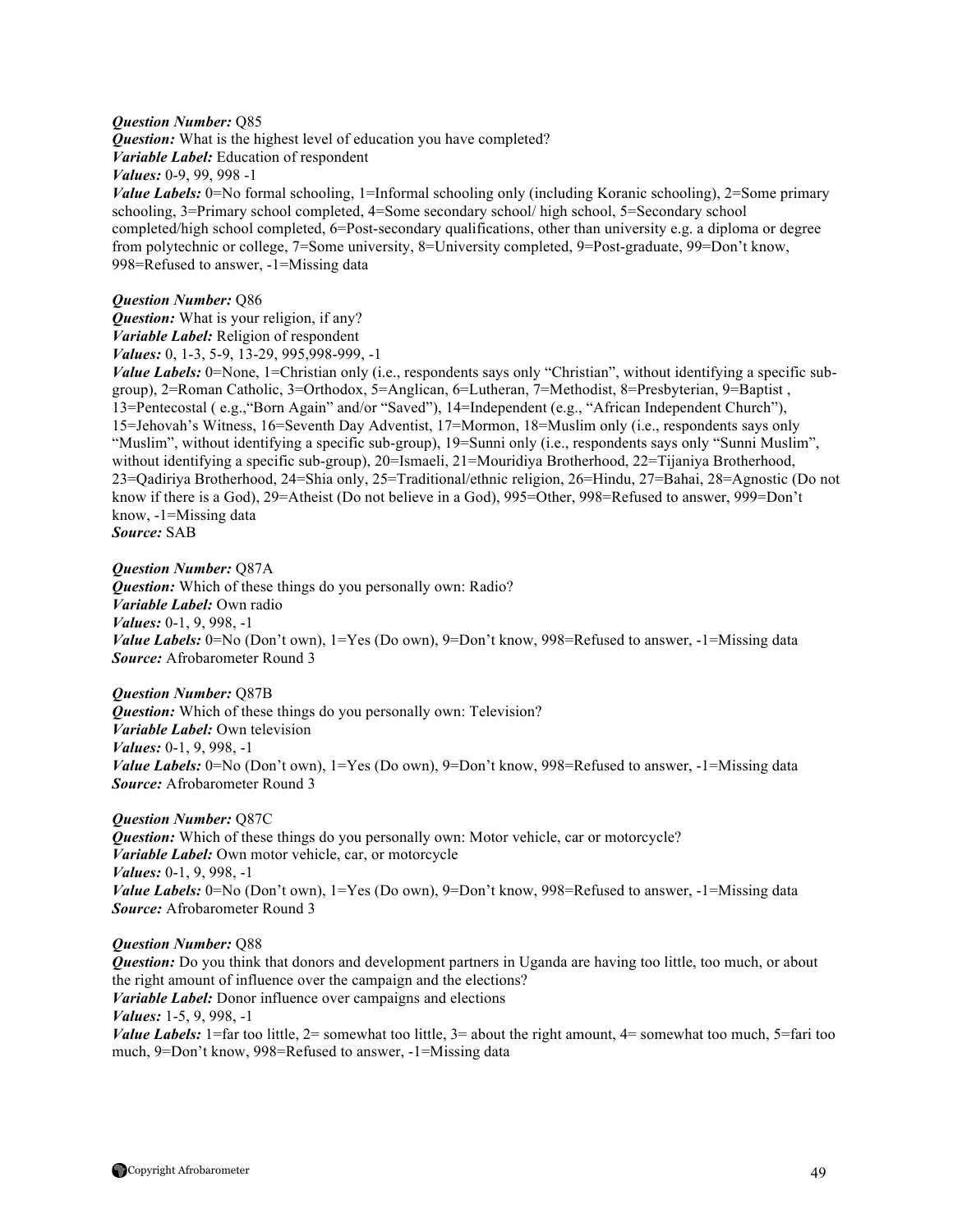## *Question Number:* Q89A

*Question:* Which of the following statements is closest to your view? Choose Statement 1 or Statement 2. Statement 1: Donors should put pressure on the Ugandan government to ensure that the campaign and election processes are free and fair.

Statement 2: Campaigns and election processes s are domestic affairs and the donors should not interfere. *Variable Label:* Donors pressure gvt. for good election vs should not interfere

*Values:* 1-5, 9, 998, -1

*Value Labels:* 1=Agree very strongly with Statement 1, 2=Agree with Statement 1, 3=Agree with Statement 2, 4=Agree very strongly with Statement 2, 5=Agree with neither, 9=Don't know, 998=Refused to answer, -1=Missing data

*Note:* Interviewer probed for strength of opinion asking "Do you agree or agree very strongly?"

## *Question Number:* Q89B

*Question:* Have you heard anything about the proposed traditional and cultural leaders' bill currently tabled before parliament aimed at regulating how traditional and cultural leaders operate?

Are you in favour of all parts of the bill, only some parts of the bill, none of the bill, or haven't you heard enough to say**?**

*Variable Label:* Knowledge and support for Cultural leaders Bill

*Values:* 0-4, 9, 998, -1

*Value Labels:* 0= NO, I have heard nothing about the bill, 1= Yes, I have heard of the bill and I am in favour of all parts of it 2= Yes, I have heard of the bill and I am in favour of some parts of it, 3= Yes, I have heard of the bill but I am not in favour of any of it, 4= Yes, I have heard of the bill but I am undecided whether I like it or not, 9=Don't know, 998=Refused to answer, -1=Missing data

## *Question Number:* Q89C\_A

*Question:* Supposing government succeed in pushing through the bill and passing it into law. Would this cause you to change who you vote in the forthcoming elections for: President?

*Variable Label:* Impact of Cultural Leaders Bill on presidential vote *Values:* 0-1, 9, 998, -1

*Value Labels:* 0=No, 1=Yes, 9=Don't know, 998=Refused to answer, -1=Missing data

### *Question Number:* Q89C\_B

*Question:* Supposing government succeed in pushing through the bill and passing it into law. Would this cause you to change who you vote in the forthcoming elections for: Parliament? *Variable Label:* Impact of Cultural Leaders Bill on MP vote *Values:* 0-1, 9, 998, -1 *Value Labels:* 0=No (Don't own), 1=Yes (Do own), 9=Don't know, 998=Refused to answer, -1=Missing data

*Question Number:* Q90

**Question:** Just one more question: Who do you think sent us to do this interview? *Variable Label:* Perceived survey sponsor *Values:* 0-24, 20-33, 995, 998-999, -1 *Value Labels:* 0=No one, 1=Government (General), 2=National/Union government, 3=Provincial/Regional government, 4=Local Government, 5=President/Prime Minister's Office, 6=Parliament/National Assembly, 7=Government Census/Statistics Office, 8=National Intelligence/ Secret Service, 9=Education or Social Affairs Department/ Ministry, 10=Tax or Finance Department/ Ministry, 11=Health Department/ Ministry, 12=Other Government Department/Ministry, 13=Constitutional Commission, 14=National Electoral Commission, 15=National Planning Commission, 16=Public Utility Company, 17=NGO, 18=Political Party/Politicians,

19=Research company/ organization/programme (including the Afrobarometer National Partner),

20=Newspapers/Media, 21=University/ school/ college, 22=Private company, 23=International organization, 24=God or a religious organization, 995=Other, 998=Refused to answer, 999=Don't know, -1=Missing data *Source:* Afrobarometer Round 2

*Note:* Interviewer entered verbatim response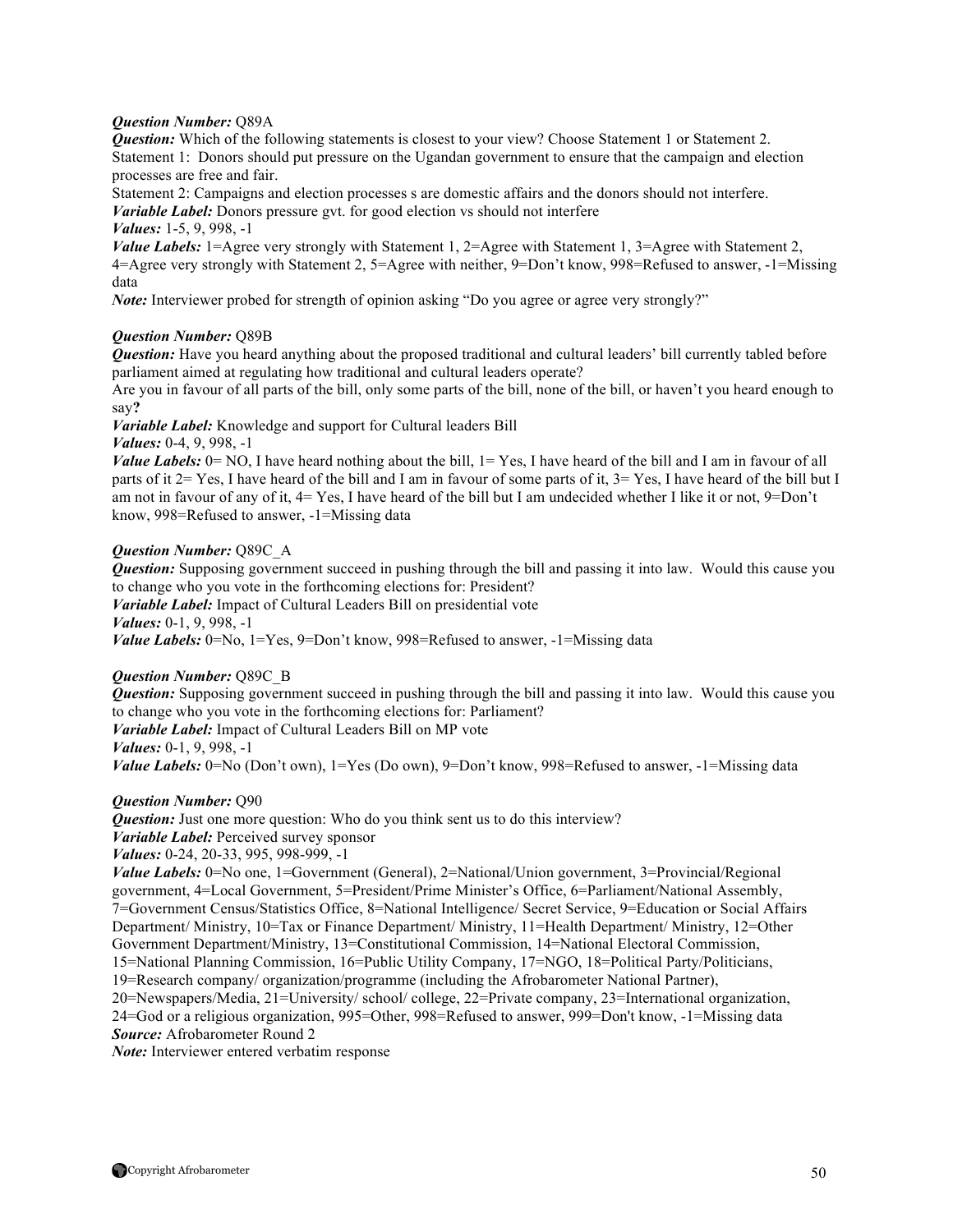*Question Number:* ENDTIME *Question:* Time interview ended *Variable Label:* Time interview ended *Note:* Answered by interviewer. Entered hour and minute, 24 hour clock

*Question Number:* LENGTH *Question:* Length of interview *Variable Label:* Length of interview *Note:* Answered by interviewer. Entered hour and minute, 24 hour clock

*Question Number:* Q90-GENDER *Question:* Respondent's gender *Variable Label:* Gender of respondent *Values:* 1, 2 *Value Labels:* 1=Male, 2=Female *Source:* SAB *Note:* Answered by interviewer

*Question Number:* Q91 *Question:* Race of Respondent *Variable Label:* Race of respondent *Values:* 1-6, 95, -1 *Value Labels:* 1=Black/African, 2=White/European, 3=Coloured/Mixed Race, 4=Arab/Lebanese/North African, 5=South Asian (Indian, Pakistani, etc.), 6=East Asian (Chinese, Korean, Indonesian, etc.), Other=95, -1=Missing data *Note:* Answered by interviewer

*Question Number:* Q92 *Question:* What was the primary language used in the interview? *Variable Label:* Language of interview *Values:* 1, 4, 780-782, 784, 787-790, 806, 996, -1 *Value Labels:* 1= English, 4= Kiswahili, 780=Luganda, 781= Runyankore/Rukiga, 782=Runyoro/Rutooro, 784= Lumasaaba, 787= Ateso, 788= Luo , 789= Alur , 790=Lugbara, 806=Ngakarimojong, 996=Others, -1=Missing data *Source:* SAB *Note:* Answered by interviewer

*Question Number:* Q92\_OTHER *Question:* What was the primary language used in the interview? *Variable Label:* Language of interview (verbatim) *Values:* String variable *Value Labels:* Filled by interviewer

*Question Number:* Q93 *Question:* Were there any other people immediately present who might be listening during the interview? *Variable Label:* Others present *Values:* 1-5, -1 *Value Labels:* 1=No one, 2=Spouse only, 3=Children only, 4=A few others, 5=Small crowd, -1=Missing data *Source:* Nigeria00 *Note:* Answered by interviewer

*Question Number:* Q94A *Question:* Did the respondent check with others for information to answer any question? *Variable Label:* Check with others *Values:* 0, 1, -1 *Value Labels:* 0=No, 1=Yes, -1=Missing data *Note:* Answered by interviewer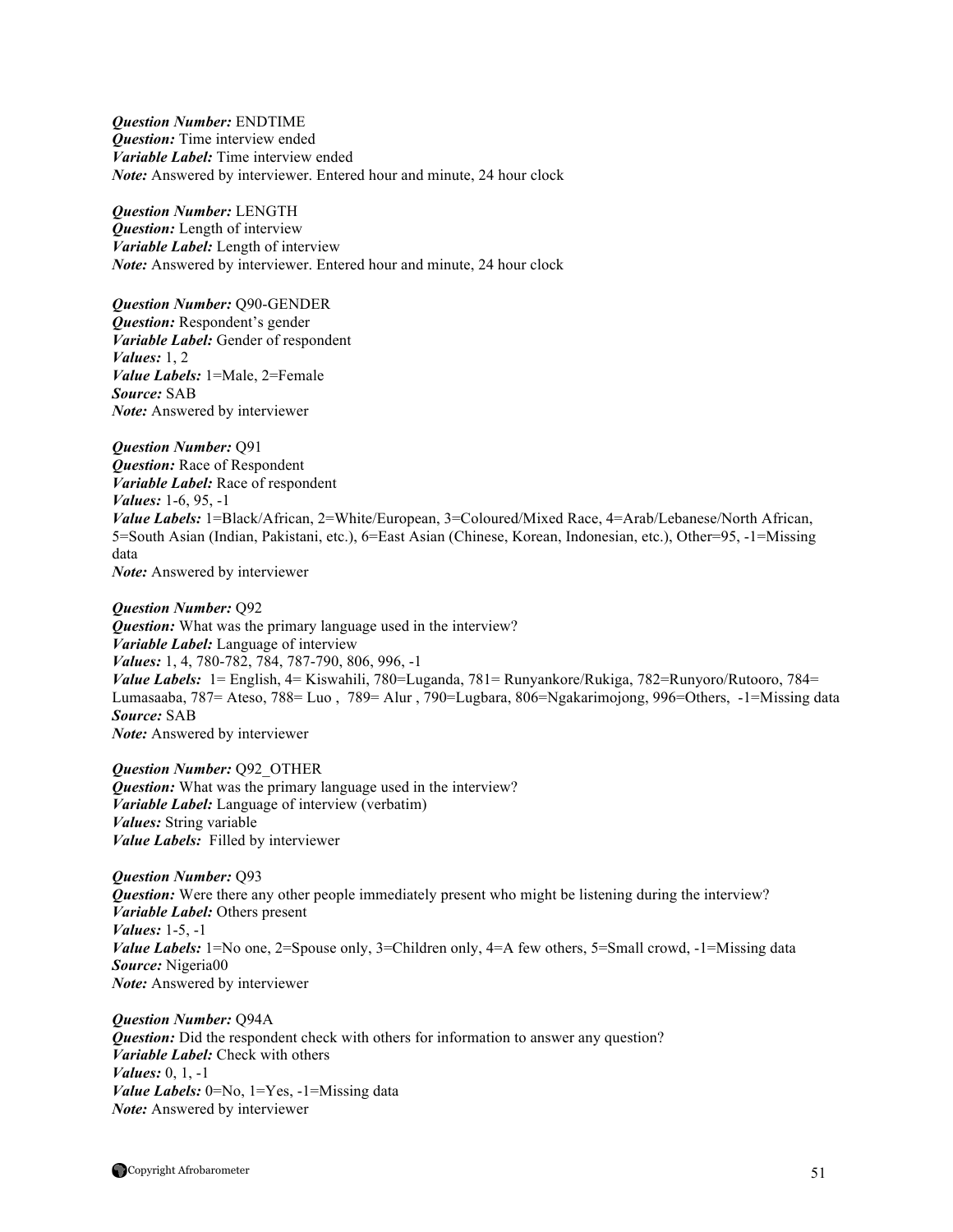*Question Number:* Q94B *Question:* Do you think anyone influenced the respondent's answers during the interview? *Variable Label:* Influence by others *Values:* 0, 1, -1 *Value Labels:* 0=No, 1=Yes, -1=Missing data *Source:* SAB99 *Note:* Answered by interviewer

*Question Number:* Q94C *Question:* Were you approached by community and/or political party representatives? *Variable Label:* Approached by community/ party representatives *Values:* 0, 1, -1 *Value Labels:* 0=No, 1=Yes, -1=Missing data *Source:* SAB *Note:* Answered by interviewer

*Question Number:* Q94D *Question:* Did you feel threatened during the interview? *Variable Label:* Feel threatened *Values:* 0, 1, -1 *Value Labels:* 0=No, 1=Yes, -1=Missing data *Source:* SAB *Note:* Answered by interviewer

*Question Number:* Q94E *Question:* Were you physically threatened during the interview? *Variable Label:* Physically threatened *Values:* 0, 1, -1 *Value Labels:* 0=No, 1=Yes, -1=Missing data *Source:* SAB *Note:* Answered by interviewer

*Question Number:* Q95 *Question:* What proportion of the questions do you feel the respondent had difficulty answering? *Variable Label:* Proportion difficulty answering *Values:* 0-4, -1 *Value Labels:* 0=None, 1=Few, 2=Some, 3=Most, 4=All, -1=Missing data *Source:* Nigeria00 *Note:* Answered by interviewer

*Question Number:* Q96A *Question:* Which questions did the respondent have trouble answering: First question? *Variable Label:* Trouble answering- first response *Values:* 0-100, -1 *Value Labels:* 0-100, -1=Missing data *Source:* Nigeria00 *Note:* Answered by interviewer

*Question Number:* Q96B *Question:* Which questions did the respondent have trouble answering: Second question? *Variable Label:* Trouble answering- second response *Values:* 0-100, -1 *Value Labels:* 0-100, -1=Missing data *Source:* Nigeria00 *Note:* Answered by interviewer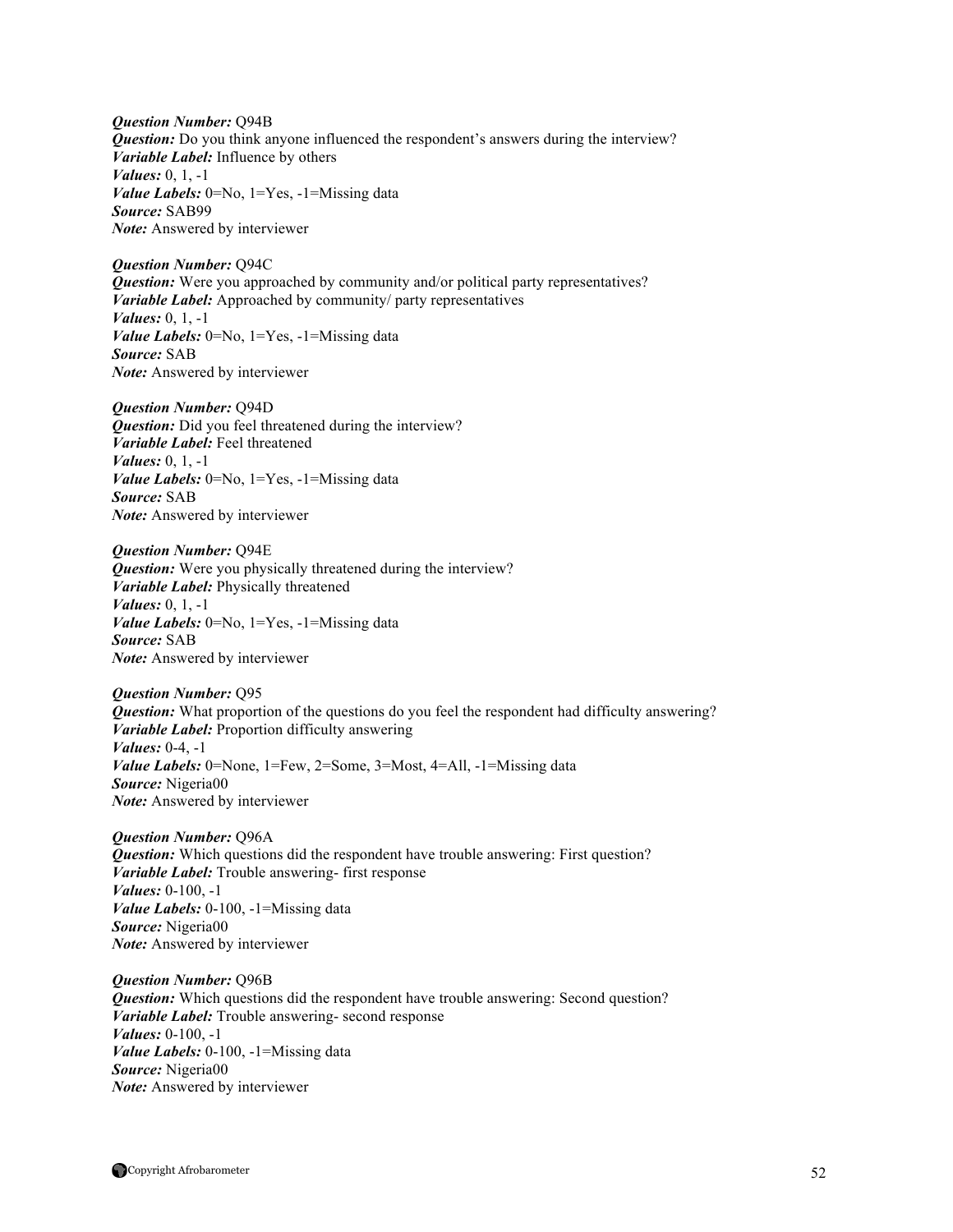*Question Number:* Q96C *Question:* Which questions did the respondent have trouble answering: Third question? *Variable Label:* Trouble answering- third response *Values:* 0-100, -1 *Value Labels:* 0-100, -1=Missing data *Source:* Nigeria00 *Note:* Answered by interviewer

*Question Number:* Q97A *Question:* What was the respondent's attitude toward you during the interview? Was he or she: friendly, in between, or hostile? *Variable Label:* Respondent friendly *Values:* 1-3, -1 *Value Labels:* 1=Friendly, 2=In between, 3=Hostile, -1=Missing data *Source:* SAB *Note:* Answered by interviewer

*Question Number:* Q97B *Question:* What was the respondent's attitude toward you during the interview? Was he or she: interested, in between, or bored? *Variable Label:* Respondent interested *Values:* 1-3. -1 *Value Labels:* 1=Interested, 2=In between, 3=Bored, -1=Missing data *Note:* Answered by interviewer *Question Number:* Q97C *Question:* What was the respondent's attitude toward you during the interview? Was he or she: cooperative, in between, or uncooperative? *Variable Label:* Respondent cooperative *Values:* 1-3, -1 *Value Labels:* 1=Cooperative, 2=In between, 3=Uncooperative, -1=Missing data *Source:* SAB *Note:* Answered by interviewer

*Question Number:* Q97D *Question:* What was the respondent's attitude toward you during the interview? Was he or she: patient, in between, or impatient? *Variable Label:* Respondent patient *Values:* 1-3, 1 *Value Labels:* 1=Patient, 2=In between, 3=Impatient, -1=Missing data *Source:* SAB *Note:* Answered by interviewer

*Question Number:* Q97E *Question:* What was the respondent's attitude toward you during the interview? Was he or she: at ease, in between, or suspicious? *Variable Label:* Respondent at ease *Values:* 1-3, -1 *Value Labels:* 1=At ease, 2=In between, 3=Suspicious, -1=Missing data *Source:* SAB *Note:* Answered by interviewer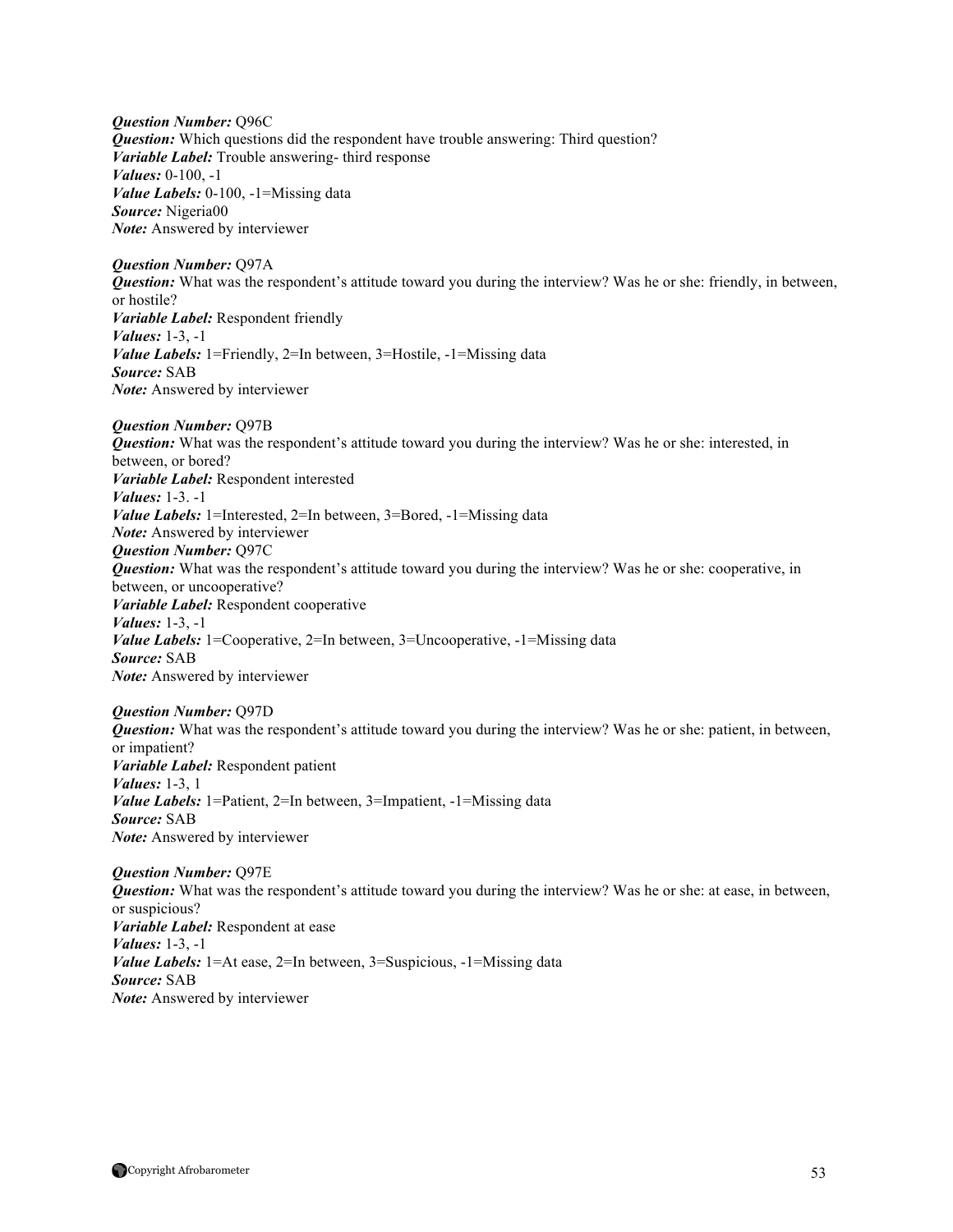*Question Number:* Q97F *Question:* What was the respondent's attitude toward you during the interview? Was he or she: honest, in between, or misleading? *Variable Label:* Respondent honest *Values:* 1-3, -1 *Value Labels:* 1=Honest, 2=In between, 3=Misleading, -1=Missing data *Source:* SAB *Note:* Answered by interviewer

*Question Number:* Q98 *Question:* Interviewer's name *Variable Label:* String variable *Values:* Filled by interviewer *Note:* Answered by interviewer

*Question Number:* Q99 *Question:* Interviewer's number *Variable Label:* Interviewer's number *Values:* string variable *Source:* SAB *Note:* Answered by interviewer

*Question Number:* Q100 *Question:* Interviewer's age *Variable Label:* Interviewer's age *Values:* 20-42 *Source:* SAB *Note:* Answered by interviewer

*Question Number:* Q101 *Question:* Interviewer's gender *Variable Label:* Interviewer's gender *Values:* 1, 2, -1 *Value Labels:* 1=Male, 2=Female, -1=Missing data *Source:* SAB *Note:* Answered by interviewer

*Question Number:* Q102 *Question:* Do you come from a rural or urban area? *Variable Label:* Interviewer urban or rural *Values:* 1, 2, -1 *Value Labels:* 1=Rural, 2=Urban, -1=Missing data *Source:* SAB *Note:* Answered by interviewer

*Question Number:* Q103 *Question:* Interviewer's home language *Variable Label:* Interviewer's home language *Values:* 1-4, 780-813, -1 *Value Labels:* 1=English, 2= French, 3= Portuguese, 4=Kiswahili, 780= Luganda, 781= Runyankole, 782= Runyoro 783=Lusoga, 784= Lumasaaba, 785= Lukhonjo, 786= Lunyole, 787= Ateso, 788= Acholi, 789= Alur, 790= Lugbara, 791= Madi, 792= Japhadhola, 793= Lusamia , 794= Lugwere, 795= Rukiga, 796= Rutooro, 797= Langi, 798= Kakwa, 799=Kumam, 800= Lululi, 801= Lwamba, 802= Nubian, 803=Rufumbira, 804= Runyarwanda, 805= Sabiny, 806= Ngarimojong, 807= Lulamogi, 808= Lusiki, 809=Rutagwenda, 810= Ethur, 811= Ngaupe, 812= Pokot, 813=Congolese, -1=Missing data *Note:* Answered by interviewer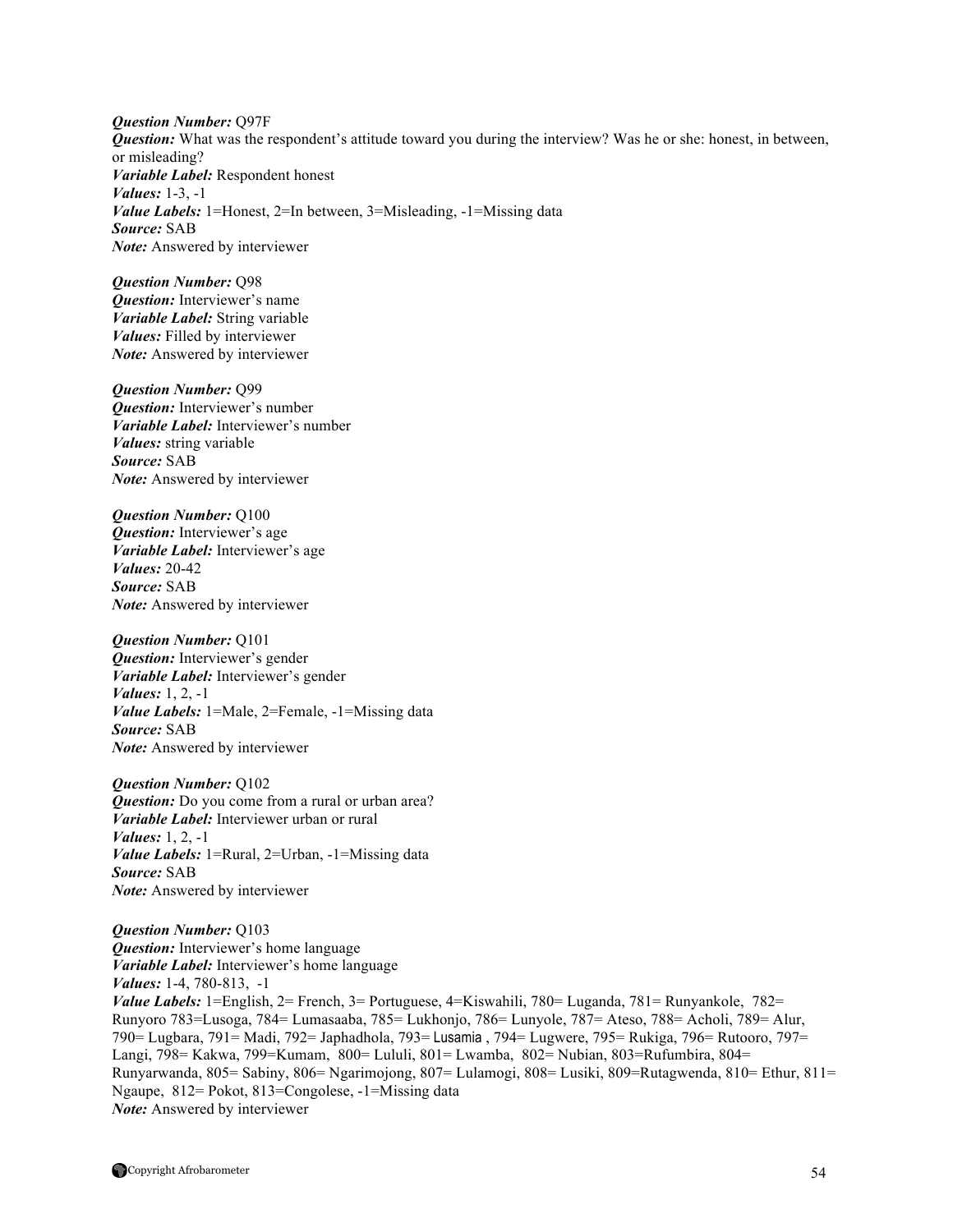*Question Number:* Q103 (OTHER) *Question:* Interviewer's home language (verbatim) *Variable Label:* Interviewer's home language *Values:* string variable *Value Labels:* Filled by interviewer *Note:* Answered by interviewer

*Question Number:* Q104 *Question:* Interviewer's highest level of education *Variable Label:* Interviewer's education *Values:* 3-9, -1 *Value Labels:* 3=Primary school completed, 4=Some secondary/high school, 5=High school completed, 6=Post secondary qualifications other than university e.g. a diploma or degree from a polytechnic or college , 7=Some university, 8=University, completed, 9=Post graduate, -1=Missing data *Source:* SAB *Note:* Answered by interviewer

*Question Number:* Q105 *Question:* INTERVIEWER: Do you have any other comments on the interview? For example, did anything else significant happen during the interview? *Variable Label:* Interviewer's comment *Values:* string variable *Value Labels:* filled by interviewer *Note:* Answered by interviewer

*Question Number:* Q107 *Question:* SUPERVISOR: Do you have any other comments on the interview? For example, did anything else significant happen during the interview *Variable Label:* Supervisor's comment *Values:* string variable *Value Labels:* filled by Supervisor *Note:* Answered by Supervisor

*\*\*Question Number:* withinwt *Variable Label:* Within country weighting factor